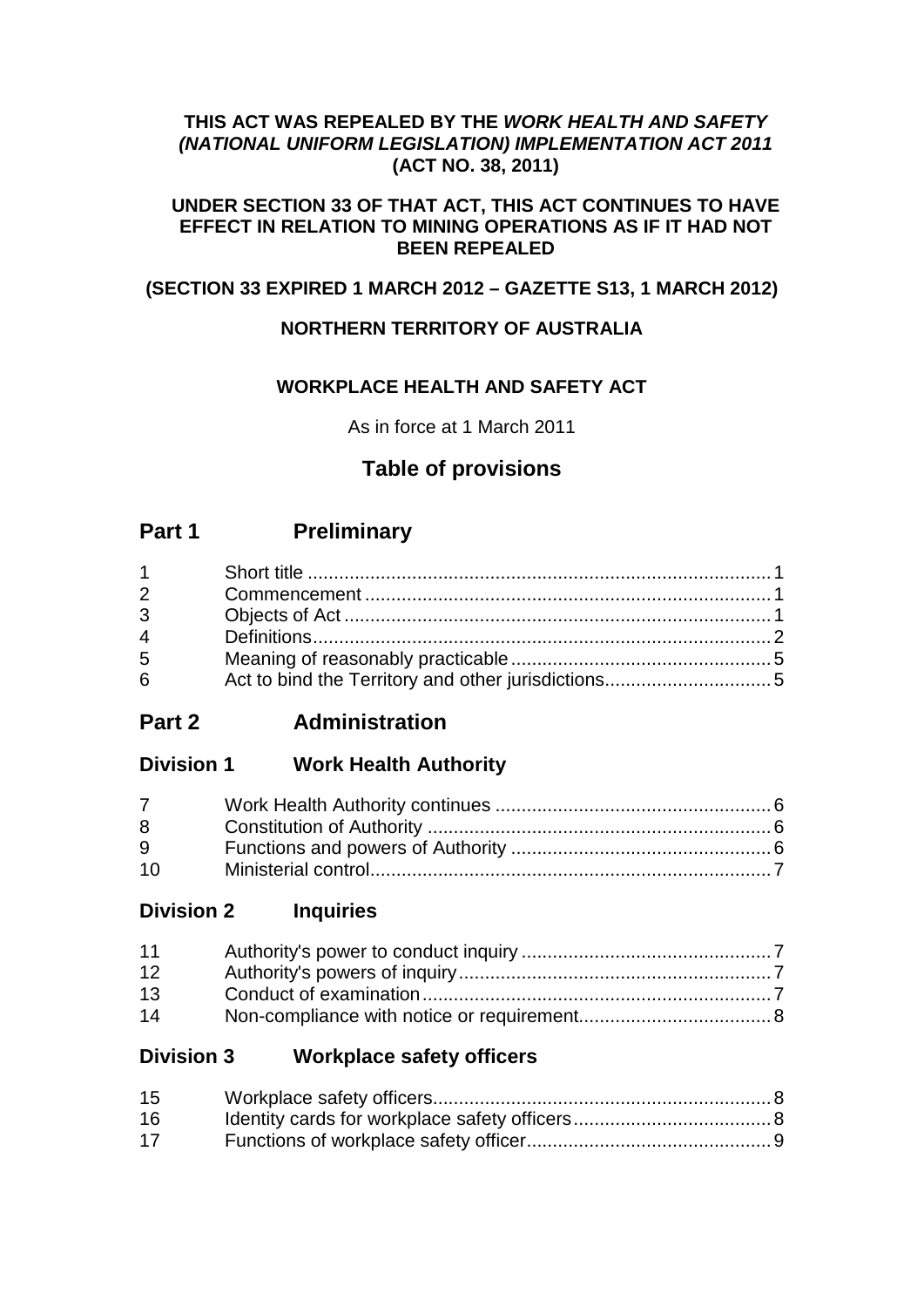| <b>Division 4</b>                            | <b>Confidential information</b>                                    |  |
|----------------------------------------------|--------------------------------------------------------------------|--|
| 18<br>19                                     |                                                                    |  |
| <b>Division 5</b>                            | <b>Immunity from liability</b>                                     |  |
| 20                                           |                                                                    |  |
| Part 3                                       | <b>Workplace Health and Safety Advisory</b><br><b>Council</b>      |  |
| 21<br>22<br>23<br>24<br>25<br>26<br>27<br>28 |                                                                    |  |
| Part 4                                       | <b>Consultation and worker representation</b>                      |  |
| <b>Division 1</b>                            | Duties of employer and worker in regard to<br>consultation         |  |
| 29<br>30<br>31<br>32                         | Worker's reciprocal duty in regard to consultation  15             |  |
| <b>Division 2</b>                            | <b>Constitution of work groups</b>                                 |  |
| 33<br>34<br>35                               | Sharing of costs where there are multiple employers for a          |  |
| <b>Division 3</b>                            | Election of health and safety representatives                      |  |
| 36<br>37                                     | Term of office etc. of health and safety representative  17        |  |
| <b>Division 4</b>                            | <b>Functions and powers of health and safety</b><br>representative |  |
| 38<br>39<br>40                               | Gathering of information by health and safety representative 18    |  |
|                                              |                                                                    |  |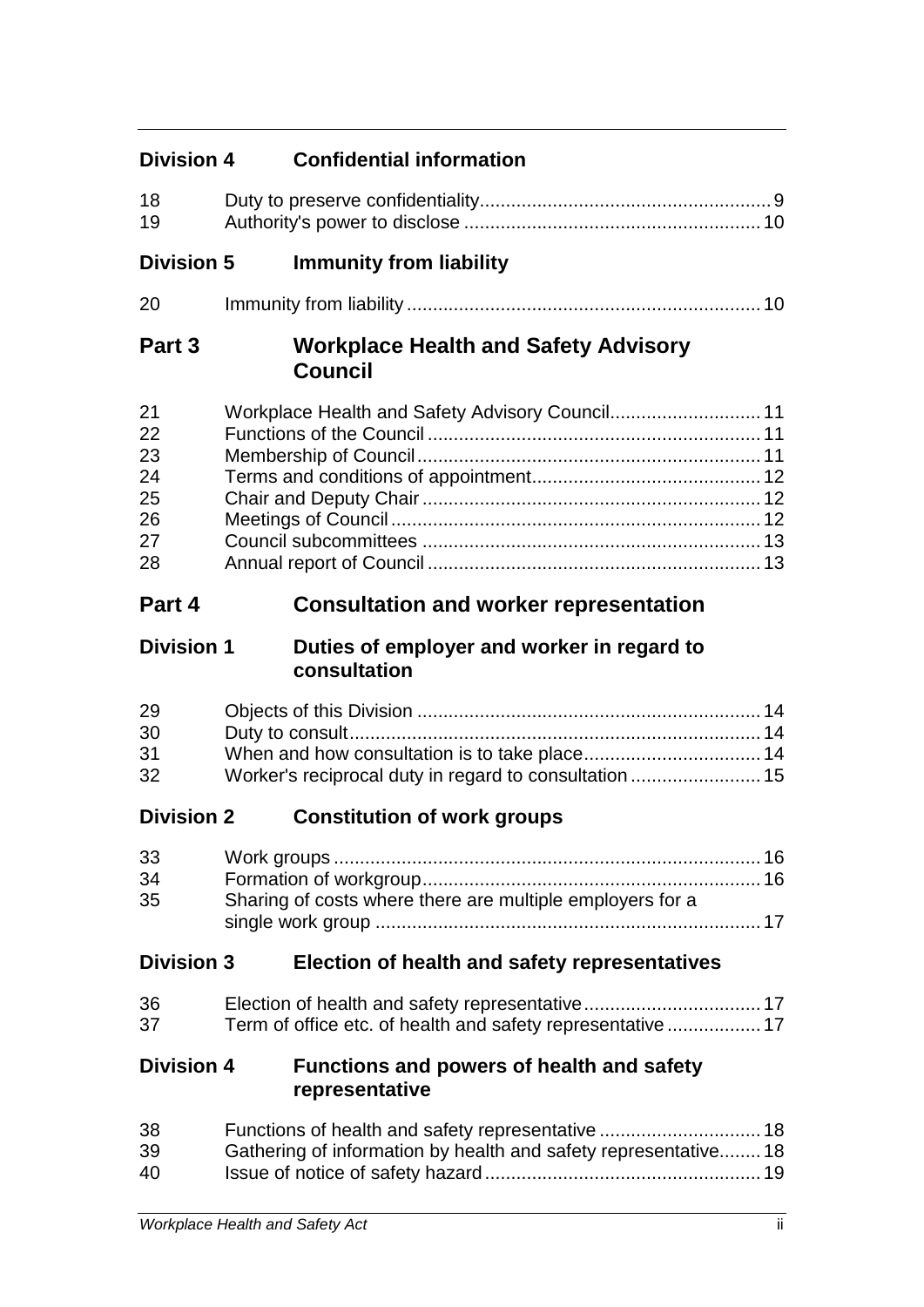| 41                               |                                                                                                                                                                                |
|----------------------------------|--------------------------------------------------------------------------------------------------------------------------------------------------------------------------------|
| <b>Division 5</b>                | <b>Employers' obligations to health and safety</b><br>representatives                                                                                                          |
| 42<br>43<br>44                   |                                                                                                                                                                                |
| <b>Division 6</b>                | <b>Health and safety committees</b>                                                                                                                                            |
| 45<br>46<br>47<br>48             | Exemption from requirement to have health and safety                                                                                                                           |
| <b>Division 7</b>                | <b>Authorised union OH&amp;S representatives</b>                                                                                                                               |
| 49<br>50<br>51<br>52<br>53<br>54 | Appointment of authorised union OH&S representatives  25<br>Identity cards for authorised union OH&S representatives  26<br>Powers of authorised union OH&S representative  27 |
|                                  |                                                                                                                                                                                |
| Part 5                           | <b>Statutory duties of care</b>                                                                                                                                                |
| <b>Division 1</b>                | Duties towards workers and others                                                                                                                                              |
| 55<br>56<br>57                   | Duties in regard to workplace infrastructure, equipment and                                                                                                                    |
| <b>Division 2</b>                | <b>Risk management plans</b>                                                                                                                                                   |
| 58                               |                                                                                                                                                                                |
| <b>Division 3</b>                | <b>Duties of workers</b>                                                                                                                                                       |
| 59                               |                                                                                                                                                                                |
| <b>Division 4</b>                | Worker health surveillance                                                                                                                                                     |
| 60                               |                                                                                                                                                                                |
| <b>Division 5</b>                | <b>Codes of practice</b>                                                                                                                                                       |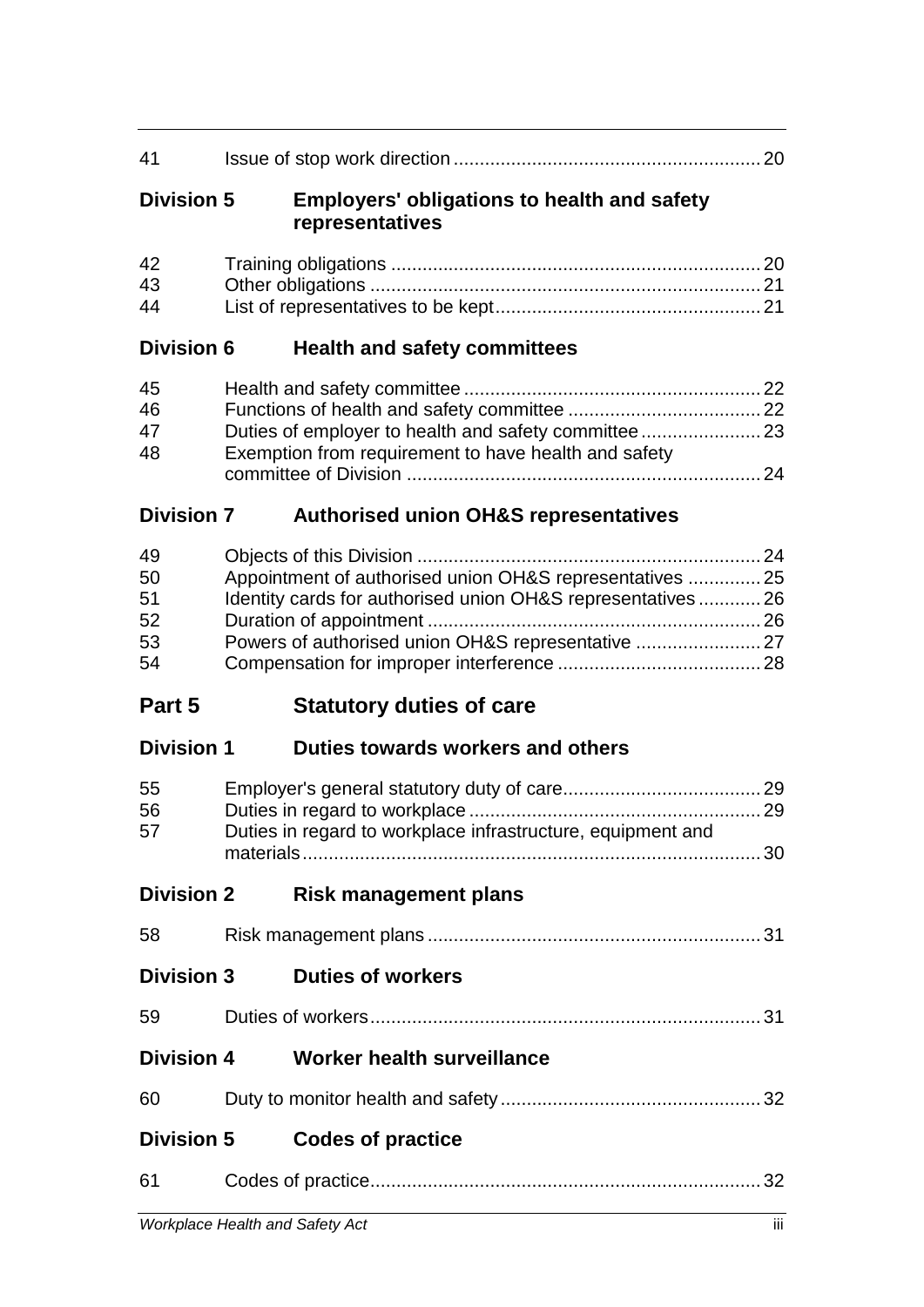| 62                                           | Compliance with code of practice to be defence 33                                                                  |    |
|----------------------------------------------|--------------------------------------------------------------------------------------------------------------------|----|
| <b>Division 6</b>                            | <b>Civil liability</b>                                                                                             |    |
| 63                                           |                                                                                                                    |    |
| Part 6                                       | Incident notification                                                                                              |    |
| 64<br>65<br>66                               | Authority to be notified of reportable incidents34<br>Power of Authority to require site to be left undisturbed in |    |
| Part 7                                       | <b>Investigations</b>                                                                                              |    |
| 67<br>68<br>69<br>70<br>71<br>72<br>73<br>74 |                                                                                                                    |    |
| Part 8                                       | <b>Enforcement</b>                                                                                                 |    |
| <b>Division 1</b>                            | <b>Improvement notices</b>                                                                                         |    |
|                                              |                                                                                                                    |    |
| 75                                           |                                                                                                                    |    |
| <b>Division 2</b>                            | <b>Prohibition notice</b>                                                                                          |    |
| 76 —                                         |                                                                                                                    |    |
| <b>Division 3</b>                            | Power to stop work for serious risks                                                                               | 40 |
| 77                                           |                                                                                                                    |    |
| <b>Division 4</b>                            | <b>Enforcement notices generally</b>                                                                               |    |
| 78                                           |                                                                                                                    |    |
| <b>Division 5</b>                            | <b>Injunctive remedies</b>                                                                                         |    |
| 79                                           |                                                                                                                    |    |
| <b>Division 6</b>                            | <b>Criminal enforcement</b>                                                                                        |    |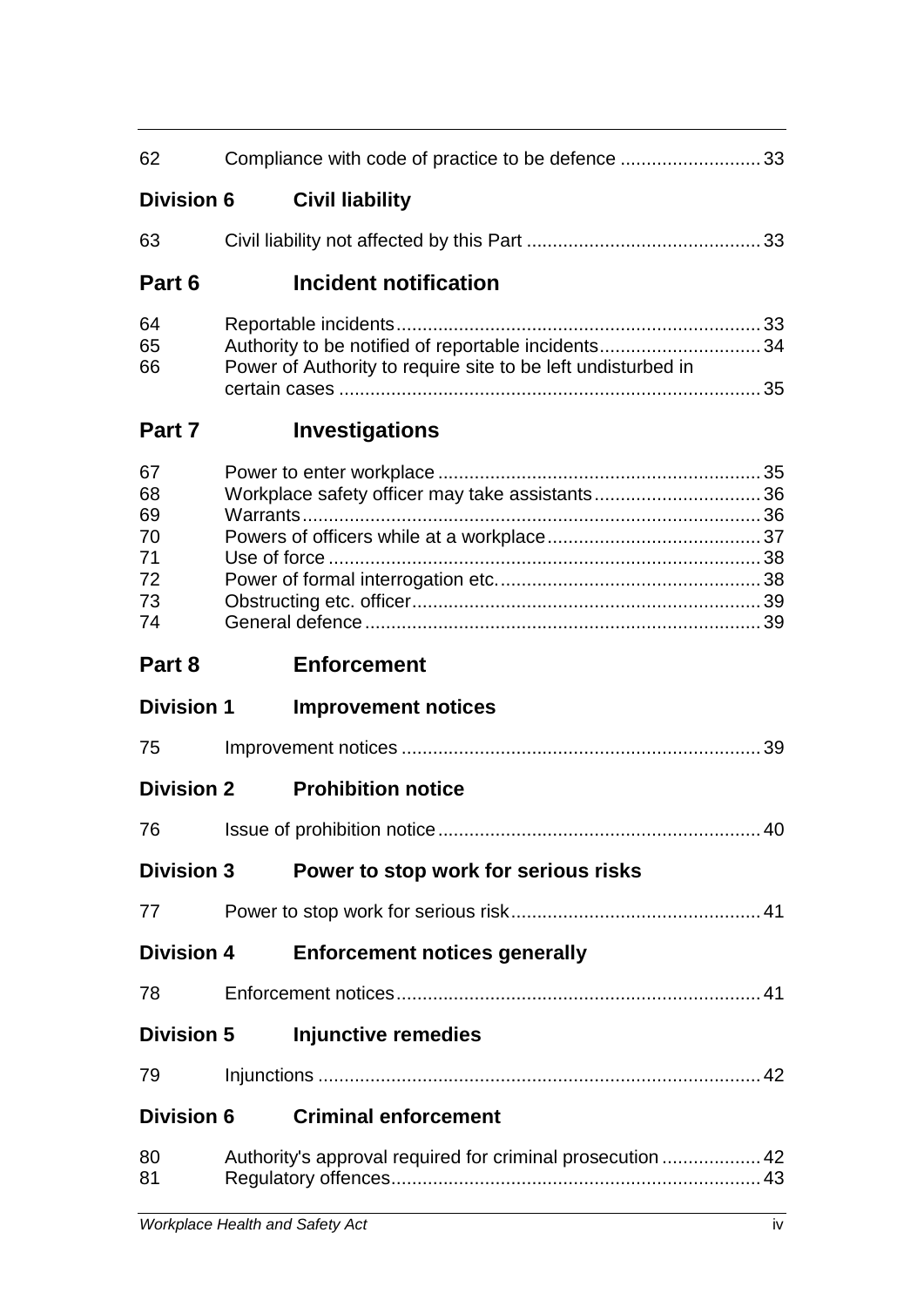| 82<br>83 | Court's power to make orders of various kinds on conviction of |  |
|----------|----------------------------------------------------------------|--|
|          |                                                                |  |
| 84       |                                                                |  |
| 85       |                                                                |  |
| 86       |                                                                |  |

# **Part 9 Review and appeal**

## **Division 1 Internal review**

| 87 |  |
|----|--|
| 88 |  |
| 89 |  |
| 90 |  |

# **Division 2 Appeals**

| 91 |  |
|----|--|
| 92 |  |

# **Part 10 Miscellaneous**

| 93 |  |
|----|--|
| 94 |  |
| 95 |  |
| 96 |  |

## **ENDNOTES**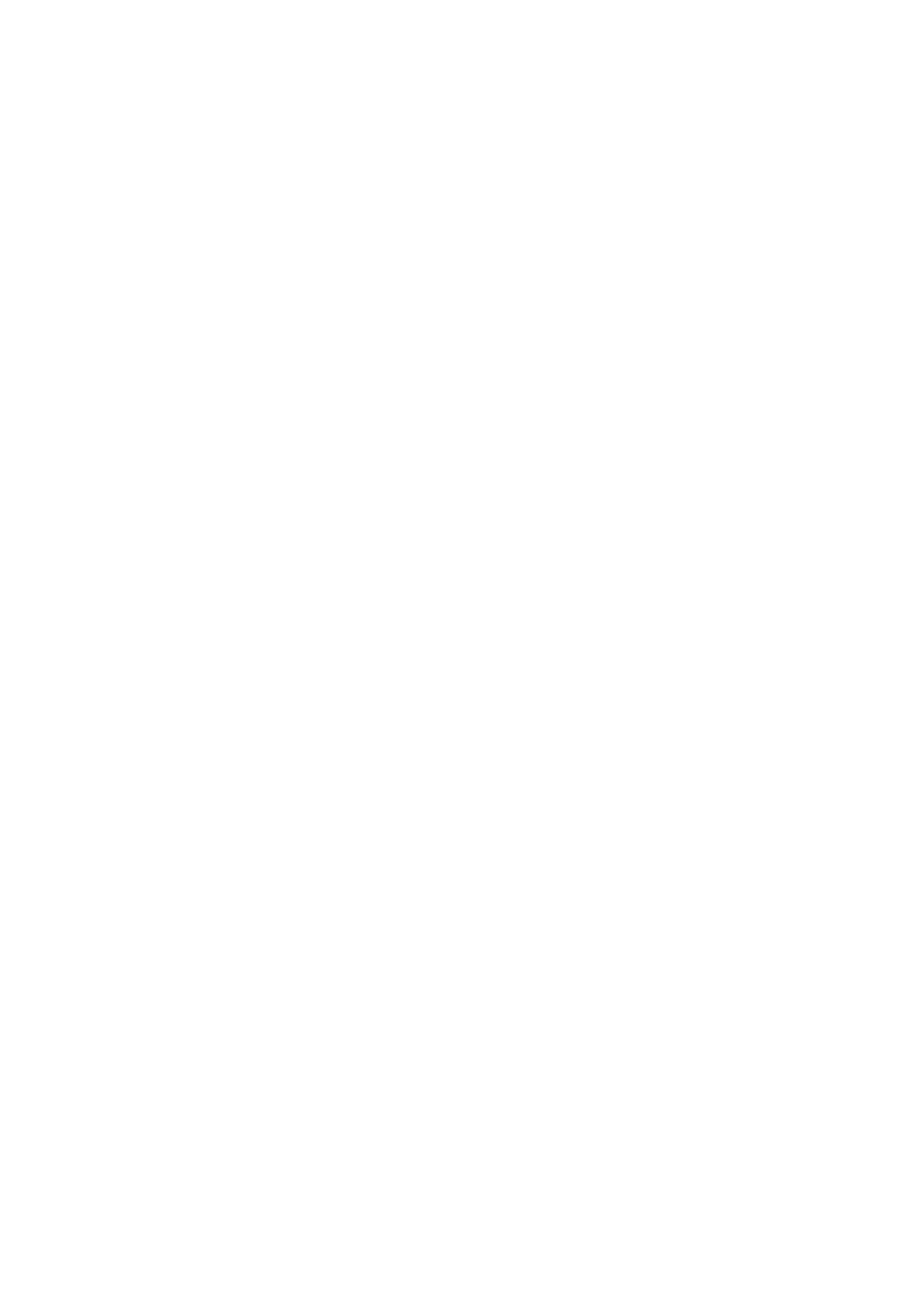## **NORTHERN TERRITORY OF AUSTRALIA**

This reprint shows the Act as in force at 1 March 2011. Any amendments that commence after that date are not included.

\_\_\_\_\_\_\_\_\_\_\_\_\_\_\_\_\_\_\_\_

\_\_\_\_\_\_\_\_\_\_\_\_\_\_\_\_\_\_\_\_

## **WORKPLACE HEALTH AND SAFETY ACT**

## **An Act to promote health and safety in the workplace and for other purposes**

## **Part 1 Preliminary**

### **1 Short title**

This Act may be cited as the *Workplace Health and Safety Act*.

### **2 Commencement**

This Act commences on the date fixed by the Administrator by *Gazette* notice.

## **3 Objects of Act**

The objects of this Act are:

- (a) to achieve for the Territory the highest possible standards of occupational health and safety; and
- (b) to achieve as far as possible elimination of avoidable risks, and control and mitigation of unavoidable risks, to the health or safety of workers; and
- (c) to make workplaces safe not only for workers but also for others; and
- (d) to encourage cooperation through consultation between employers and workers, and associations of employers and workers:
	- (i) in developing and implementing measures to improve occupational health and safety; and
	- (ii) in achieving progressive improvement in standards and performance in occupational health and safety; and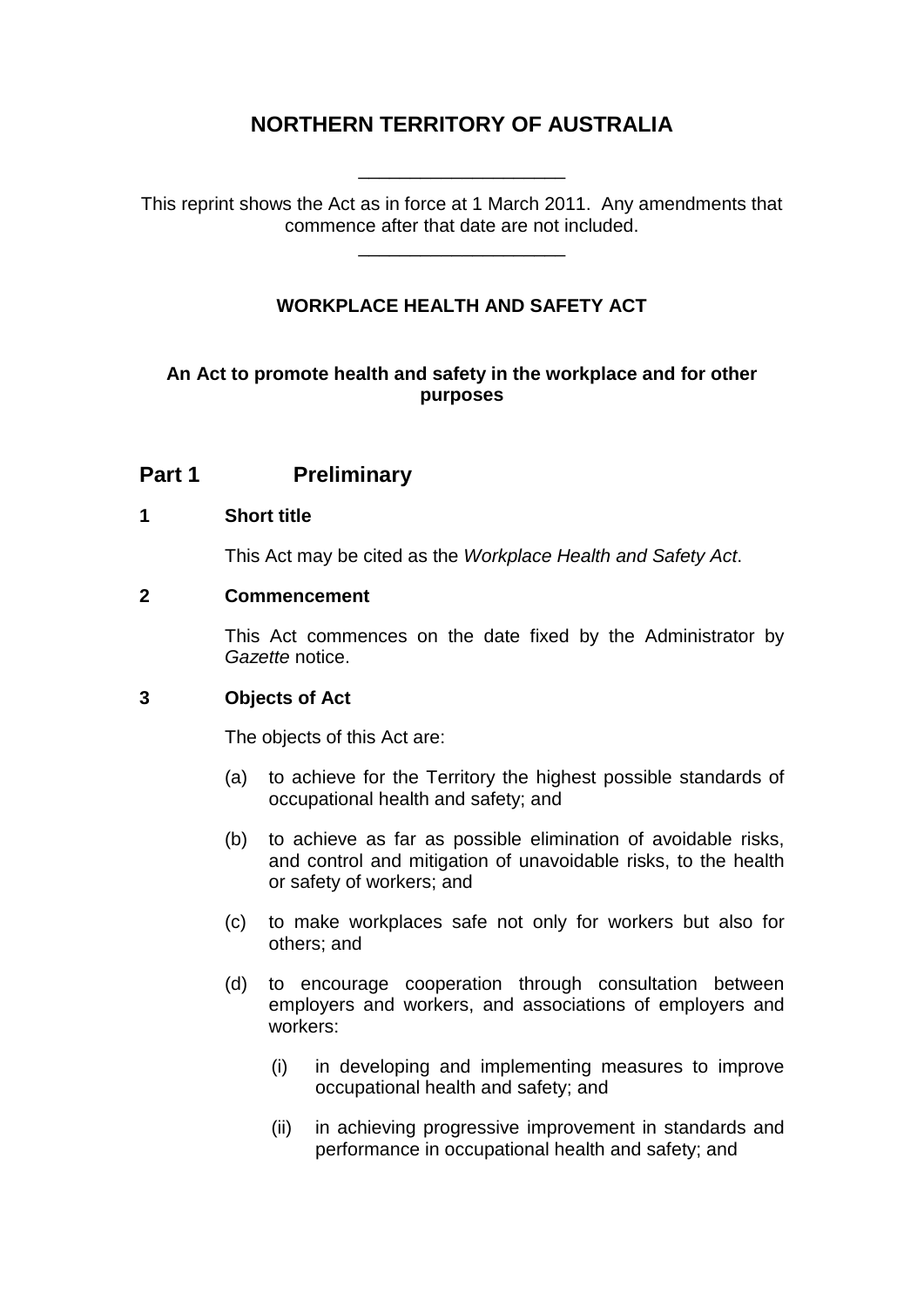- (e) to achieve a consistent, properly coordinated, and coherent approach to occupational health and safety in the Territory; and
- (f) to promote community knowledge, awareness and understanding of the nature and importance of issues affecting occupational health and safety.

## **4 Definitions**

In this Act:

*appointed member*, of the Council, means a member other than the Executive Director.

*approved* means approved by the Authority.

*authorised investigation*, see section 17(2).

*Authority* means the Work Health Authority.

*business* means:

- (a) an industrial or commercial undertaking or activity (whether carried on for profit or on a not-for-profit basis); or
- (b) an undertaking or activity of government or local government.

*Chair*, of the Council, includes the Deputy Chair while acting as the Chair.

*company* includes any body corporate.

*conviction* includes a formal finding of guilt made by a court without proceeding to a conviction.

*Council* means the Workplace Health and Safety Advisory Council.

*Court* means the Work Health Court.

*Note*

*This definition operates only for the purposes of provisions in which Court appears with a capitalised "C" in the statutory text, i.e. sections 79, 91 and 92. In other provisions, a reference to a court is (according to context) a reference to a court of civil or criminal jurisdiction (or both).*

*employer* means a person who carries on a business (whether or not workers engaged in the business are or include employees).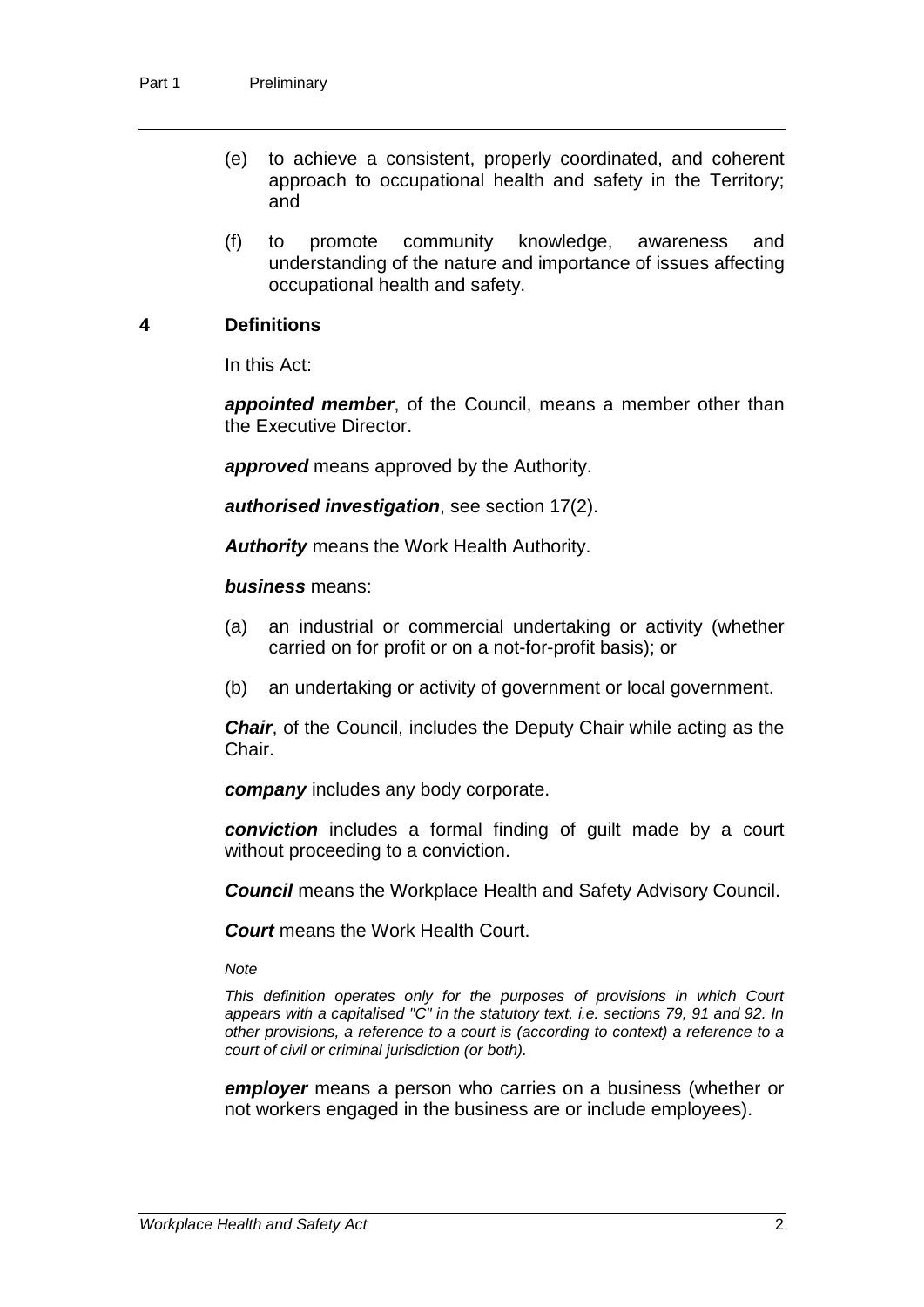#### *enforcement notice* means:

- (a) an improvement notice; or
- (b) a prohibition notice; or
- (c) a stop work notice.

*Executive Director* means the person appointed by the Minister, and for the time being holding the appointment, as Executive Director of NT WorkSafe and includes a person acting in that position.

*hazard* means a source of risk.

*hazardous activity* means an activity classified by the regulations as a hazardous activity.

*health and safety representative* means a worker elected as a health and safety representative under section 36.

*improvement notice*, see section 75.

*injury* includes an impairment of health.

*jurisdiction* means the Commonwealth, a State or Territory of the Commonwealth, or a foreign state or body politic.

*notice* means a written notice.

*occupier*, of a workplace, means a person who has the management and control of the workplace.

*officer* means, according to context:

- (a) a workplace safety officer; or
- (b) an officer of a company or organisation.

*Note*

*For the meaning of an officer of a company, see Corporations Act 2001.*

*owner*, of a workplace or of workplace infrastructure or equipment, includes an agent of the owner with powers of management and control.

*prohibition notice*, see section 76.

*reasonably practicable*, see section 5.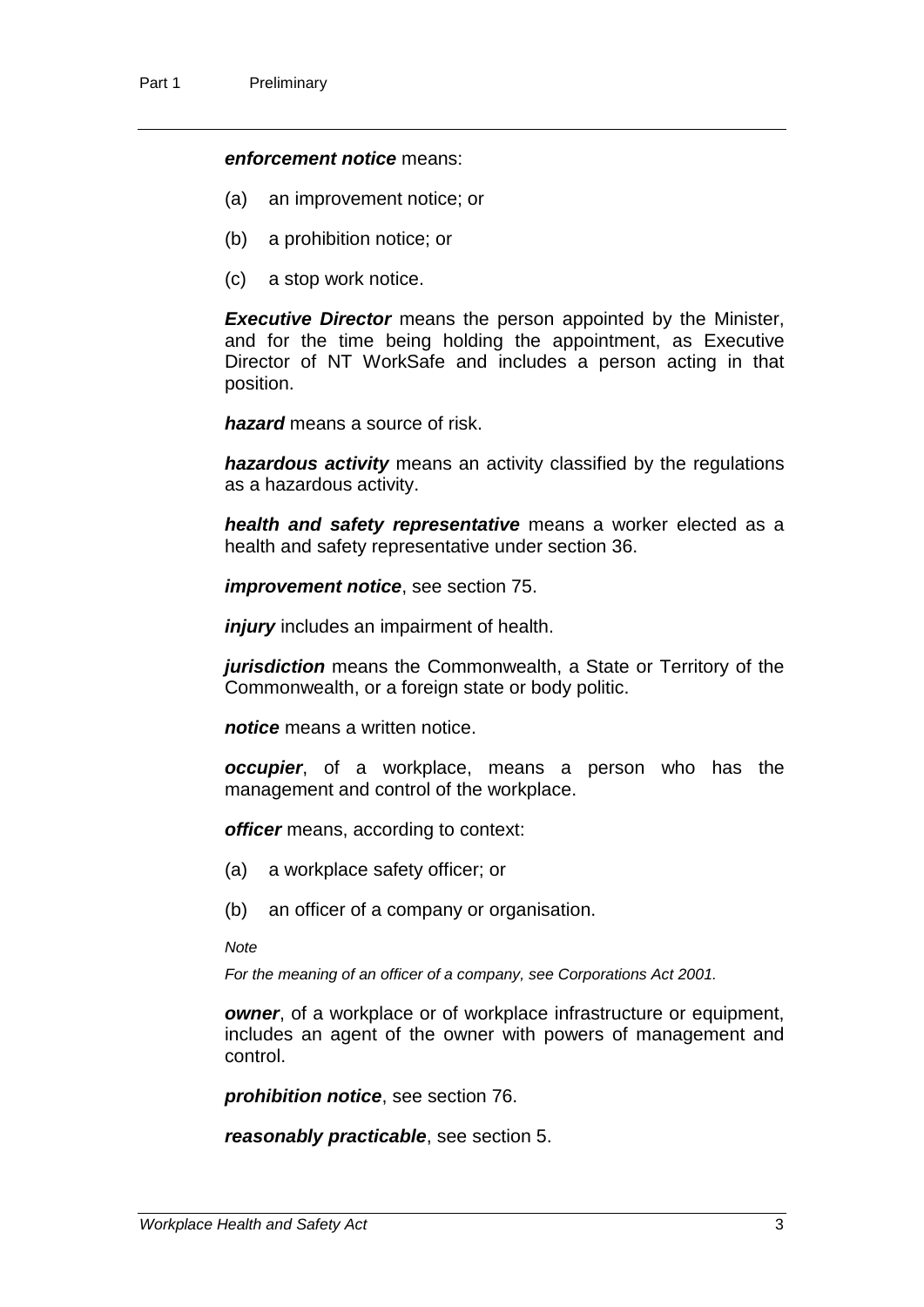*related Act* means an Act, other than this Act, administered by the Authority.

*reportable incident*, see section 64.

*respondent*, to an enforcement notice, means the person against whom the enforcement notice is issued and, if that person is not the employer, includes the employer.

*risk management measure* means a measure for the elimination or mitigation of risk.

*serious risk* – a risk is a serious risk if a reasonable worker would discontinue work in which the worker was exposed to the risk until appropriate measures had been taken to eliminate or mitigate the risk.

*significant injury* means an injury requiring medical treatment.

*small employer* means an employer whose total workforce consists of less than 10 workers.

*stop work notice*, see section 77.

*substance* includes a natural or artificial substance in solid, liquid or gaseous form.

#### *worker* means:

- (a) any person who works in the employer's business:
	- (i) as an employee; or
	- (ii) as an apprentice or person undergoing on-the-job training; or
	- (iii) as a contractor or sub-contractor; or
	- (iv) as an employee of a contractor or sub-contractor; or
	- (v) as an employee of a labour hire company who has been assigned to work for the employer; or
	- (vi) as a volunteer; or
	- (vii) in any other capacity;
- (b) if the employer is a natural person who works in the employer's business – the employer him/herself.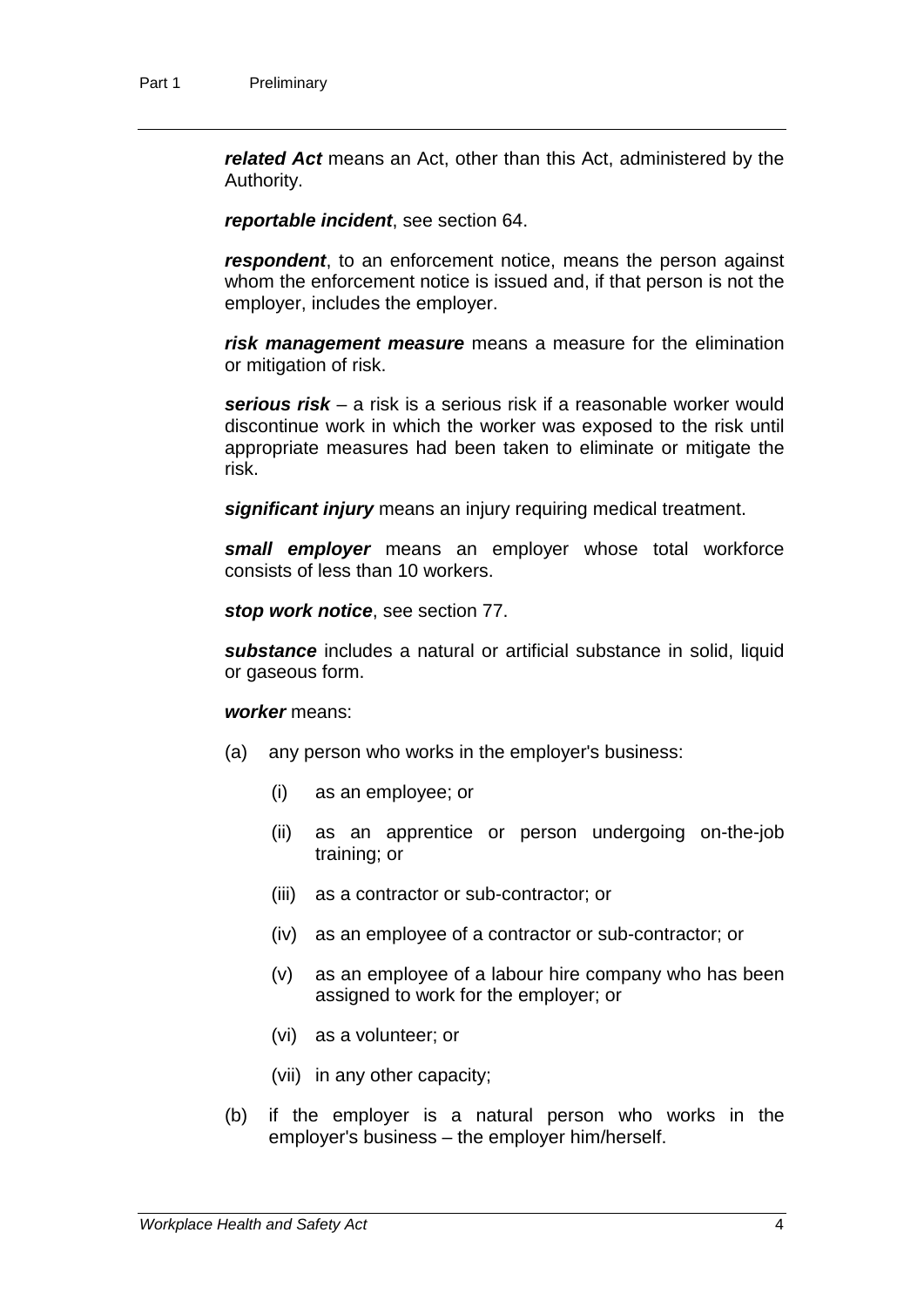*workplace safety officer* means a person holding an appointment as a workplace safety officer under section 15 and includes the Executive Director.

*workplace infrastructure or equipment* includes:

- (a) movable or immovable structures at the workplace;
- (b) machinery, appliances, tools and other equipment.

*workplace materials* means materials or substances used, or encountered, in the course of work.

*work-related accident* means a situation or event occurring at a workplace, or arising out of a worker's work, that results in death or significant injury.

*Note*

*The maximum penalties fixed in this Act are the penalties applicable to an*  individual. The maximum penalty for a body corporate is a monetary penalty *equal to 5 times the maximum monetary penalty for an individual. (See section 38DB of the Interpretation Act.)*

#### **5 Meaning of reasonably practicable**

The question whether particular risk management measures are *reasonably practicable* is to be decided with regard to:

- (a) the likelihood that the risk could result in injury; and
- (b) the seriousness of any injury that could result from realisation of the risk; and
- (c) the availability, suitability, effectiveness and cost of the measures; and
- (d) any other relevant factors.

### **6 Act to bind the Territory and other jurisdictions**

This Act binds:

- (a) the Territory and its instrumentalities; and
- (b) all other jurisdictions and their instrumentalities.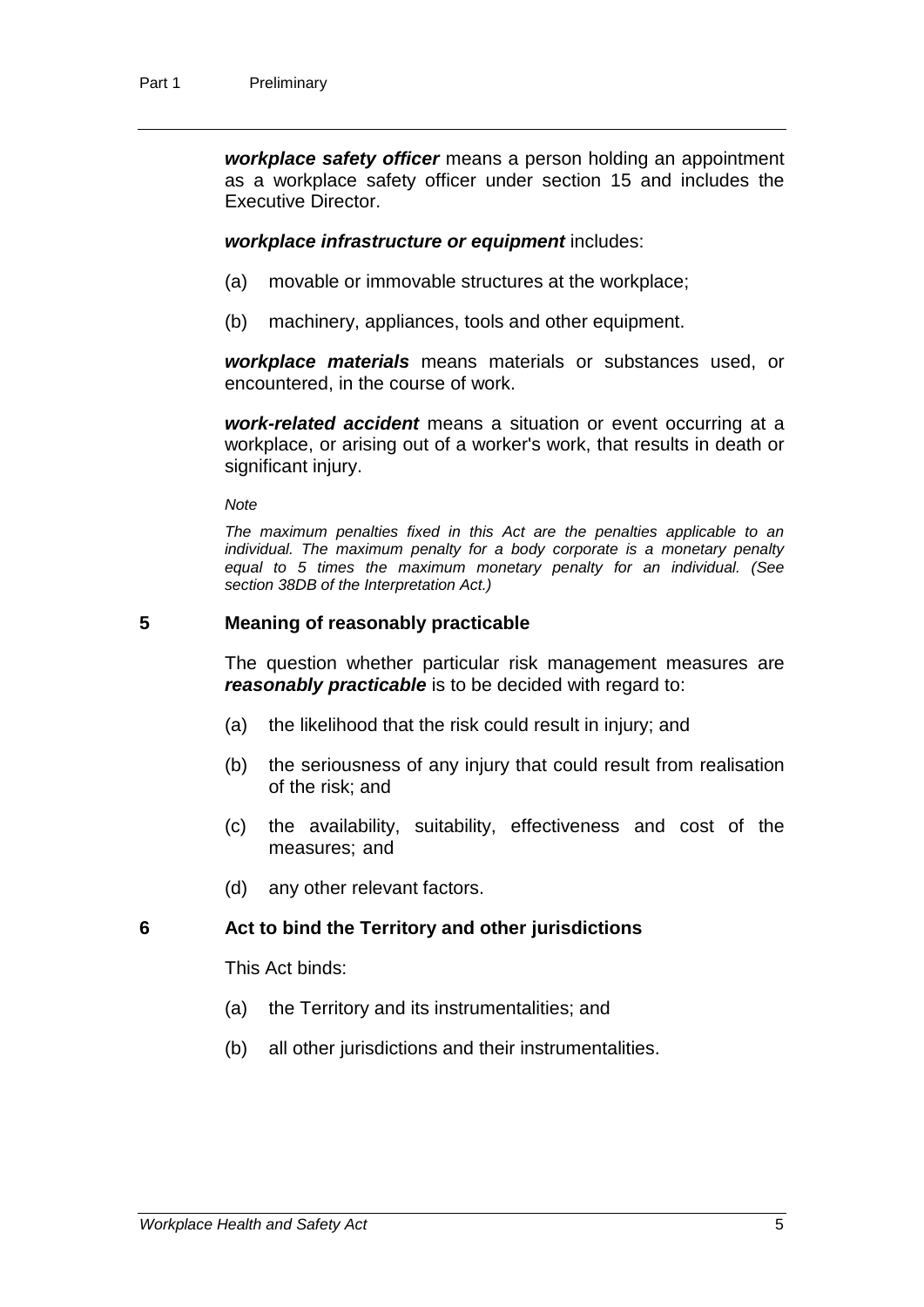## **Part 2 Administration**

## **Division 1 Work Health Authority**

## **7 Work Health Authority continues**

The Work Health Authority continues.

## **8 Constitution of Authority**

- (1) The Authority is a body corporate constituted of the Executive Director.
- (2) The Authority:
	- (a) has the capacity to acquire or incur, in its corporate name, any rights or obligations that may properly attach to a body corporate; and
	- (b) has the functions and powers conferred by this Act and any other Act.
- (3) The Authority has a common seal.
- (4) A document that appears to be genuine, and to bear the common seal of the Authority, will be presumed, in the absence of proof to the contrary, to have been duly executed by the Authority.

## **9 Functions and powers of Authority**

- (1) The functions of the Authority are as follows:
	- (a) to administer and enforce this Act;
	- (b) to provide advice to employers, workers and others on their rights and obligations under this Act;
	- (c) to encourage co-operation between employers, workers and others to achieve progressive improvement in standards of occupational health and safety;
	- (d) to monitor standards of occupational health and safety in the Territory and to develop and recommend proposals for their improvement;
	- (e) to carry out any other functions assigned to it under this or any other Act.
- (2) The Authority has all powers reasonably necessary for effectively carrying out its functions.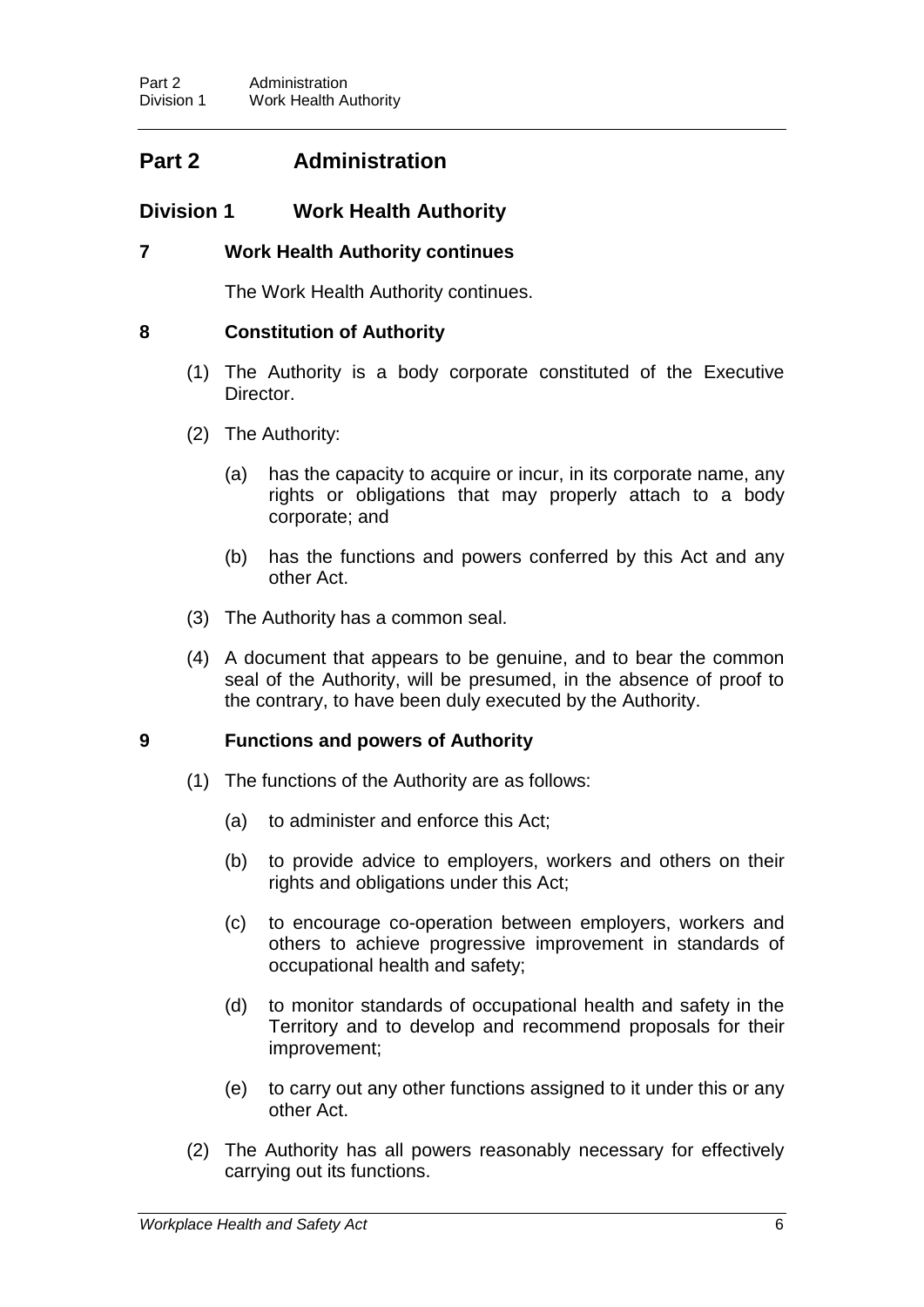(3) The Authority may, by instrument in writing, delegate any of its powers or functions.

## **10 Ministerial control**

The Authority is subject to the Minister's control and direction.

## **Division 2 Inquiries**

## **11 Authority's power to conduct inquiry**

The Authority may inquire into a work-related accident or any other matter relevant to the administration of this Act or a related Act.

*Note*

The inquiry might be conducted by the Authority itself or by a person or *committee to which the Authority has delegated its powers of inquiry under this Division.*

## **12 Authority's powers of inquiry**

- (1) For the purposes of an inquiry, the Authority may, by notice, require a person (the *witness*):
	- (a) to provide written answers to specified questions, or other specified written information, within a time stated in the notice; or
	- (b) to produce specified materials to the Authority within a time stated in the notice; or
	- (c) to attend at a specified time and place for examination on a specified subject.
- (2) The notice may require the witness to verify written answers to questions, or other specified written information, by statutory declaration.
- (3) A notice requiring the witness to attend for examination may require the witness to bring and produce at the inquiry any material in the witness's possession or control relating to the subject of the examination.

## **13 Conduct of examination**

- (1) When a witness attends for examination, the Authority may require a witness to do any 1 or more of the following:
	- (a) to take an oath to answer all questions truthfully;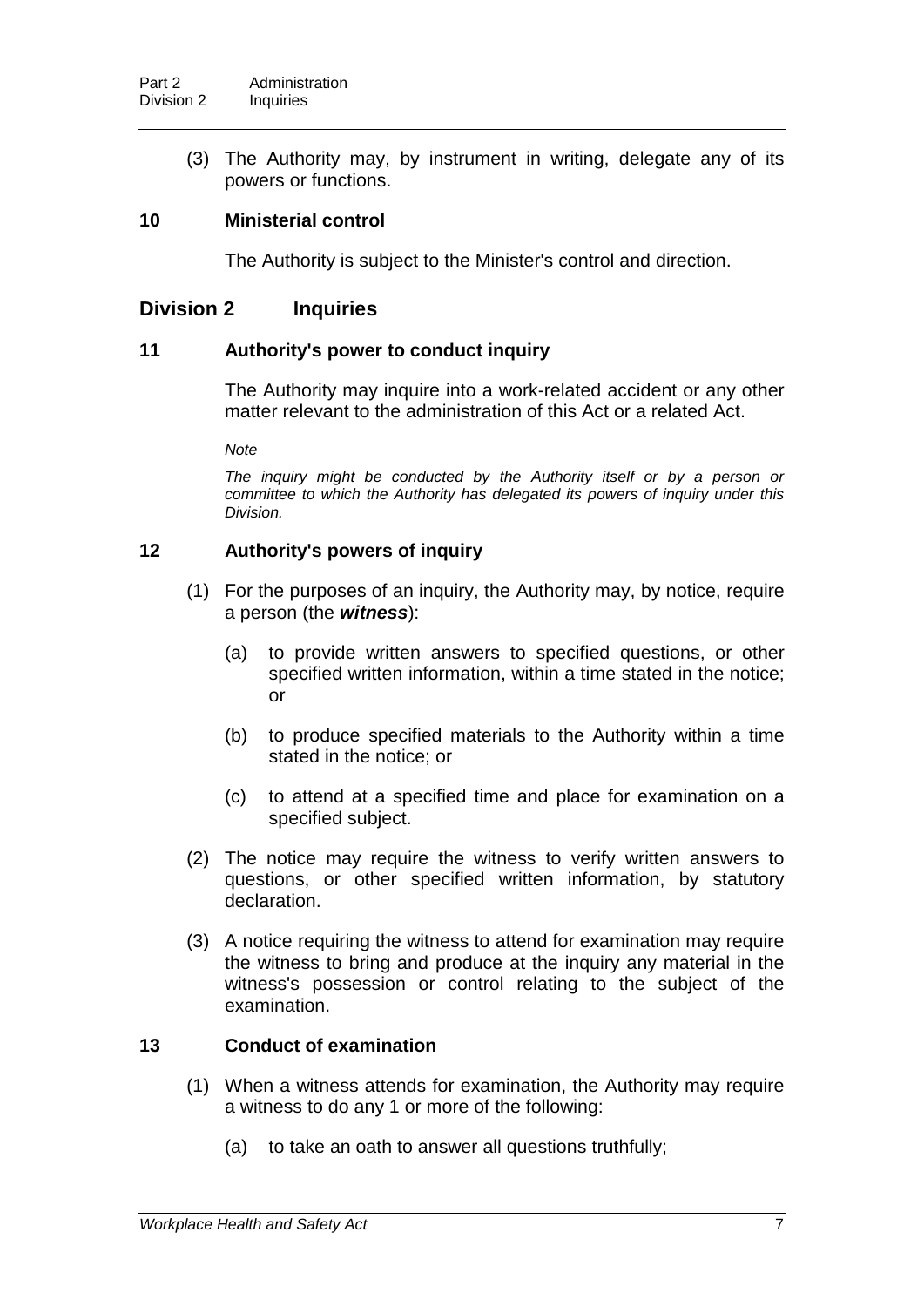- (b) to answer a question relevant to the examination asked by any person present at the examination;
- (c) to produce at the examination any relevant material in the witness's possession or control.
- (3) The Authority may reimburse reasonable travelling expenses actually incurred by a witness who attends for examination before the Authority.
- (4) The Authority may have a written transcript or audio recording (or both) made of oral evidence.
- (5) The written transcript or audio recording (or both) are, if the evidence is relevant to proceedings for an offence, admissible in those proceedings.

#### **14 Non-compliance with notice or requirement**

A person must not, without reasonable excuse, refuse or fail to comply with a notice or requirement under this Division.

Maximum penalty: 100 penalty units.

## **Division 3 Workplace safety officers**

#### **15 Workplace safety officers**

- (1) The Authority may appoint workplace safety officers.
- (2) An appointment may be made on terms and conditions specified in the instrument of appointment.
- (3) The Executive Director is also a workplace safety officer.

#### **16 Identity cards for workplace safety officers**

- (1) The Authority must issue each workplace safety officer with an identity card:
	- (a) containing the officer's name and a photograph of the officer; and
	- (b) stating that the person whose name and photograph appear on the card is a workplace safety officer.
- (2) The officer must, at the reasonable request of a person, produce the officer's identity card for inspection.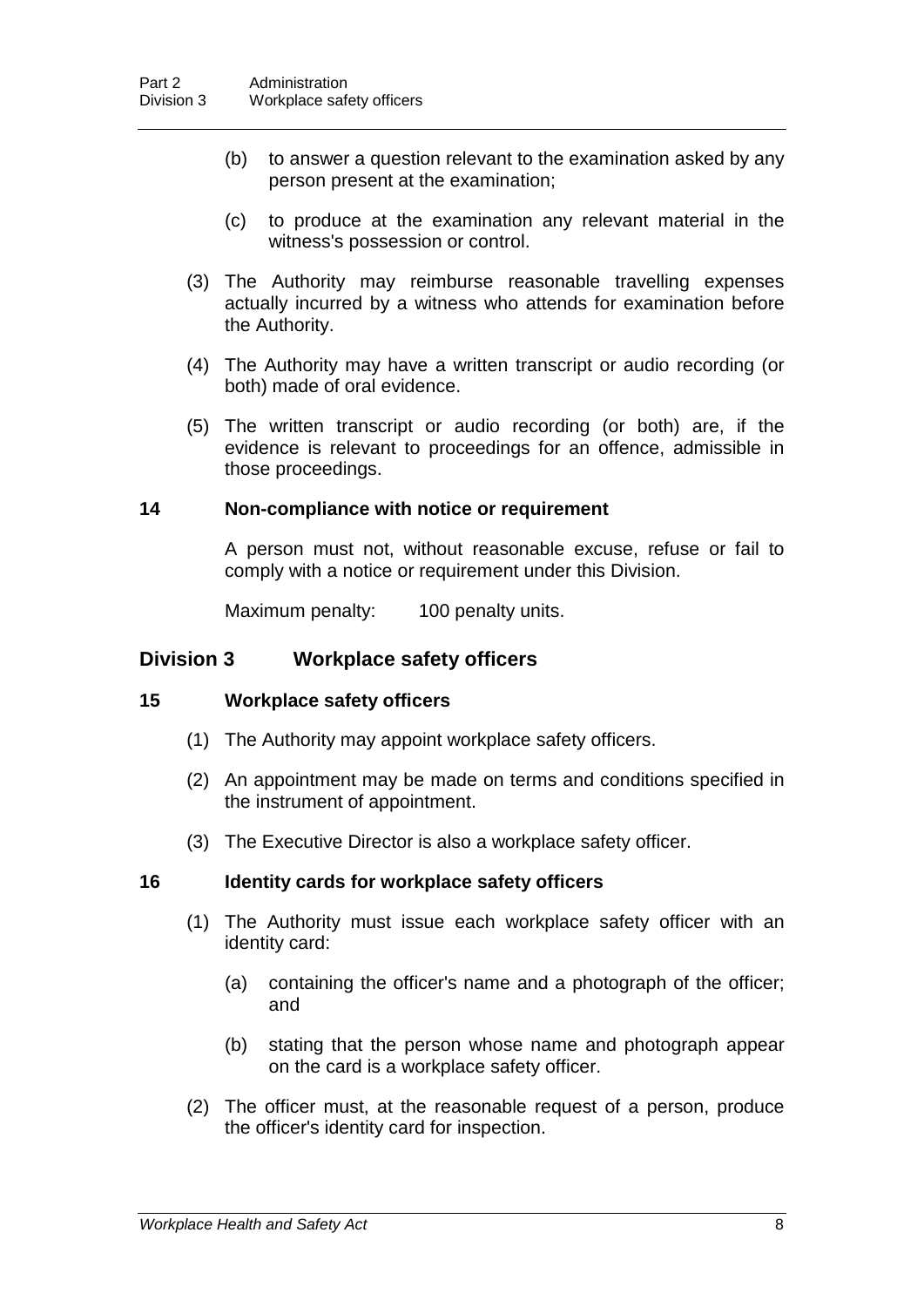## **17 Functions of workplace safety officer**

- (1) The functions of workplace safety officers are:
	- (a) to carry out authorised investigations; and
	- (b) to give advice to employers and workers about how best to comply with their obligations under this Act and on other questions relevant to their rights and obligations under this Act or a related Act.
- (2) An *authorised investigation* is an investigation for 1 or more of the following purposes:
	- (a) to monitor compliance with this Act or a related Act;
	- (b) to investigate a work-related accident or a situation that could lead to a work-related accident;
	- (c) to audit records required to be kept under this Act or a related Act;
	- (d) to gather information or evidence relevant to:
		- (i) an application or other administrative proceeding under this Act or a related Act; or
		- (ii) a suspected offence against this Act or a related Act: or
		- (iii) civil or criminal proceedings under this Act or a related Act.

## **Division 4 Confidential information**

#### **18 Duty to preserve confidentiality**

(1) A person employed or engaged, or formerly employed or engaged, in duties related to the administration of this Act or a related Act must not disclose information acquired in the course of that employment or engagement except as reasonably required for the administration of this Act or the related Act.

Maximum penalty: 500 penalty units or imprisonment for 2 years.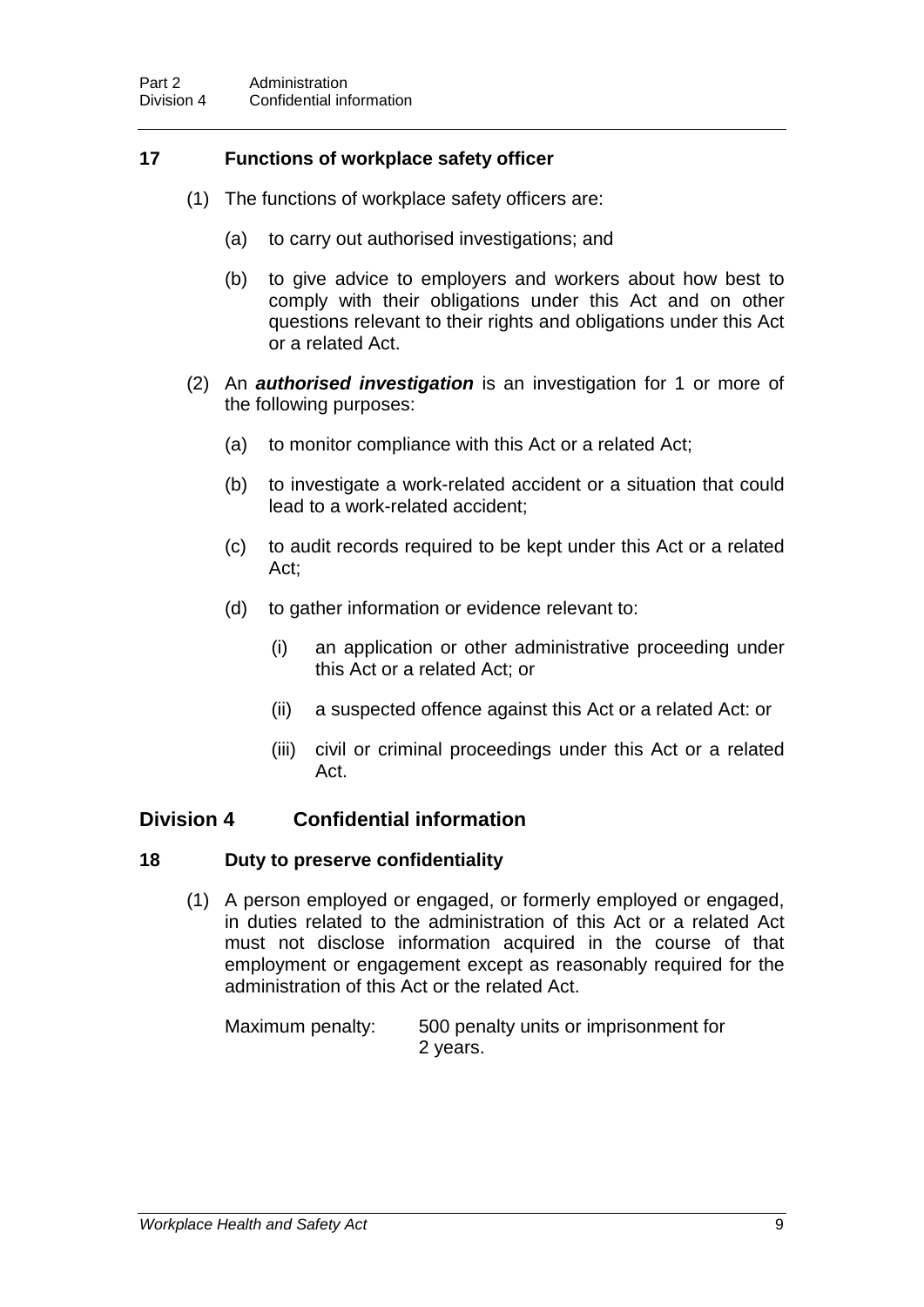- (2) However, this section does not prevent the disclosure of information if:
	- (a) the disclosure is made to an agency responsible for the administration of legislation dealing with occupational health and safety in some other Australian jurisdiction; or
	- (b) the disclosure is made to a person involved in the administration or management of a fire or emergency service for a purpose related to the safety of workers or the public generally; or
	- (c) the disclosure is made to a law enforcement agency; or
	- (d) the disclosure is required by a court or an administrative authority with power to compel disclosure of information; or
	- (e) the information is already in the public domain.
- (3) This section extends to an authorised union OH&S representative.

### **19 Authority's power to disclose**

- (1) If the Authority decides that confidential information should be disclosed in the public interest, the Authority may notify the person to whom the information relates of that decision.
- (2) The Authority may disclose the information if:
	- (a) 10 days elapse from the date of the notification and no application for review of the decision is made within that period; or
	- (b) the Authority's decision to release the information is confirmed on review or, if there is an appeal, on the appeal.

## **Division 5 Immunity from liability**

## **20 Immunity from liability**

- (1) The Authority, a workplace safety officer, or other person engaged in the administration of this Act incurs no civil or criminal liability for an act or omission, in good faith, and in the exercise or purported exercise of powers or functions under this Act.
- (2) A civil liability that would, but for subsection (1) attach to the Authority, an officer or other person, attaches instead to the Territory.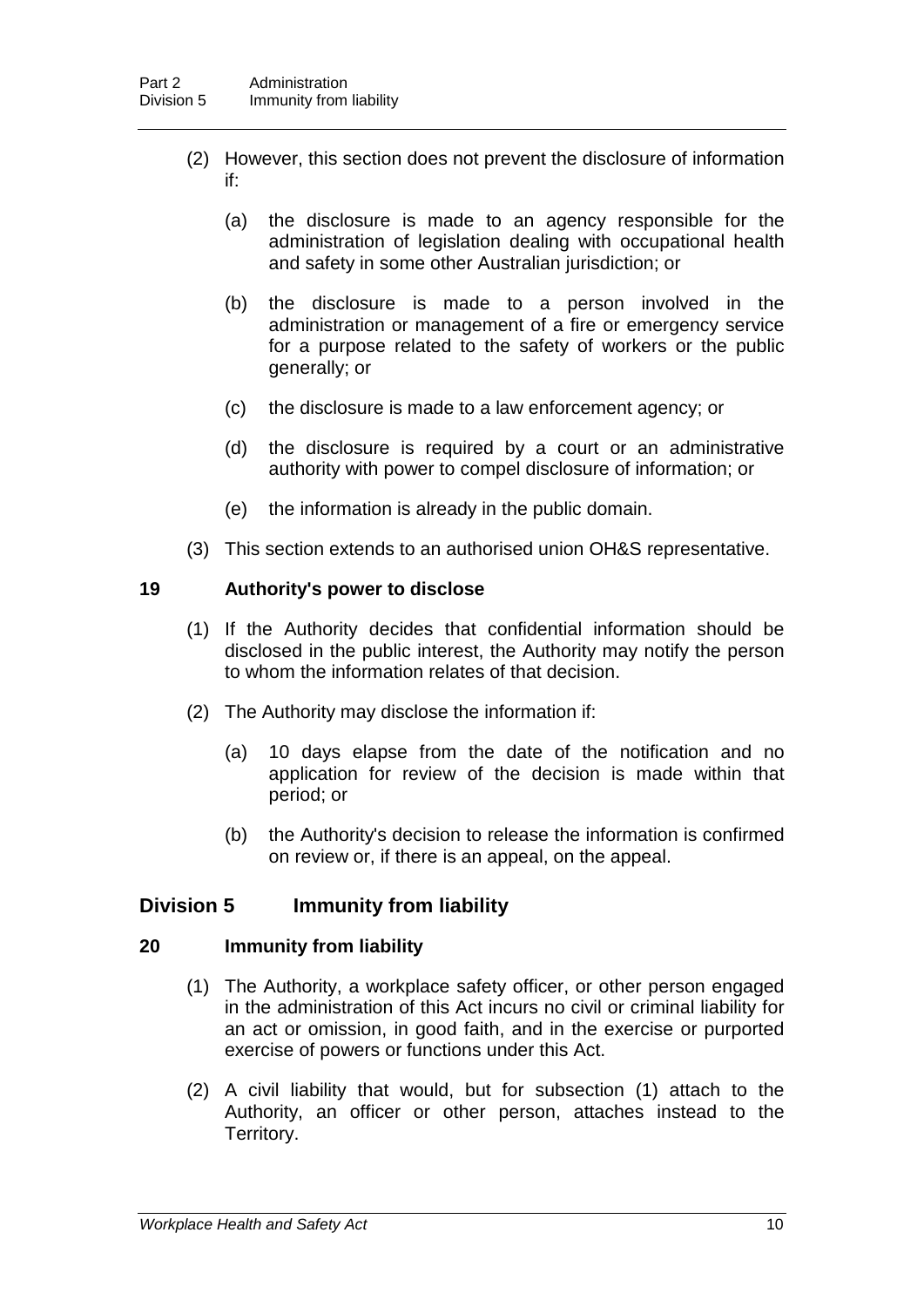## **Part 3 Workplace Health and Safety Advisory Council**

## **21 Workplace Health and Safety Advisory Council**

The Workplace Health and Safety Advisory Council is established.

## **22 Functions of the Council**

The Council has the following functions:

- (a) to keep the operation of this Act under review;
- (b) to make recommendations to the Minister on possible improvements to the administration of this Act, or standards of occupational health and safety in the Territory;
- (c) to carry out investigations, at the request of the Minister, into matters relevant to occupational health and safety and to report to the Minister on the results of the investigations;
- (d) to carry out any other functions assigned to it under this Act.

## **23 Membership of Council**

- (1) The Council consists of:
	- (a) the Executive Director; and
	- (b) not more than 10 other members appointed by the Minister.
- (2) The membership of the Council must:
	- (a) include members with a wide range of experience extending as far as possible across all major industry sectors in the Territory; and
	- (b) include representatives of organisations representing employers, and representatives of organisations representing employees, in equal or approximately equal numbers.
- (3) Before making an appointment to the Council, the Minister must:
	- (a) invite recommendations for appointment to the Council from interested organisations and persons; and
	- (b) consider all recommendations made in response to the notice.
- (4) The invitation must be published in the *Gazette* and in any other way the Minister considers appropriate.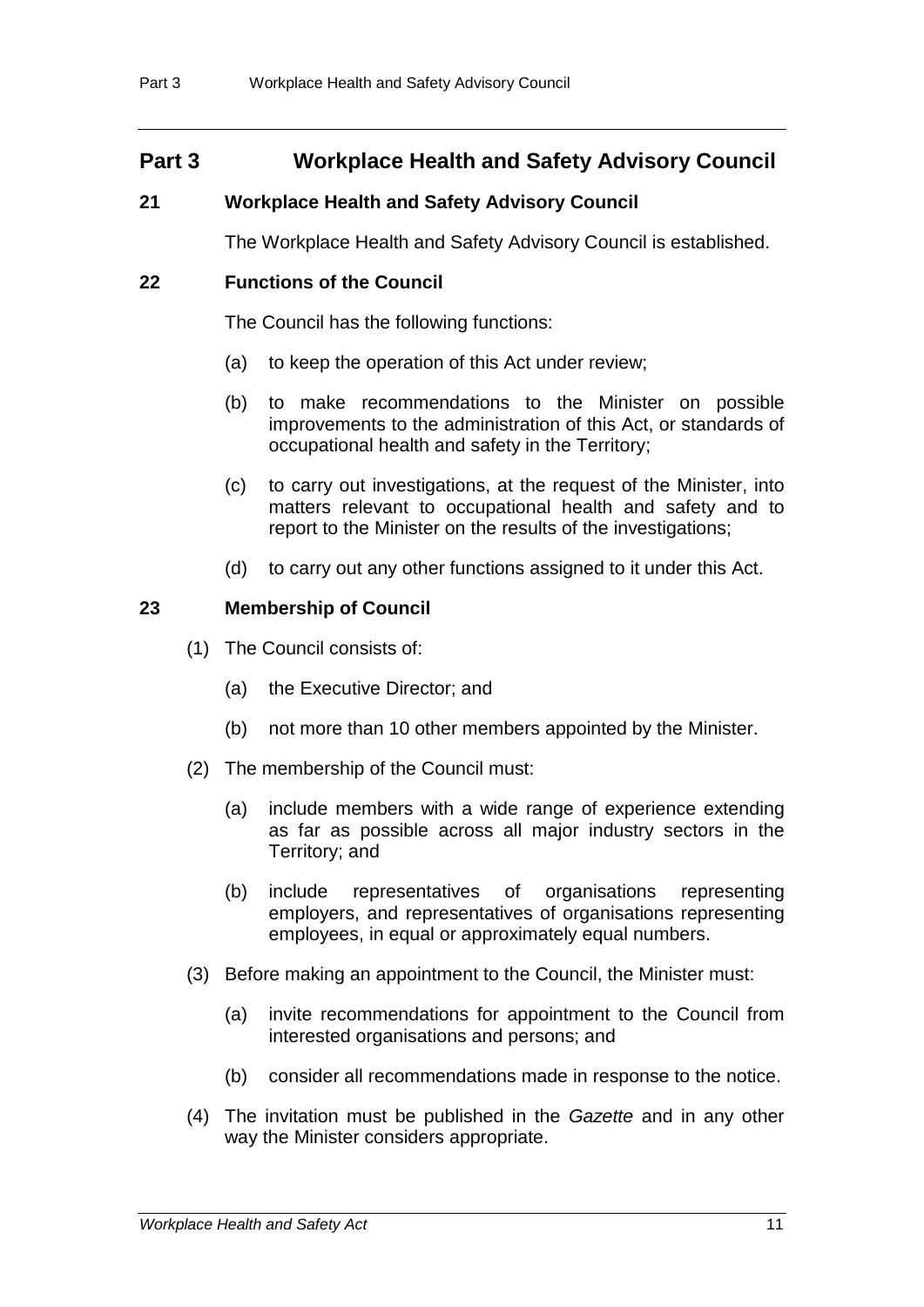### **24 Terms and conditions of appointment**

- (1) The term of appointment for an appointed member of the Council is to be a term, not exceeding 2 years, specified in the instrument of appointment.
- (2) An appointed member is, at the end of a term of appointment, eligible for re-appointment.
- (3) A person ceases to be an appointed member of the Council if the person:
	- (a) resigns by notice of resignation given to the Minister; or
	- (b) comes to the end of a term of appointment and is not re-appointed; or
	- (c) is removed from office by the Minister under subsection (4).
- (4) The Minister may remove an appointed member of the Council from office if the member:
	- (a) is absent, without the Minister's permission, from 3 consecutive meetings of the Council; or
	- (b) becomes bankrupt or applies to take the benefit of a law for the relief of bankrupt or insolvent debtors; or
	- (c) becomes physically or mentally incapable of satisfactorily carrying out the duties of a member of the Council; or
	- (d) is guilty of misbehaviour.

## **25 Chair and Deputy Chair**

- (1) The Chair of the Council is to be an appointed member of the Council appointed by the Minister to be the Chair.
- (2) The Minister may appoint another appointed member of the Council to be the Deputy Chair.
- (3) If the Chair is absent or unavailable to carry out official functions, the Deputy Chair is to act as Chair.
- (4) A reference to the Chair extends, while the Deputy Chair is acting as Chair, to the Deputy Chair.

#### **26 Meetings of Council**

(1) Meetings of the Council are convened by the Chair.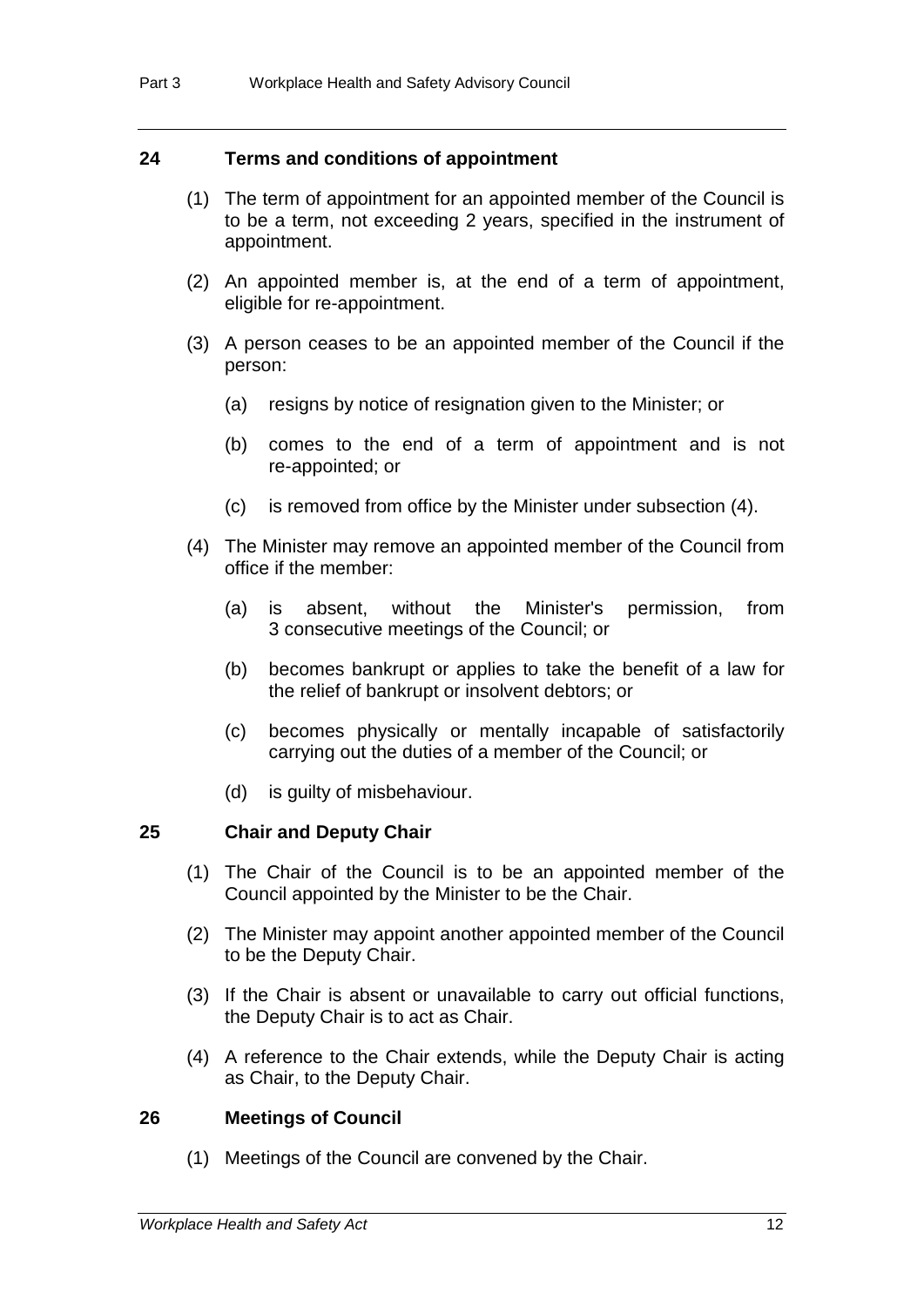- (2) A meeting of the Council must be convened:
	- (a) whenever the Chair considers a meeting necessary to deal with the Council's business; and
	- (b) whenever the Minister directs the Chair to convene a meeting.
- (3) The Chair must preside at all meetings of the Council.
- (4) At a meeting of the Council:
	- (a) a quorum consists of the Chair and at least one-half the total number of the other members; and
	- (b) questions arising for decision are determined by majority vote and, if the votes are equal, the Chair has a casting vote as well as a deliberative vote; and
	- (c) the Council determines, subject to this Act, its own procedures.
- (5) The Council must keep records of its proceedings.

## **27 Council subcommittees**

- (1) The Council may establish such subcommittees as the Council considers necessary to assist it in carrying out its functions under this Act.
- (2) A subcommittee may consist entirely of Council members, partly of Council members and partly of members drawn from outside the Council, or entirely of members drawn from outside the Council.
- (3) The terms and conditions of appointment of a member of a subcommittee are to be determined by the Minister.
- (4) The procedures of a subcommittee are, subject to any direction by the Council, to be as determined by the subcommittee.

#### **28 Annual report of Council**

- (1) The Council must submit a report to the Minister for each financial year.
- (2) The report must cover the work of the Council and its subcommittees for the relevant financial year.
- (3) The report must be submitted on or before 30 September of the calendar year in which the financial year ends.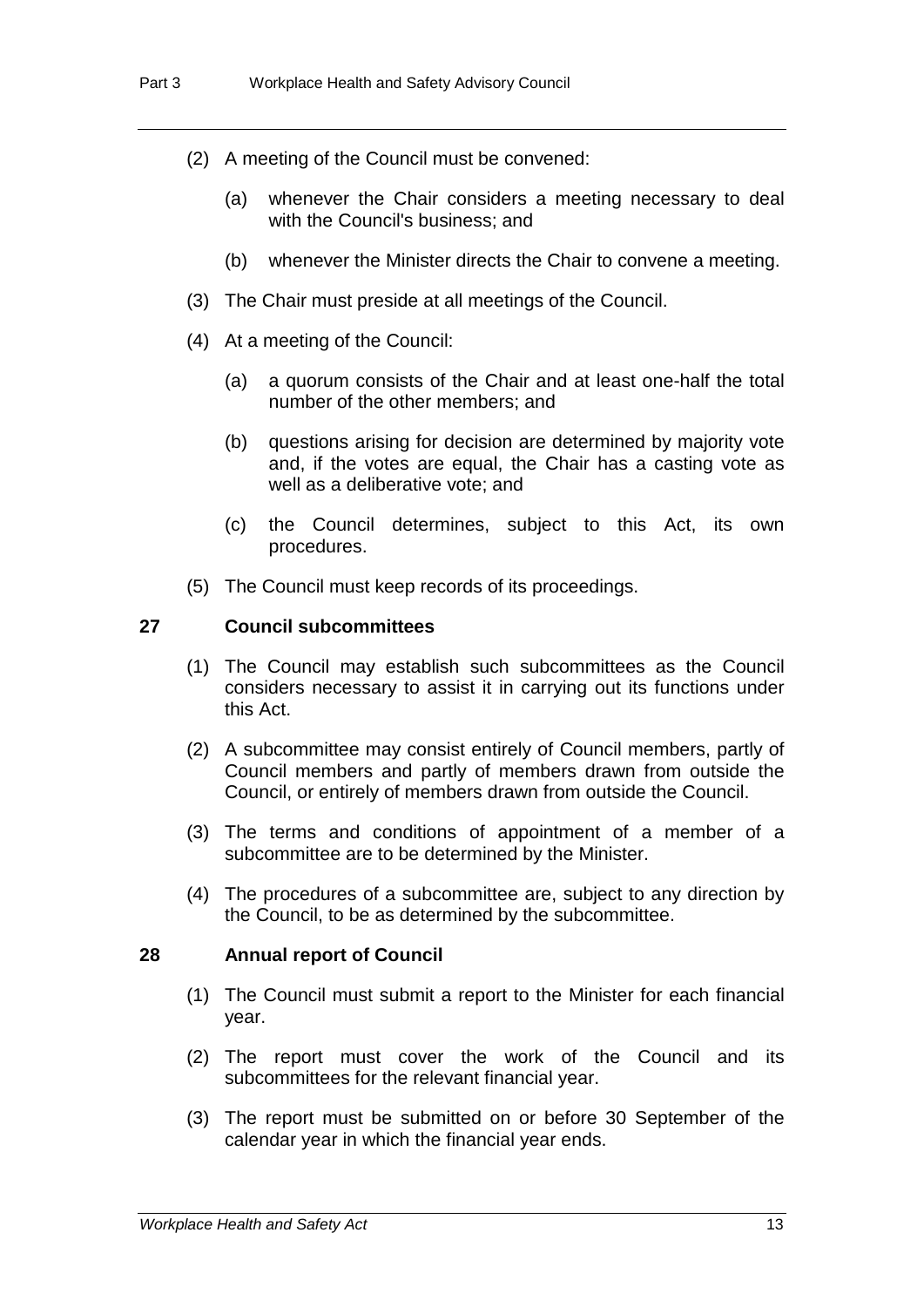(4) The Minister must table the report in the Legislative Assembly within 6 sitting days after receiving the report.

## **Part 4 Consultation and worker representation**

## **Division 1 Duties of employer and worker in regard to consultation**

## **29 Objects of this Division**

The objects of this Division are:

- (a) to ensure that relevant information about occupational health and safety is shared between employers and workers; and
- (b) to ensure that workers are given the opportunity to express their views on, and to contribute to the resolution of, occupational health and safety issues at the workplace; and
- (c) to ensure that the views of workers are valued and taken into account by the employer.

### **30 Duty to consult**

An employer must consult with workers to enable the workers to contribute to the making of decisions affecting their health or safety at work.

*Examples of issues on which an employer is required to consult*

- *1 The identification of risks.*
- *2 The appropriate risk management measures to be adopted at a workplace.*
- *3 The facilities to be provided at a workplace for the health and safety of workers (including the provision to be made for first aid).*
- *4 Monitoring the health of workers and their fitness for work.*
- *5 The provision of information and training for workers.*
- *6 Changes to work practices or the workplace that may have an impact on health and safety.*

## **31 When and how consultation is to take place**

- (1) Consultation is required:
	- (a) when risks to health and safety arising from work are assessed or when the assessment of those risks is reviewed; and
	- (b) when decisions are made about the measures to be taken to eliminate or control those risks; and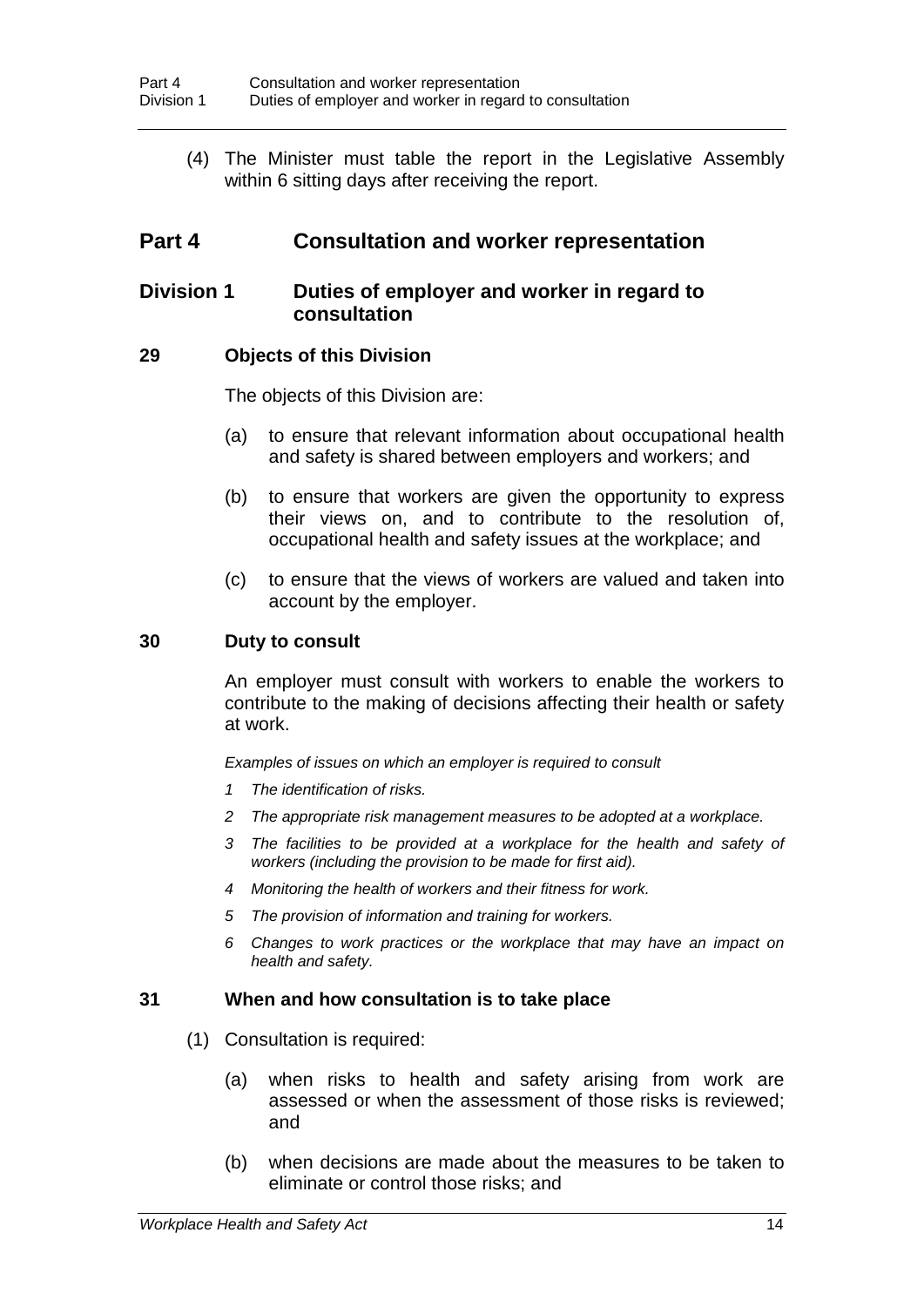- (c) when introducing or altering the procedures for monitoring those risks (including health surveillance procedures); and
- (d) when decisions are made about the adequacy of facilities for the health or safety of workers; and
- (e) when changes that may affect occupational health or safety are proposed to the workplace, workplace infrastructure or equipment, substances used in the course of work, or the systems or methods of work; and
- (f) when decisions are made about the procedures for consultation; and
- (g) in any other case prescribed by regulation.
- (2) Consultation may take place in 1 or more of the following ways:
	- (a) with a health and safety committee representing the workers;
	- (b) with a health and safety representative representing the workers;
	- (c) in accordance with other arrangements agreed between the employer and the workers.
- (3) The employer's duty to consult does not justify a failure to implement, or delay in implementing, necessary risk management measures.

#### **32 Worker's reciprocal duty in regard to consultation**

A worker:

- (a) must participate in consultation initiated by the employer and must be prepared to contribute the worker's own insights to that consultation; and
- (b) must be open to suggestions made by the employer on health and safety issues; and
- (c) must bring to the employer's attention aspects of a particular work practice, or particular work, that appear to the worker to give rise to a risk to health or safety.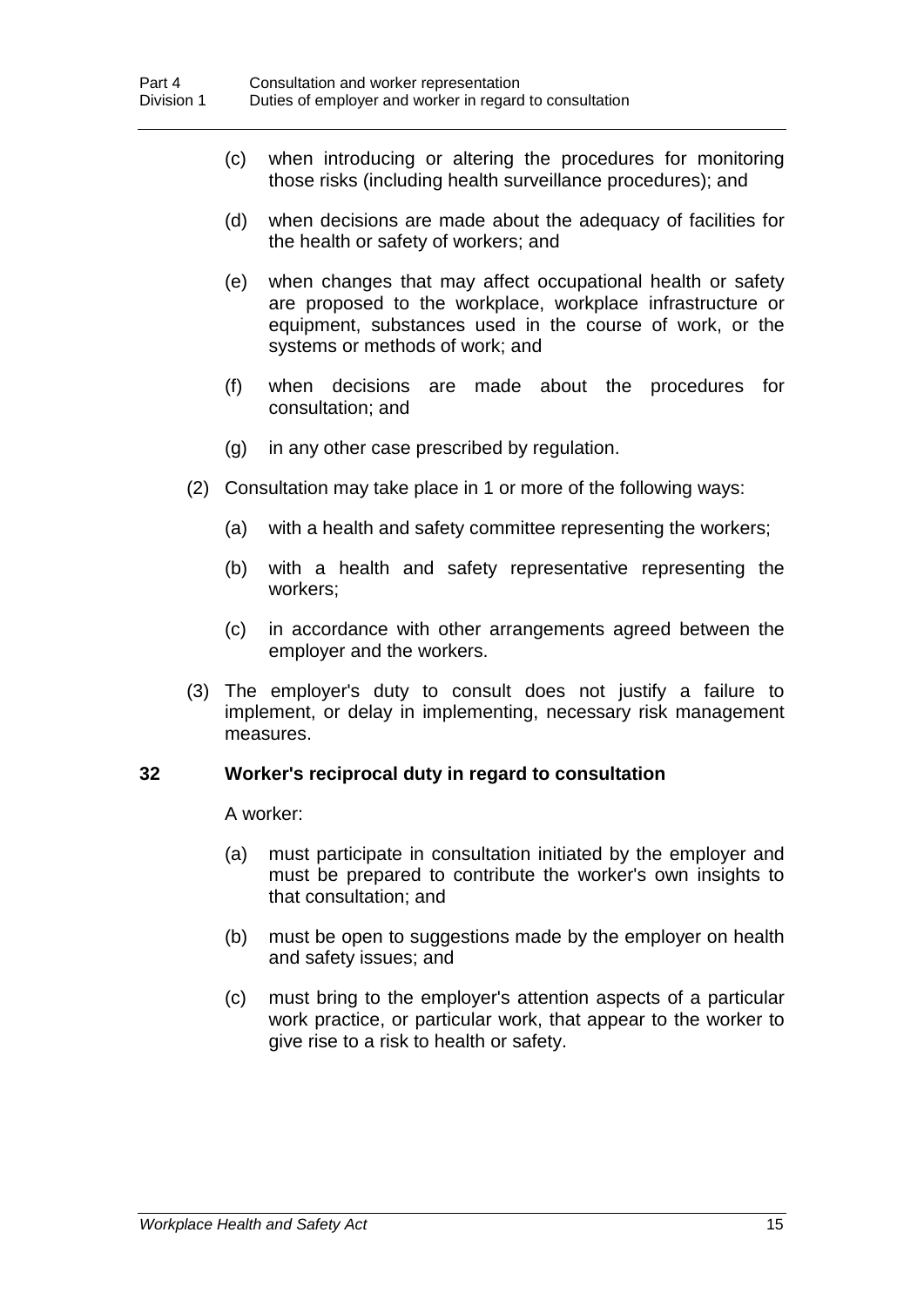## **Division 2 Constitution of work groups**

### **33 Work groups**

- (1) A *work group* is a group of 10 or more workers constituted as a work group under this Division.
- (2) A work group consists of:
	- (a) all the workers of a particular employer, or of 2 or more employers; or
	- (b) all the workers of a particular employer, or of 2 or more employers, at a particular workplace.
	- (c) a particular class of workers of a particular employer, or of 2 or more employers; or
	- (d) a particular class of workers of a particular employer, or of 2 or more employers, at a particular workplace.
- (3) The same worker cannot simultaneously be a member of 2 or more different workgroups.
- (4) The workers of a small employer cannot be members of a workgroup unless the employer agrees.

#### **34 Formation of workgroup**

- (1) An employer may at any time start negotiations for the formation of a workgroup.
- (2) Subject to the regulations, an employer (other than a small employer) must at the request of a worker start negotiations for the formation of a workgroup.
- (3) A workgroup is formed by agreement between the employer or employers concerned and the workers who are to be members of the proposed workgroup.
- (4) The agreement is to be sought, negotiated and evidenced as required by the regulations.
- (5) If an employer fails to start negotiations within 1 month after being asked to do so under subsection (2), or if negotiations do not result in the formation of a workgroup within 3 months after being started, the employer or a worker who is prospective member of the workgroup may, subject to the regulations, apply to the Authority for assistance in resolving the constitution of the workgroup.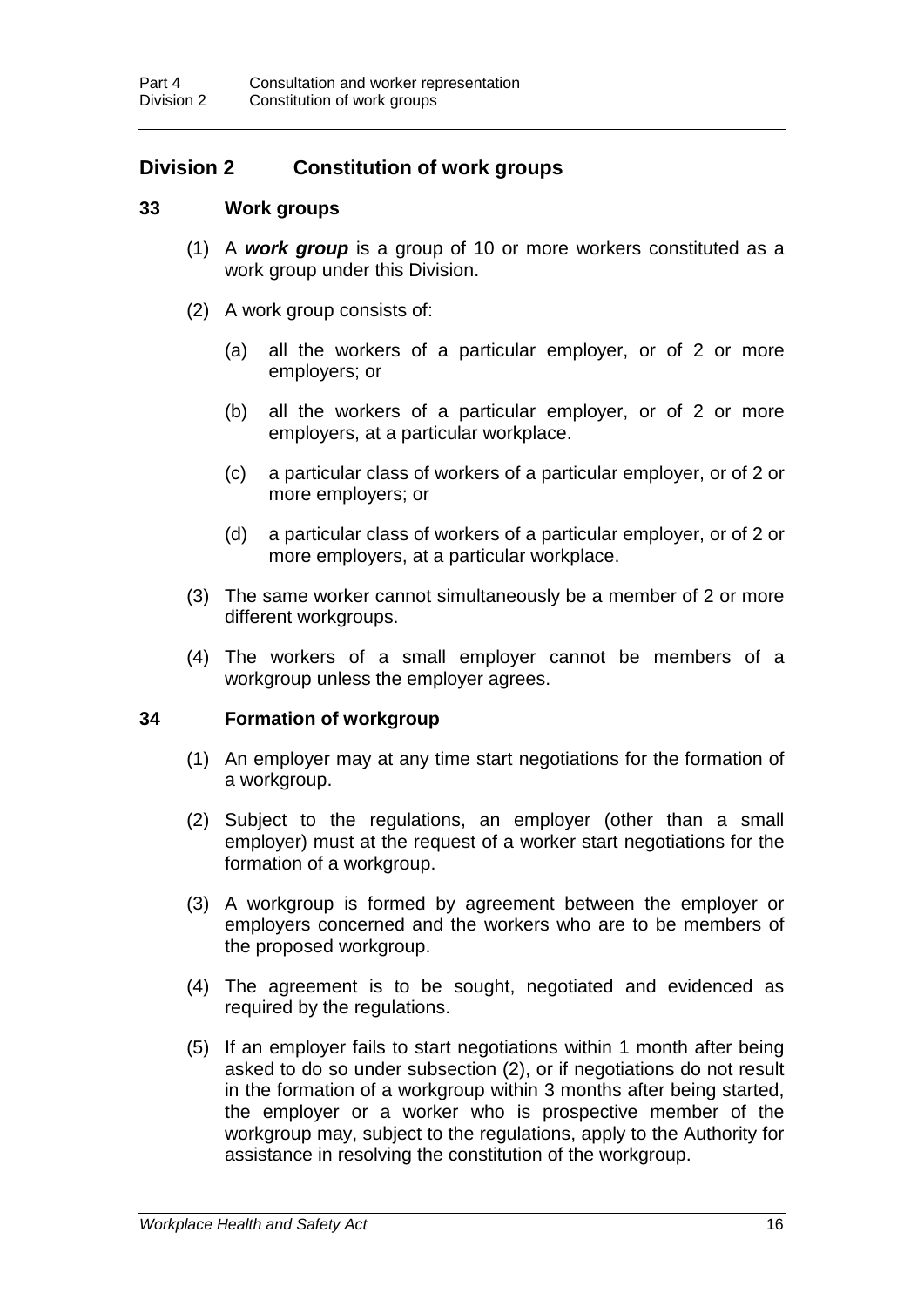(6) On an application under subsection (5), the Authority may take any action it considers appropriate to resolve questions in issue and may itself decide how the workgroup is to be constituted and establish the workgroup.

## **35 Sharing of costs where there are multiple employers for a single work group**

If a single work group consists of the workers of 2 or more employers, any costs and expenses of a health and safety representative that are to be borne by an employer under this Part are to be apportioned between the employers as agreed between them or, in default of agreement, equally.

## **Division 3 Election of health and safety representatives**

### **36 Election of health and safety representative**

- (1) A work group may, in accordance with the relevant regulations, elect a health and safety representative.
- (2) The health and safety representative:
	- (a) must be a member of the work group; and
	- (b) cannot be a person who is disqualified from holding office as a health and safety representative.

## **37 Term of office etc. of health and safety representative**

- (1) A health and safety representative is elected for a term of 2 years.
- (2) A person ceases to hold office as a health and safety representative if:
	- (a) the person's term of office comes to an end and the person is not re-elected; or
	- (b) the person ceases to be a member of the relevant work group; or
	- (c) the Authority disqualifies the person from office as a health and safety representative; or
	- (d) the person resigns by notice given to the employer; or
	- (e) the members of the relevant work group agree to terminate the person's term of office.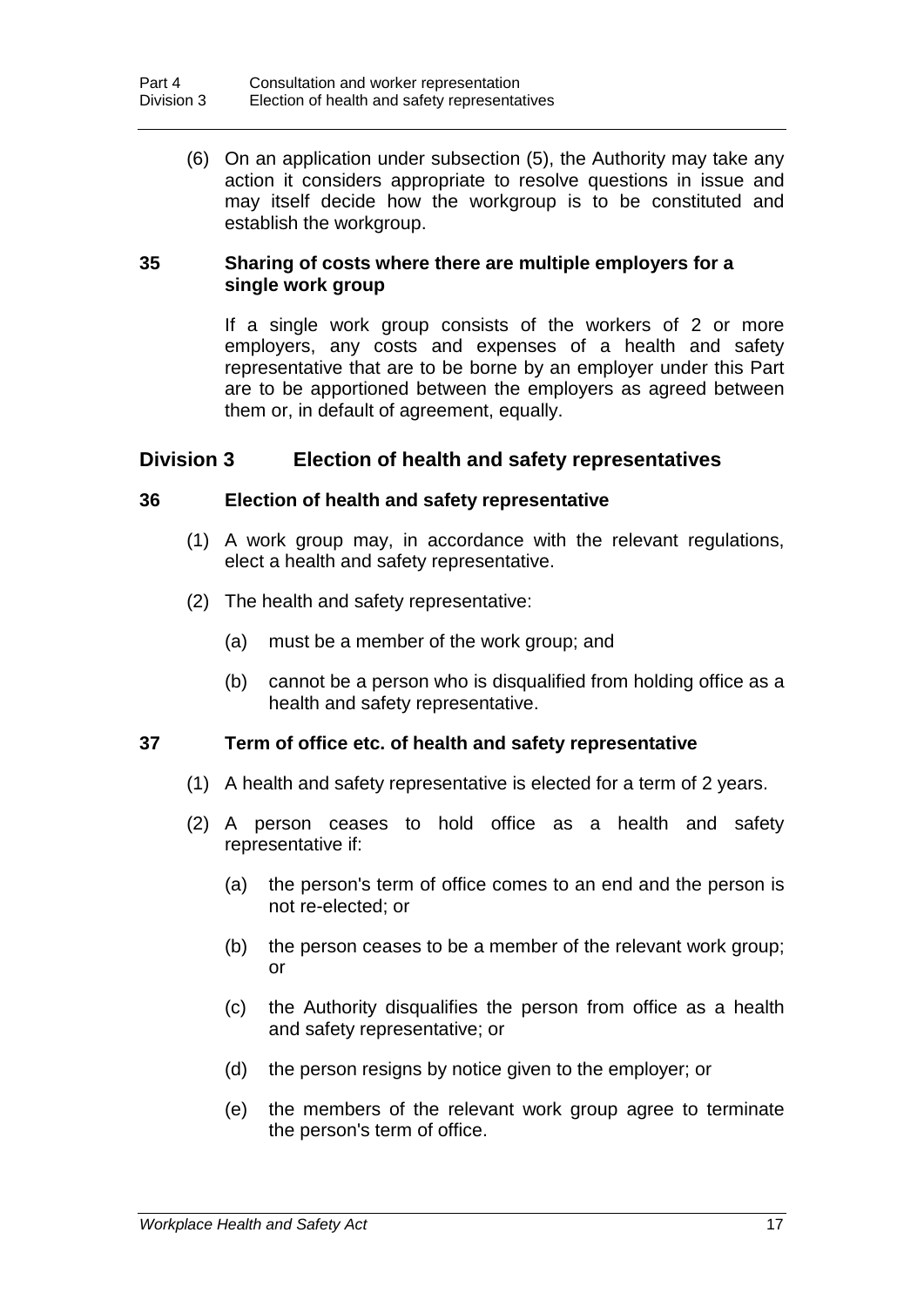(3) The Authority may, on application by an employer, disqualify a person from office as a health and safety representative if satisfied that the person has misused powers as a health and safety representative.

## **Division 4 Functions and powers of health and safety representative**

## **38 Functions of health and safety representative**

- (1) The functions of a health and safety representative are:
	- (a) to inquire into health and safety issues affecting workers; and
	- (b) to assist workers in their dealings with management and workplace safety officers on health and safety issues; and
	- (c) to ensure that matters of concern to workers on health and safety issues are brought to the attention of management; and
	- (d) to mediate between workers and management on health and safety issues; and
	- (e) to assist in the resolution of problems affecting the health or safety or workers; and
	- (f) to issue a notice of safety hazard in appropriate circumstances; and
	- (g) to issue a direction to a worker to stop work in a case of serious and immediate risk to the health or safety of the worker.
- (2) The functions of a health and safety representative are confined to health and safety issues affecting members of the relevant work group.

## **39 Gathering of information by health and safety representative**

(1) An employer must, at the request of a health and safety representative, make available to the representative information in the employer's possession, or reasonably accessible by the employer, on health and safety issues affecting the members of the relevant work group.

Maximum penalty: 100 penalty units.

(2) However, an employer must not disclose confidential information about the state of health of a particular worker unless the worker consents.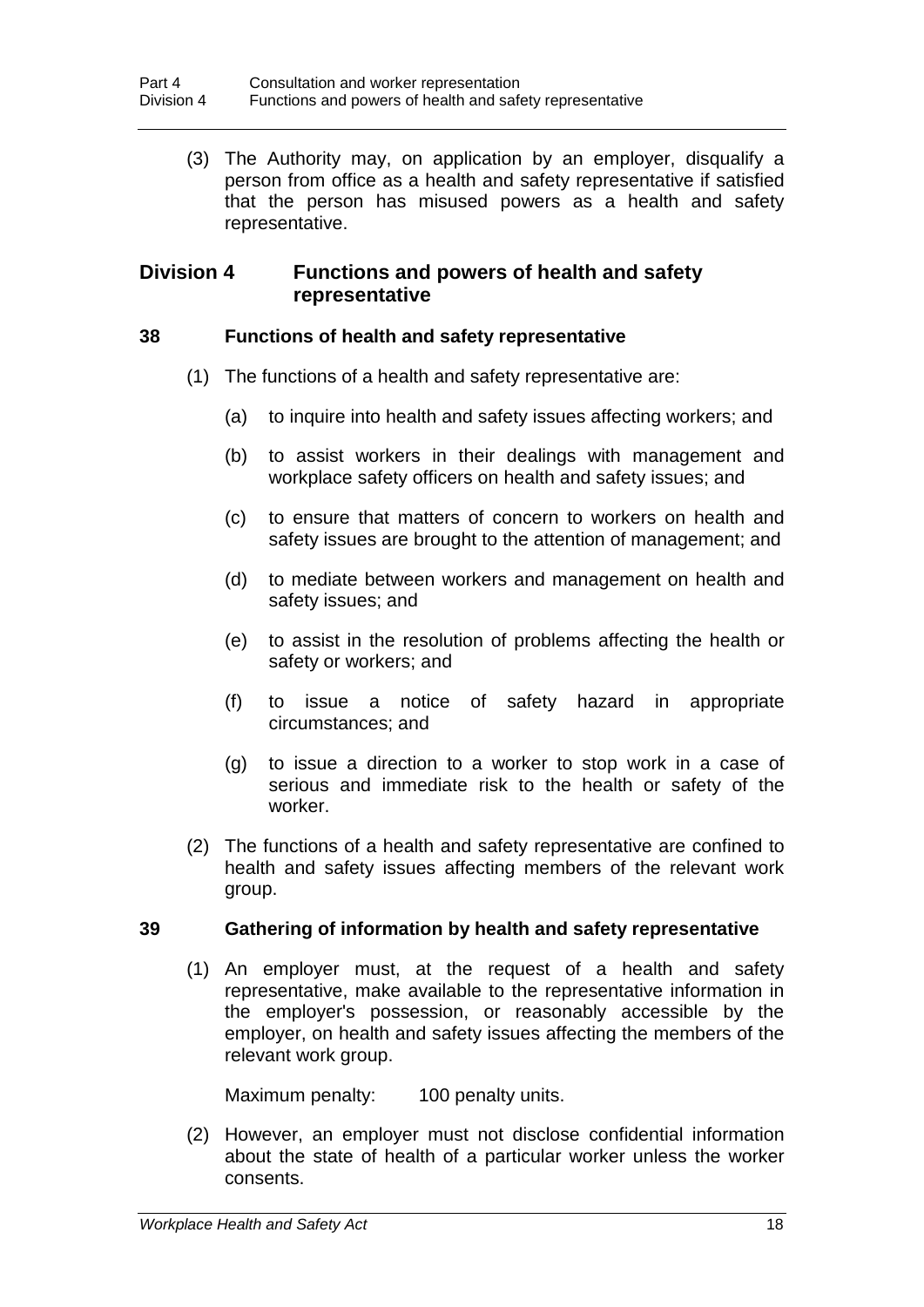(3) An employer must inform a health and safety representative of any reportable incident that occurs at the workplace.

Maximum penalty: 100 penalty units.

### **40 Issue of notice of safety hazard**

- (1) If a health and safety representative believes on reasonable grounds that:
	- (a) a hazardous situation exists at a workplace; and
	- (b) in consequence an offence has been, or is about to be, committed against this Act;

the health and safety representative may issue a notice of safety hazard.

- (2) The notice may be issued to the employer or a worker or other person who is responsible for the hazardous situation.
- (3) The notice must:
	- (a) be in an approved form; and
	- (b) identify the hazard; and
	- (c) state the action that, in the health and safety representative's opinion needs to be taken to eliminate or mitigate the hazard; and
	- (d) state a period (at least 7 days) within which the action is to be taken.
- (4) If the hazard is not eliminated, or mitigated to the satisfaction of the health and safety representative, within the time allowed in the notice, the health and safety representative must report the matter to the Authority.
- (5) On receiving a report under subsection (4), the Authority must arrange for the investigation of the matter by a workplace safety officer.
- (6) If the workplace safety officer finds, on investigation, that an unacceptable risk to the health or safety of a worker exists, the workplace safety officer, or the Authority, will take any action that appears necessary to eliminate or mitigate the hazard.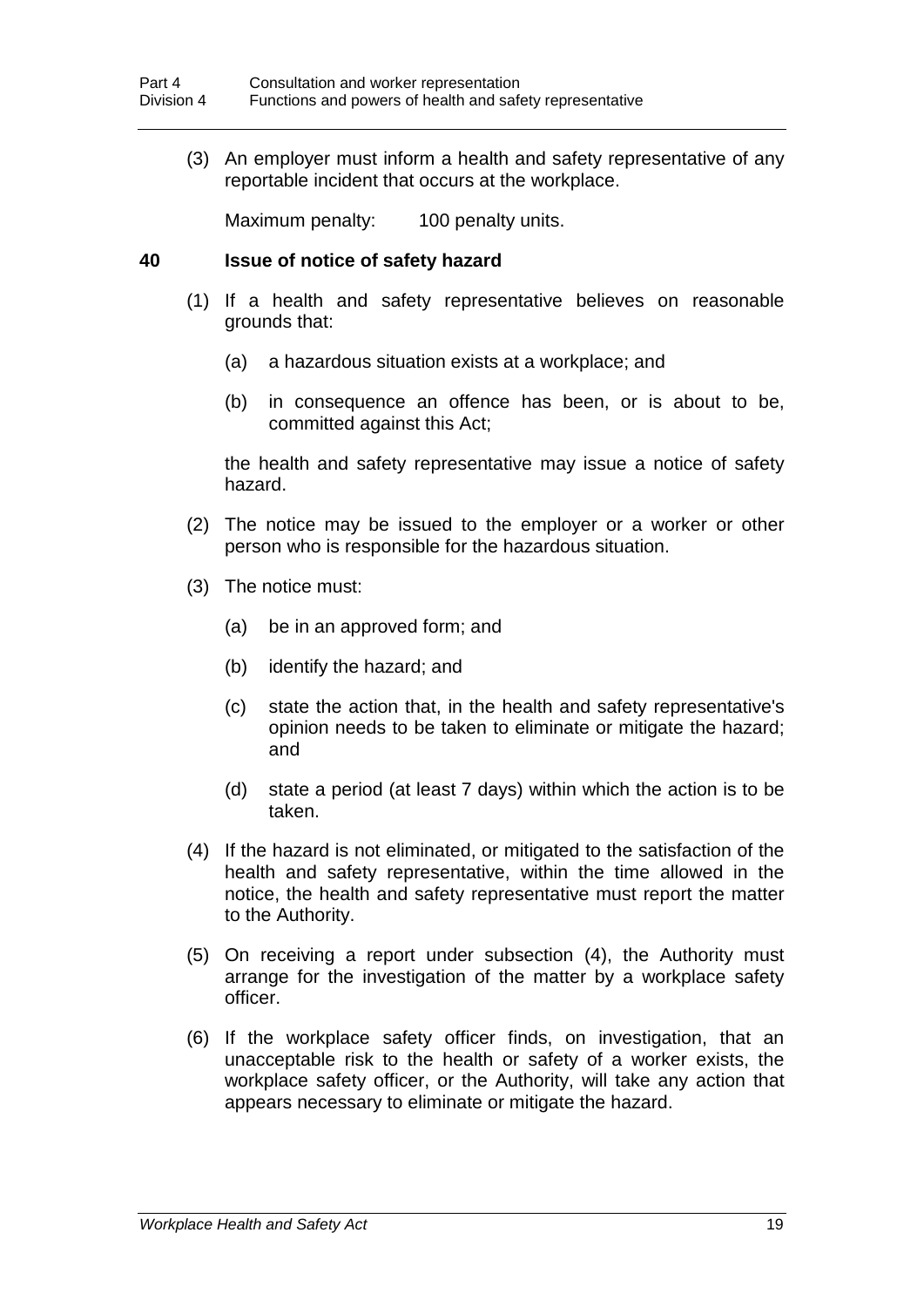### **41 Issue of stop work direction**

- (1) If a health and safety representative believes on reasonable grounds that a worker is exposed to a serious and immediate risk to the worker's health or safety, the health and safety representative may direct the worker to stop work.
- (2) The health and safety representative must immediately notify the employer of a direction under this section.
- (3) A direction under this section is not binding on the worker or the employer, but if the worker acts, or the employer directs the worker to act, contrary to the direction, the health and safety representative must report the matter to the Authority.
- (4) On receiving a report under subsection (3), the Authority must arrange for the investigation of the matter by a workplace safety officer who will take any action that appears necessary in the circumstances.

## **Division 5 Employers' obligations to health and safety representatives**

### **42 Training obligations**

- (1) An employer must, on request by a health and safety representative:
	- (a) allow the representative to attend an appropriate approved course of training for health and safety representatives; and
	- (b) allow the representative the necessary time off work to attend the course on full pay; and
	- (c) pay reasonable costs associated with the representative's attendance at the course.
- (2) An employer is not obliged to comply with such a request from the same representative more than once in each year.
- (3) The course of training must be a course:
	- (a) conducted or approved by the Authority; and
	- (b) agreed as appropriate by the employer and the representative or, in default of agreement, determined to be appropriate by the Authority.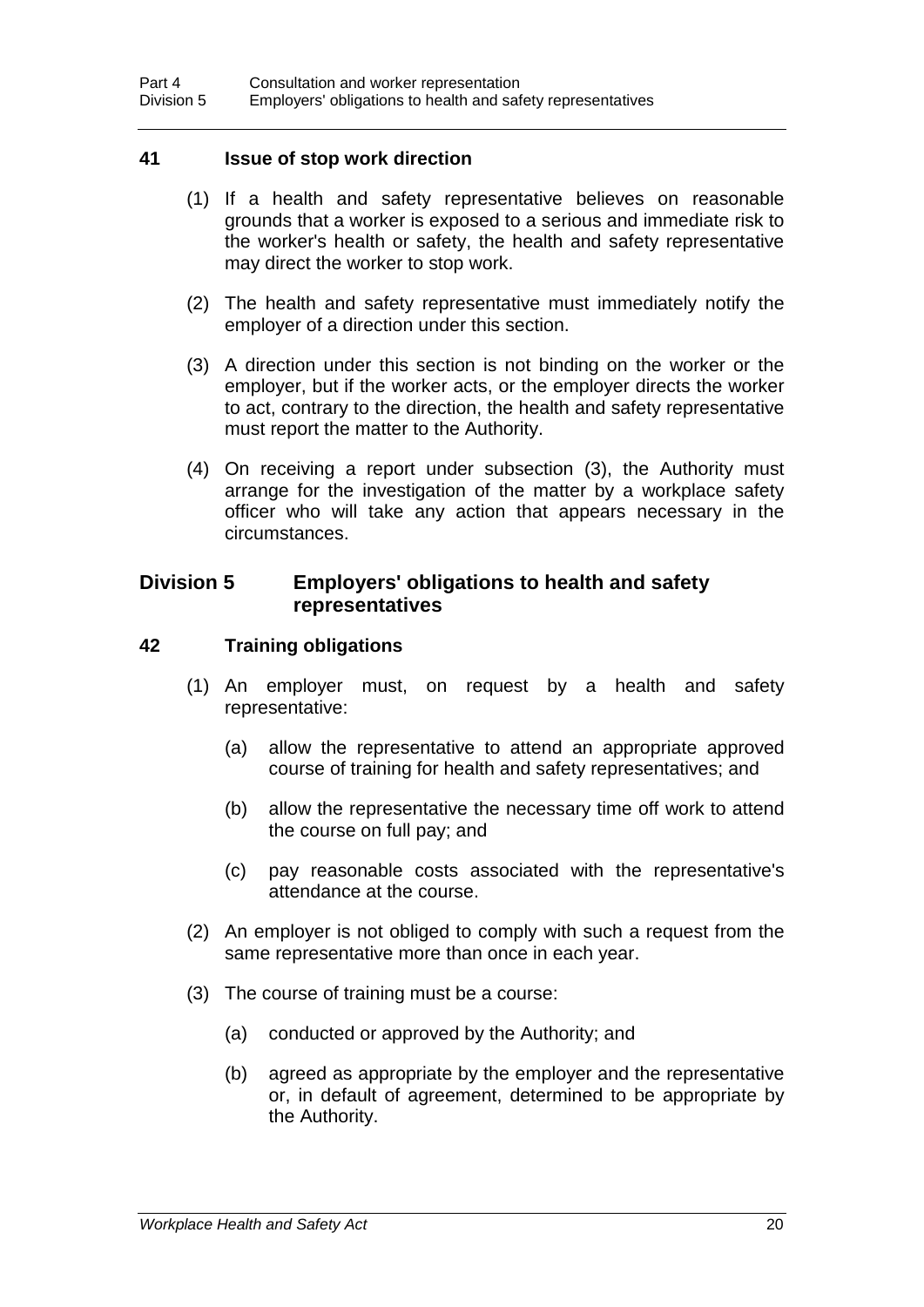(4) If an employer fails to comply with the employer's obligations under this section, the employer is guilty of an offence.

Maximum penalty: 20 penalty units.

### **43 Other obligations**

- (1) An employer must facilitate the reasonable and effective exercise by a health and safety representative of the representative's functions in the following ways:
	- (a) the employer must allow the representative access to any part of a workplace in which a member of the relevant work group works;
	- (b) the employer must, at the representative's request, make available to the representative information in the employer's possession, or reasonably accessible by the employer, on health and safety issues affecting the members of the relevant work group;
	- (c) if a worker wants the representative to be present at, and to participate in, an interview on a health and safety issue between the worker and the employer, a representative of management, or a workplace safety officer, the employer must permit the representative's presence at, and participation in, the interview;
	- (d) the employer must treat time reasonably spent in carrying out functions as a health and safety representative during ordinary hours of work as time spent at work attracting remuneration at the representative's ordinary rate of pay;
	- (e) the employer must provide any other assistance or facilities required by the regulations.
- (2) An employer must not provide information about the health of an individual worker under subsection (1)(b) without the worker's consent.
- (3) An employer who fails to comply with this section is guilty of an offence.

Maximum penalty: 100 penalty units.

## **44 List of representatives to be kept**

(1) An employer must keep a record of all health and safety representatives.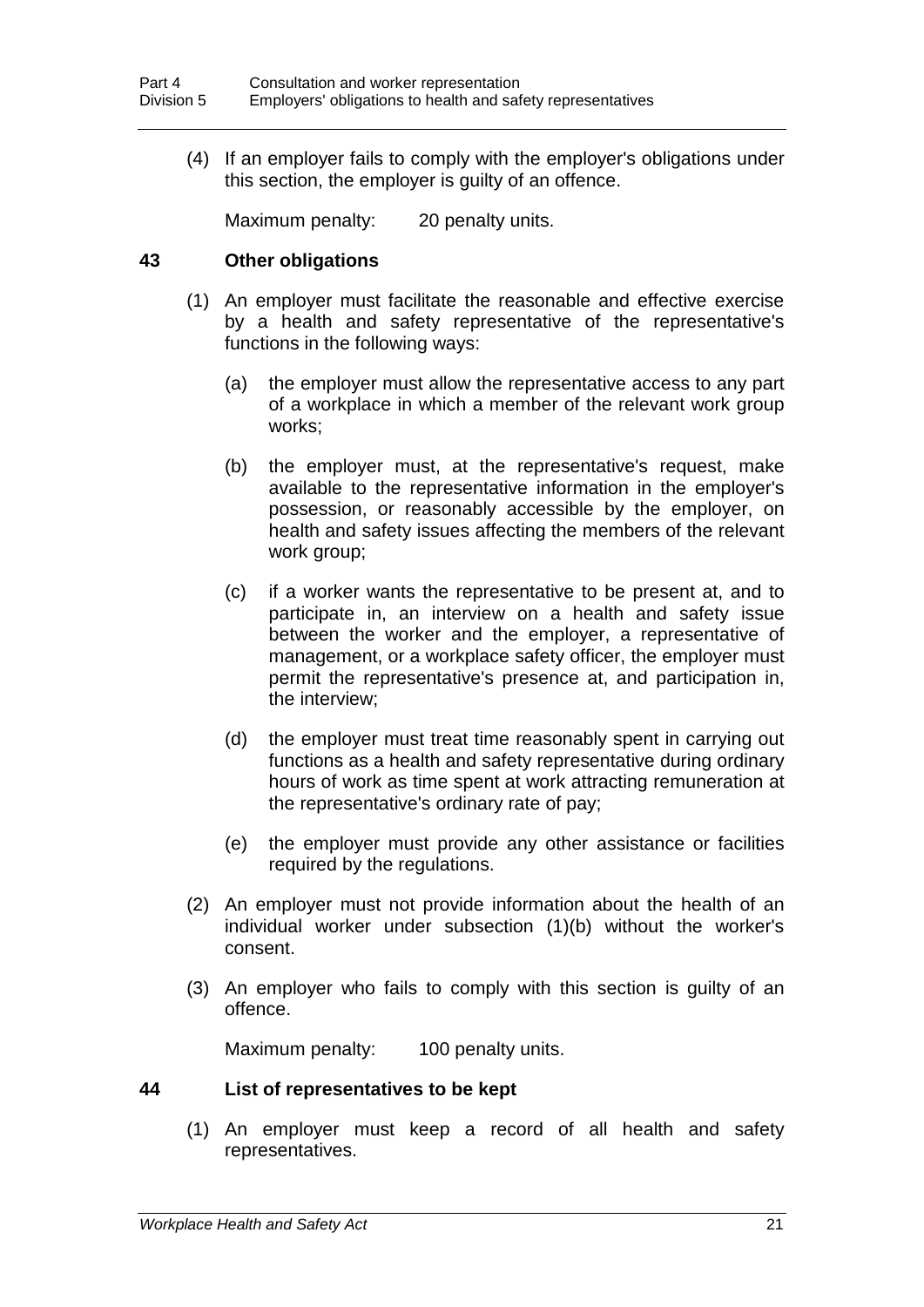- (2) An employer must display a current list of health and safety representatives at every workplace under the employer's control.
- (3) An employer who fails to comply with this section commits an offence.

Maximum penalty: 20 penalty units.

### **Division 6 Health and safety committees**

#### **45 Health and safety committee**

- (1) An employer with a workforce of at least 20 workers at a particular workplace must, if requested by a majority of the workers or a health and safety representative, establish a health and safety committee for the workplace within 3 weeks of the date of the request.
- (2) A health and safety committee will consist of:
	- (a) workers working at the workplace elected by the workers working at the workplace; and
	- (b) if there is a health and safety representative for the workplace – the health and safety representative; and
	- (c) persons appointed to the committee by the employer.
- (3) The number of workers to be elected to the committee must be as agreed between the employer and the workers, but it must be at least equal to the number of persons appointed to the committee by the employer.
- (4) An occupational health and safety committee must meet at least quarterly or at more frequent intervals approved by the employer.
- (5) Subject to the regulations, an occupational health and safety committee may determine its own procedures.

#### **46 Functions of health and safety committee**

The functions of a health and safety committee are as follows:

(a) to facilitate consultation and cooperation between the employer and workers in initiating, developing and implementing measures designed to ensure the health and safety of the workers at the workplace;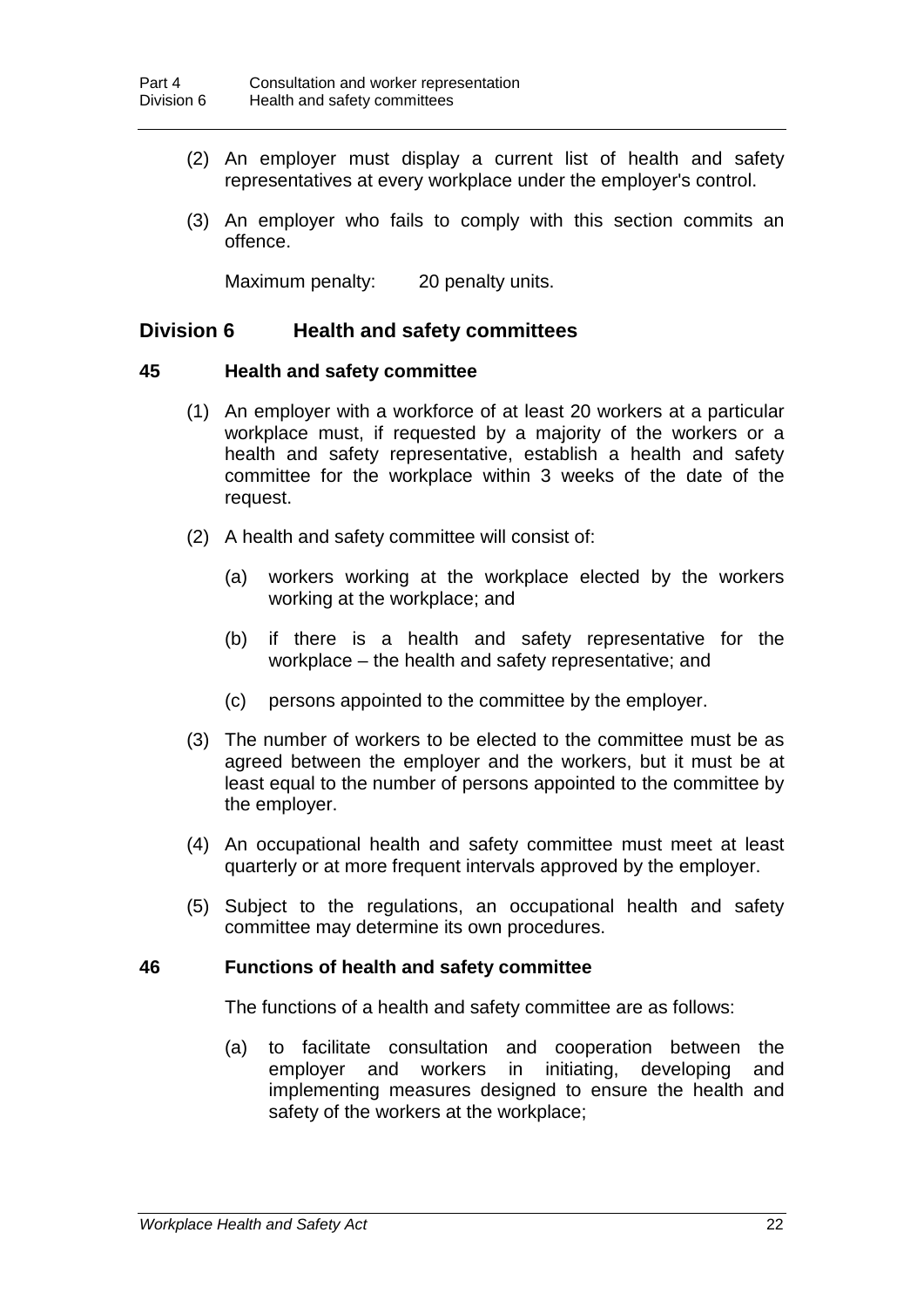- (b) to keep itself informed about standards of health and safety generally recommended for, or prevailing at, workplaces of a comparable nature, and to review and make recommendations to the employer on rules and procedures at the workplace affecting the health and safety of the workers;
- (c) to recommend to the employer the establishment, maintenance and monitoring of programs, measures and procedures at the workplace relating to the health and safety of the workers;
- (d) to keep, in an accessible place and form, information about the hazards to workers that exist or may arise at the workplace;
- (e) to consider, and make recommendations about, changes to be made at the workplace that may affect the health and safety of the workers;
- (f) to consider, and make recommendations about, training and education in, and promotion of, health and safety at the workplace;
- (g) to consider, and make recommendations about, changes to be made at the workplace following an accident or reportable incident;
- (h) to perform other functions assigned to the committee under the regulations or (with the committee's consent) by the employer.

## **47 Duties of employer to health and safety committee**

If there is a health and safety committee for a workplace, the employer must:

- (a) permit the committee, or a member of the committee nominated by the committee for the purpose, to inspect any part of the workplace at any reasonable time; and
- (b) make available to the committee information reasonably available to the employer about:
	- (i) hazards that exist or may arise at the workplace; and
	- (ii) the health and safety of workers at the workplace; and
- (c) consult with the health and safety committee on proposed changes at the workplace that may affect the health or safety of workers at the workplace; and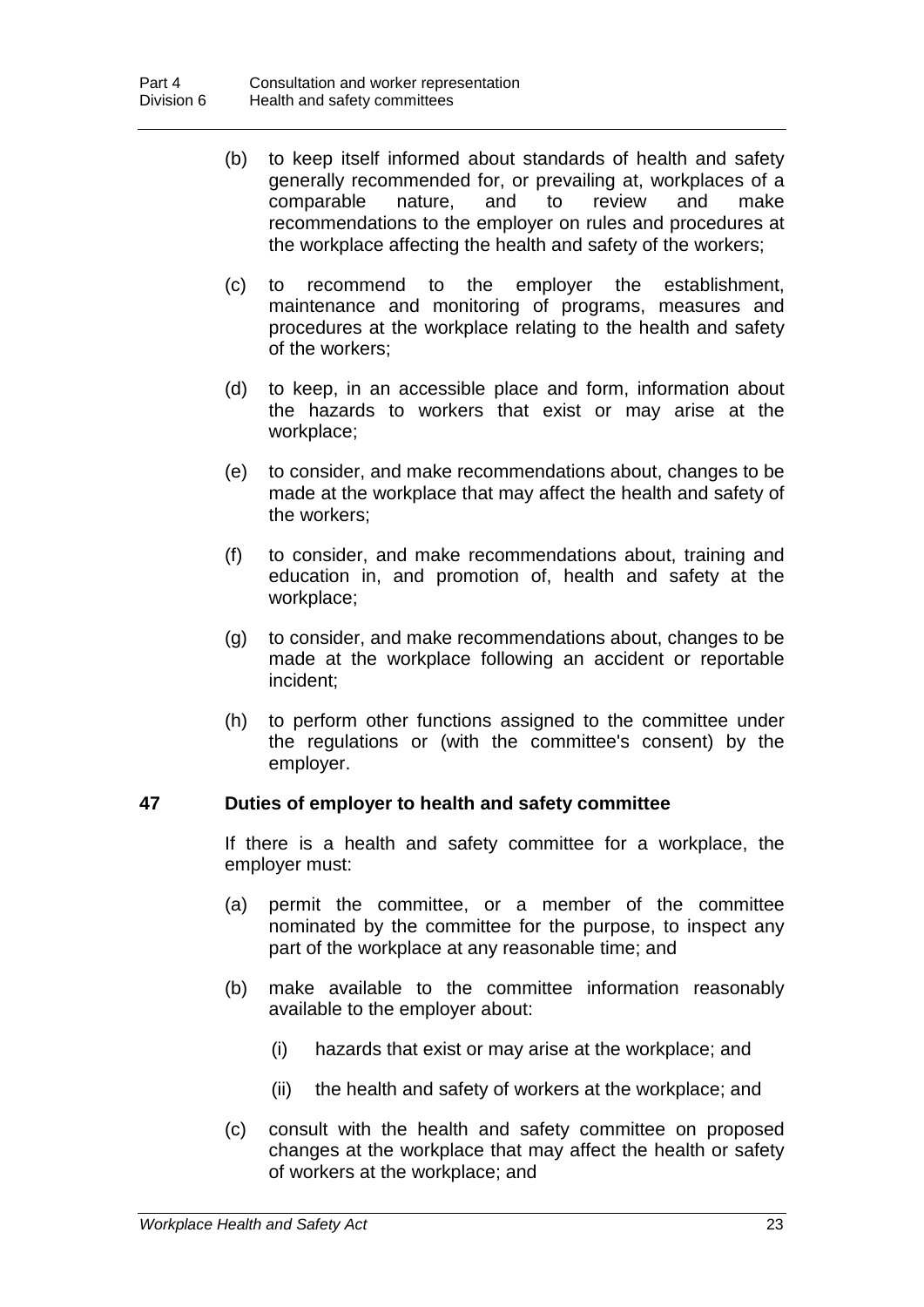- (d) where an accident or reportable incident occurs at the workplace – ensure the committee is notified as soon as possible; and
- (e) provide the committee with reasonable facilities and assistance for carrying out its functions under this Act; and
- (f) permit members of the committee to carry out their functions and to participate in relevant courses of training in occupational health and safety.

### **48 Exemption from requirement to have health and safety committee of Division**

If the Authority is satisfied that an employer has implemented a health and safety management policy that gives effect to the objects of this Division, the Authority may, on conditions the Authority thinks appropriate, exempt the employer from the obligation to appoint a health and safety committee under this Division.

## **Division 7 Authorised union OH&S representatives**

## **49 Objects of this Division**

The objects of this Division are as follows:

- (a) to establish a framework that balances:
	- (i) the right of employee organisations to represent their members in matters concerning occupational health and safety, to discuss such matters with workers who are, or are eligible to become, members of the organisations and to investigate suspected contraventions of laws, affecting their members, concerning occupational health and safety; and
	- (ii) the right of employers and others to conduct their businesses without undue interference or harassment;
- (b) to ensure that the rights conferred on representatives of employee organisations are confined to representatives who understand their rights and obligations under this Division and who are fit and proper persons to exercise those rights:
- (c) to ensure that the rights of employers and others who could be adversely affected by misuse of those rights are clearly defined;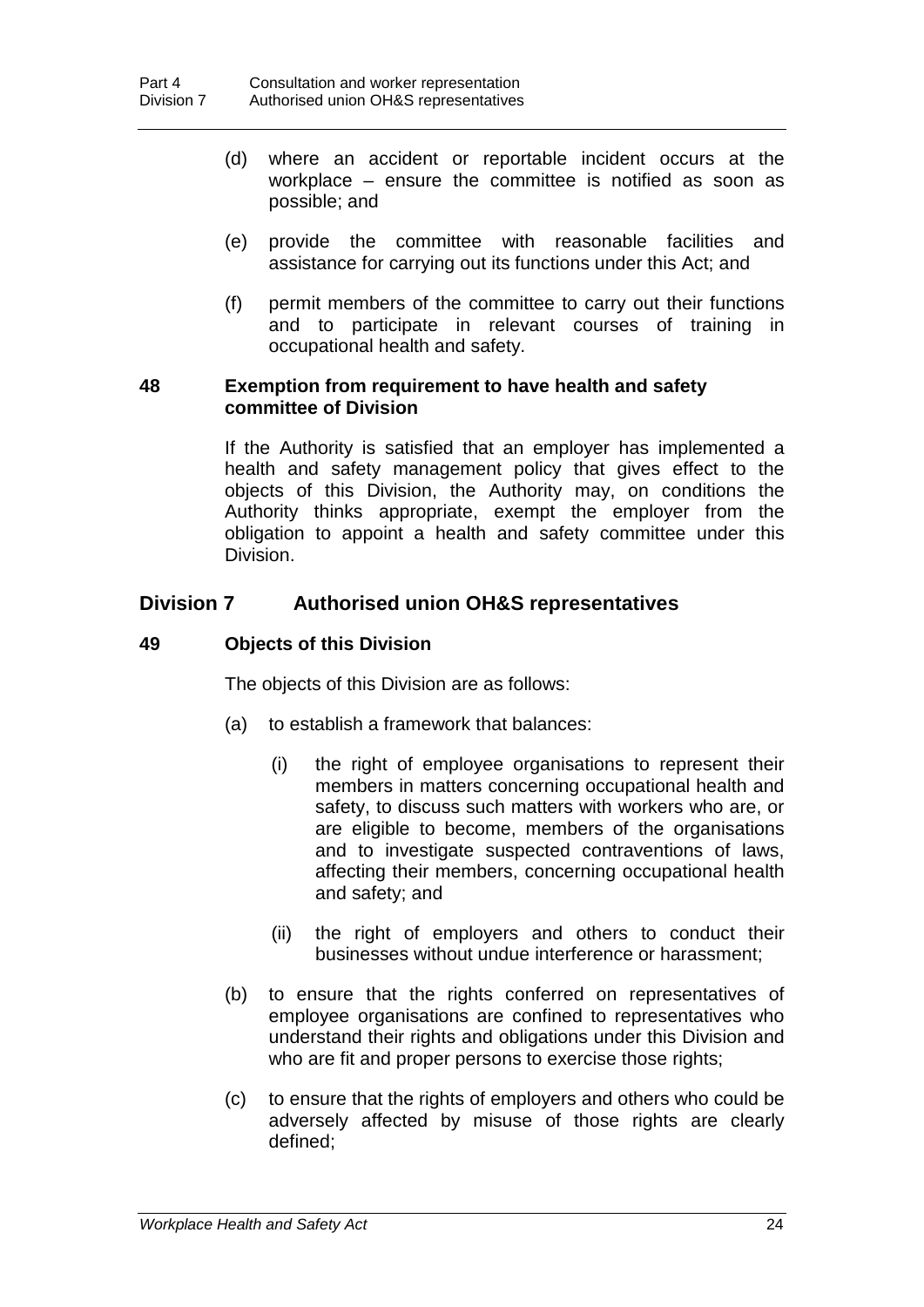(d) to ensure that rights conferred on representatives of employee organisations under this Division are withdrawn in the event of misuse.

### **50 Appointment of authorised union OH&S representatives**

- (1) The Authority may, on application by an employee organisation, appoint an officer or employee of the organisation as an authorised union OH&S representative.
- (2) Before making the appointment, the Authority must be satisfied that the prospective appointee:
	- (a) has qualifications and experience appropriate to a person holding an appointment as an authorised union OH&S representative; and
	- (b) is a fit and proper person to hold the appointment.
- (3) The appointment will be for a term of appointment (not exceeding 2 years) stated in the instrument of appointment.
- (4) The appointment will be made on the following conditions:
	- (a) that the authorised union OH&S representative will not enter a workplace except in accordance with this Division;
	- (b) that the authorised union OH&S representative will comply with any relevant obligations imposed under the law of the Commonwealth;
	- (c) that the authorised union OH&S representative will not intentionally hinder or obstruct an employer or a worker;
	- (d) that the authorised union OH&S representative will not misrepresent the extent of the representative's authority;
	- (e) that the authorised OH&S representative will not use or disclose information acquired at the workplace for a purpose not reasonably connected with the health and safety of a worker;
	- (f) such other conditions as the Authority thinks fit to impose.
- (5) An authorised union OH&S representative must not contravene a condition of appointment.

Maximum penalty: 100 penalty units.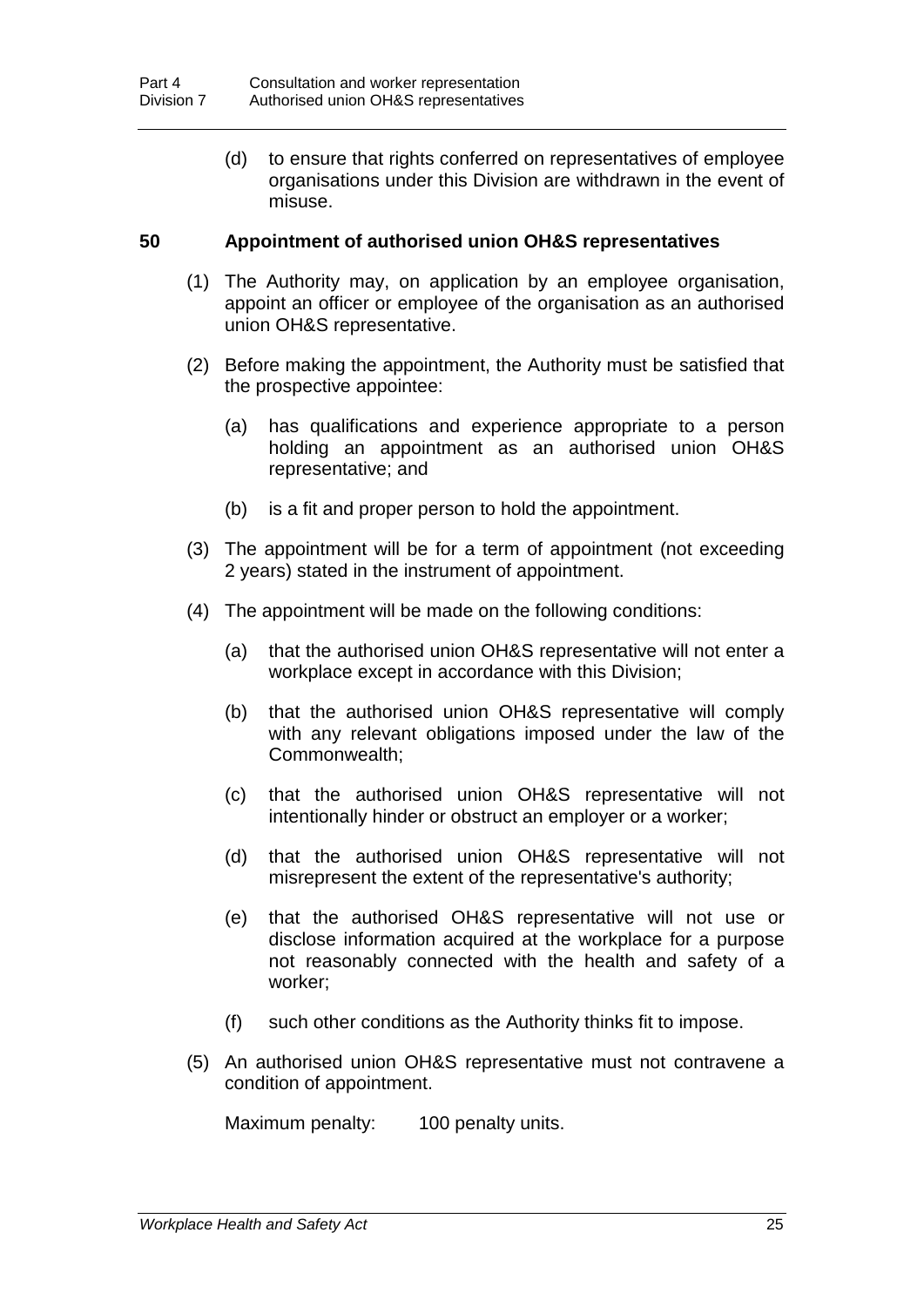(6) A person must not refuse or unduly delay entry to premises by an authorised union OH&S representative who is entitled to enter the premises.

Maximum penalty: 100 penalty units.

### **51 Identity cards for authorised union OH&S representatives**

- (1) The Authority must issue an authorised union OH&S representative with an identity card:
	- (a) containing the representative's name and a photograph of the representative; and
	- (b) stating the name of the employee organisation represented by the representative; and
	- (c) stating that the representative is an authorised union OH&S representative.
- (2) The authorised union OH&S representative must, at the reasonable request of a person, produce the representative's identity card for inspection.
- (3) A person must, within 10 days after ceasing to be an authorised union OH&S representative, return the identity card to the Authority.

Maximum penalty: 5 penalty units.

#### **52 Duration of appointment**

- (1) A person ceases to hold office as an authorised union OH&S representative if the person:
	- (a) comes to the end of a term of appointment and is not re-appointed; or
	- (b) ceases to be an officer or employee of the employee organisation by which the person was nominated for appointment; or
	- (c) resigns by notice of resignation given to the Authority; or
	- (d) is removed from office by the Authority for contravention of a condition of appointment; or
	- (e) is disqualified by the Authority from holding office as an authorised union OH&S representative.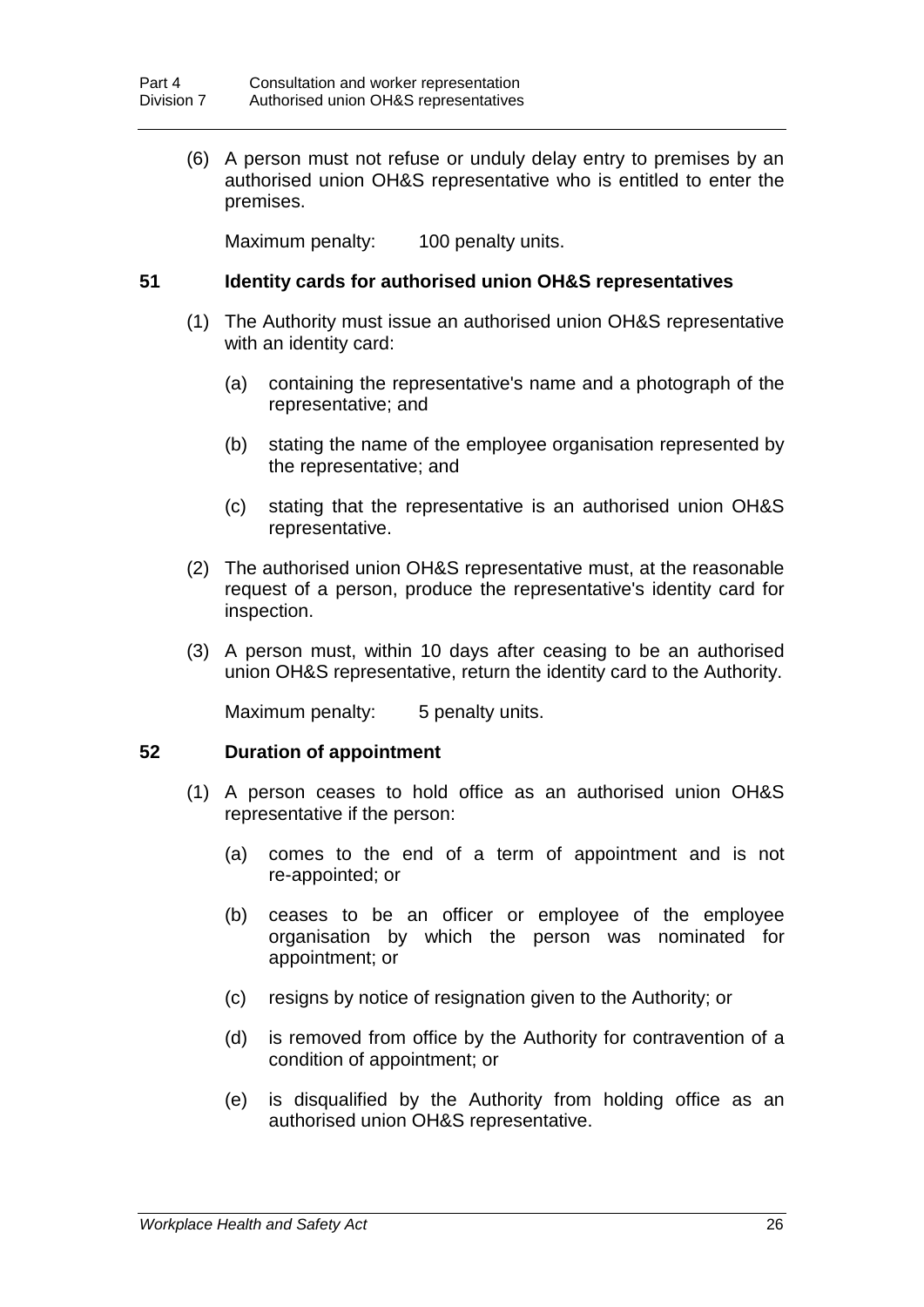- (2) If an authorised union OH&S representative contravenes a condition of appointment, the Authority may, on application by an employer or other person, or on its own initiative, remove the representative from office.
- (3) If a person misuses powers as an authorised union OH&S representative, the Authority may, on application an employer or other person affected by the misuse of power, disqualify the person from holding office as an authorised union OH&S representative.

## **53 Powers of authorised union OH&S representative**

- (1) Subject to the conditions of entry, an authorised union OH&S representative may enter a workplace for an authorised purpose.
- (2) The conditions of entry are as follows:
	- (a) the industrial organisation represented by the authorised union OH&S representative must have members employed at the workplace or must be a party to an award or collective agreement governing employment at the workplace;
	- (b) the representative must comply with relevant obligations imposed under Commonwealth law;

#### *Note*

*For example, section 757 of the Workplace Relations Act (Cth) requires 24 hours notice of entry in certain cases.*

- (c) the representative must, as soon as practicable after entering the workplace, produce the representative's identity card to the person apparently in charge of the workplace;
- (d) the entry may only be made during ordinary working hours;
- (e) the representative must comply with a reasonable request by the person in charge of the workplace to comply with a requirement relevant to health or safety that applies to the workplace.
- (3) An authorised purpose is 1 of the following:
	- (a) to discuss health and safety issues during a meal break or other break in work with workers who are, or are eligible to become, members of the relevant employee organisation;
	- (b) to investigate a suspected contravention of this Act involving a member of the employee organisation.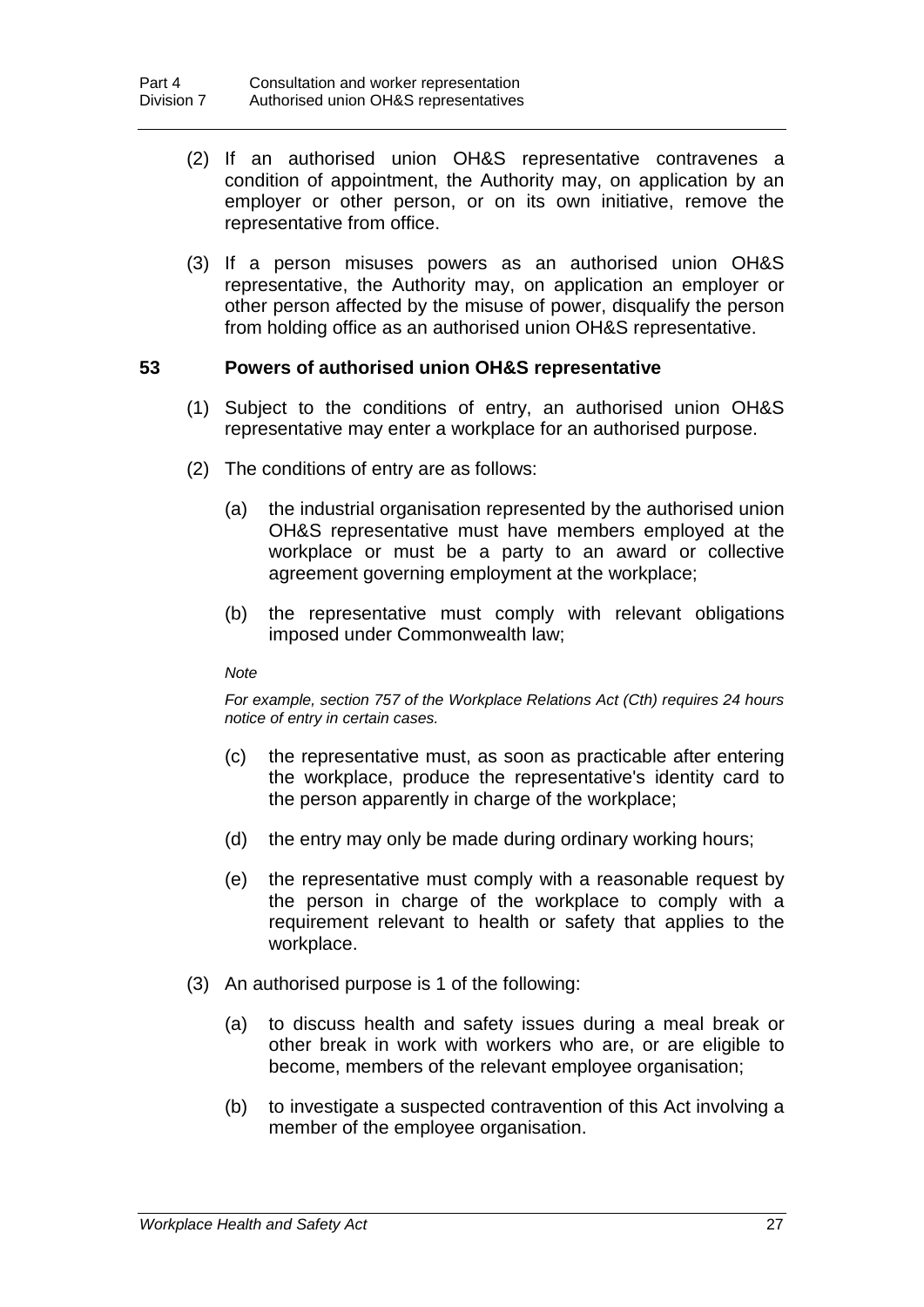- (4) In carrying out an investigation, the authorised union OH&S representative may exercise 1 or more of the following powers:
	- (a) observe or inspect work and systems of work, the workplace, workplace infrastructure or equipment, materials and substances;
	- (b) interview (with the consent of the interviewees) members, or persons who are eligible to become members, of the employee organisation;
	- (c) take measurements and make records (including sketches and drawings, photographic records, and video, audio or audiovisual recordings) at the workplace;
	- (d) require the production of documents relating to health or safety at the workplace (but not confidential records relating to a worker's health unless the worker consents);
	- (e) examine and copy, or take extracts from, any document produced as required under paragraph (d).

*Note*

*The duty to preserve confidentiality extends to an authorised OH&S representative (See section 18(3)).*

- (5) An authorised union OH&S representative may not enter a workplace consisting of residential premises currently used as a place of residence unless the occupier consents.
- (6) The Authority may, on application by an authorised OH&S representative or an employer, determine a dispute about the exercise of powers under this section.

## **54 Compensation for improper interference**

- (1) If an authorised union OH&S representative, acting in the exercise or the purported exercise of powers under this Division, interferes improperly in another's business or affairs, and the other person suffers consequent loss or expense, the other person may claim compensation against the relevant employee organisation in a court of competent jurisdiction.
- (2) The court may award such compensation on a claim under this section as it considers just and reasonable.
- (3) In determining whether compensation should be awarded under this section and, if so, the quantum of compensation, the court must have regard to any relevant principles laid down in the regulations.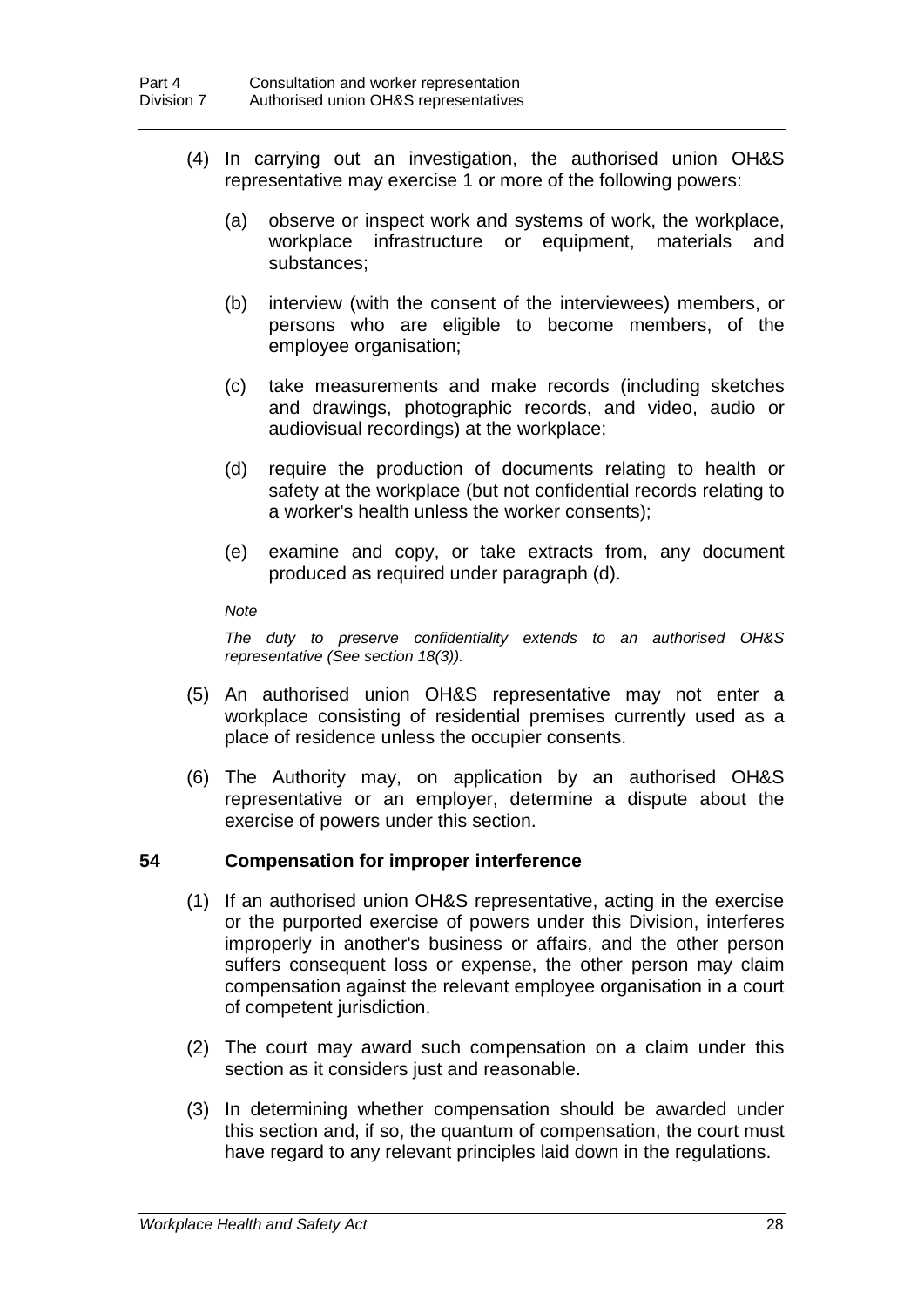## **Part 5 Statutory duties of care**

## **Division 1 Duties towards workers and others**

## **55 Employer's general statutory duty of care**

- (1) An employer has a duty (the *employer's general statutory duty of care*) to ensure, as far as reasonably practicable, that workers and others are not exposed to risks to health or safety arising from the conduct of the employer's business.
- (2) If the employer is a natural person working in the employer's own business, the employer is to be regarded as a worker to whom the general statutory duty of care is owed by the employer him/herself.
- (3) An employer carries out the general statutory duty of care by proceeding, in a systematic way, to:
	- (a) identify hazards; and
	- (b) identify, and assess the seriousness of, risks resulting from the hazards; and
	- (c) determine appropriate risk management measures:
		- (i) to eliminate, as far as reasonably practicable, avoidable risks; and
		- (ii) to minimise, as far as reasonably practicable, unavoidable risks; and
	- (d) carry the risk management measures into effect; and
	- (e) monitor and review the effectiveness of the measures.
- (4) An employer who fails to comply with the employer's general statutory duty of care is guilty of an offence.

Maximum penalty: 1 000 penalty units or imprisonment for 2 years.

## **56 Duties in regard to workplace**

(1) An employer has a duty to take all reasonably practicable measures to ensure that the workplace, and the means of entering and leaving it, are safe.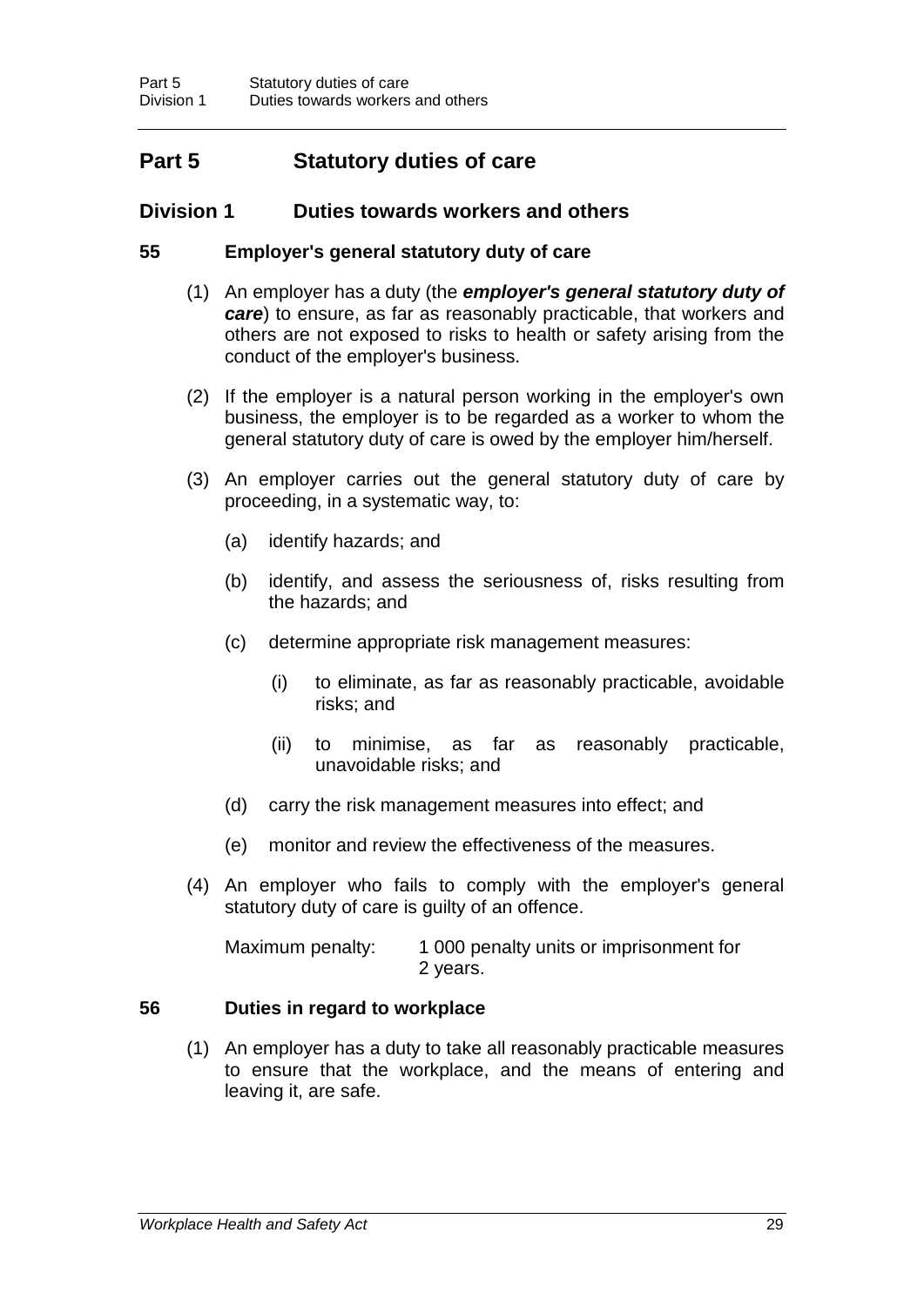- (2) The duty extends, to the extent that may be appropriate in the circumstances, to:
	- (a) an owner or occupier of the workplace; and
	- (b) a person who designs, constructs, manufactures, imports, installs or supplies a workplace or any part or component of a workplace.
- (3) An employer or other person who fails to comply with a duty under this section is guilty of an offence.

Maximum penalty: 1 000 penalty units or imprisonment for 2 years.

### **57 Duties in regard to workplace infrastructure, equipment and materials**

- (1) An employer has a duty to take all reasonably practicable measures to ensure that:
	- (a) workplace infrastructure or equipment, and workplace materials, are safe; and
	- (b) workers are, where necessary, properly instructed in the use, and warned about risks involved in the use, of workplace infrastructure or equipment, and workplace materials; and
	- (c) if workplace materials are poisonous adequate toxicological information is available.
- (2) The duty extends, to the extent that may be appropriate in the circumstances, to a person who:
	- (a) owns, designs, constructs, manufactures, imports, installs or supplies workplace infrastructure or equipment or any component of workplace infrastructure or equipment; or
	- (b) designs, manufactures, imports or supplies workplace materials.
- (3) An employer or other person who fails to comply with a duty under this section is guilty of an offence.

Maximum penalty: 1 000 penalty units or imprisonment for 2 years.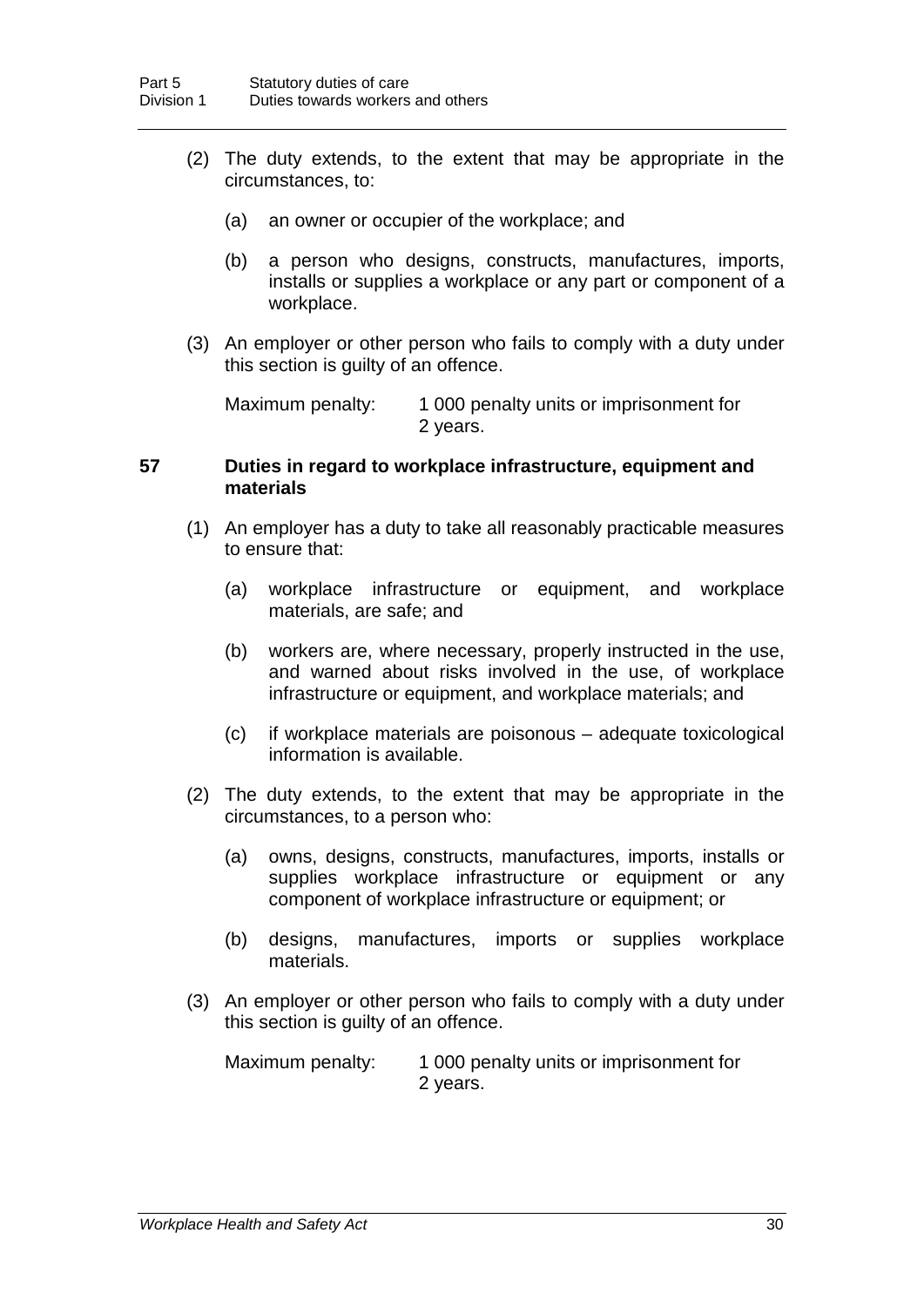## **Division 2 Risk management plans**

## **58 Risk management plans**

- (1) An employer who proposes to undertake a hazardous activity must prepare a risk management plan and have it certified as an adequate risk management plan by a person with qualifications or credentials acceptable to the Authority.
- (2) A risk management plan must comply with any requirements imposed by the regulations.
- (3) An employer must, before commencing a hazardous activity, lodge a copy of the relevant risk management plan with the Authority.

Maximum penalty: 100 penalty units.

(4) An employer must not, without reasonable excuse, fail to comply with a certified risk management plan.

Maximum penalty: 1 000 penalty units or imprisonment for 2 years.

## **Division 3 Duties of workers**

## **59 Duties of workers**

- (1) A worker has a duty:
	- (a) to take reasonable care for the worker's own health and safety, and for the health and safety of others, while at work; and
	- (b) to follow reasonable directions given by, or on behalf of, the employer on issues related to health or safety; and
	- (c) to use relevant safety equipment provided for the worker's use; and
	- (d) to report a workplace accident to the employer as soon as practicable after it occurs.
- (2) A worker must not:
	- (a) intentionally or recklessly interfere with or misuse safety equipment provided by the worker's employer; or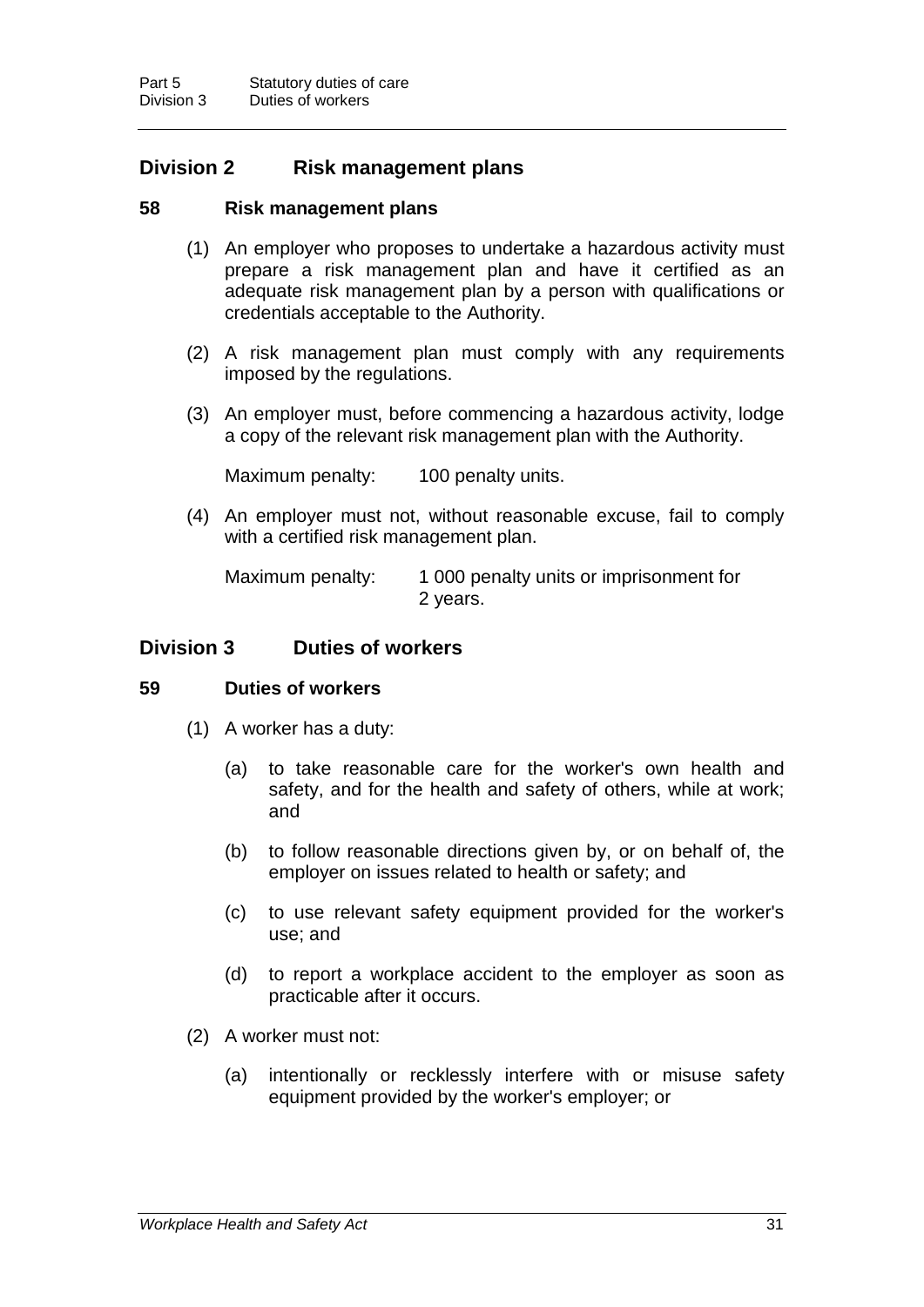(b) intentionally create a risk to the health or safety of another at the worker's workplace.

Maximum penalty: 1 000 penalty units or imprisonment for 2 years.

## **Division 4 Worker health surveillance**

#### **60 Duty to monitor health and safety**

- (1) An employer must, if so required by the regulations:
	- (a) monitor the health of the employer's workers or a particular class of workers; and
	- (b) monitor conditions relevant to the health and safety of workers at a workplace under the employer's control; or
	- (c) keep an appropriate record of the results of the monitoring.
- (2) The records are to be kept in 2 parts:
	- (a) 1 (the *confidential records*) consisting of information relevant to the health of the individual workers; and
	- (b) the other (the *general records*) consisting of all other information.
- (3) An employer must, at the request of a worker:
	- (a) make the general records available for inspection by the worker or an agent of the worker; and
	- (b) provide information from the confidential records relevant to the worker's own health and safety.

Maximum penalty: 20 penalty units.

### **Division 5 Codes of practice**

#### **61 Codes of practice**

- (1) A code of practice provides practical guidance on how to comply with a duty or duties under this Act.
- (2) A code of practice may relate to:
	- (a) workplaces generally; or
	- (b) a particular class of workplaces; or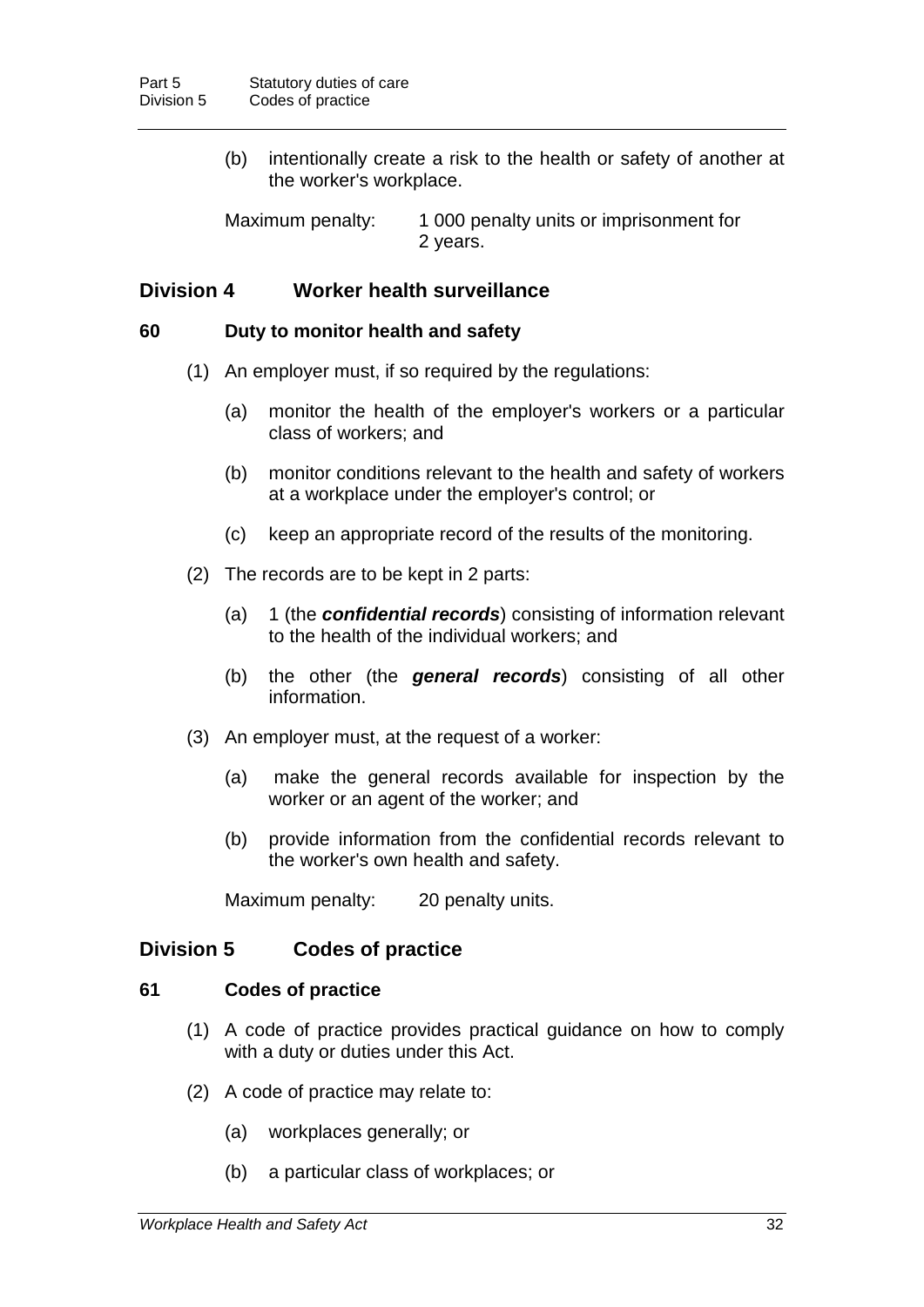- (c) a particular workplace.
- (3) A code of practice:
	- (a) if it relates to workplaces generally or a particular class of workplaces – takes effect when approved by the Minister; and
	- (b) if it relates to a particular workplace takes effect when approved by the Authority.
- (4) An approval is to be effective for a period stated in the instrument of approval.
- (5) The Minister or the Authority (as the case requires) may extend the period of approval from time to time.
- (6) An approved code of practice is to be accessible on the Authority's website.
- (7) An employer must keep an approved code of practice available for inspection at reasonable times by a worker or other person at a workplace to which the code of practice relates.

Maximum penalty: 20 penalty units.

## **62 Compliance with code of practice to be defence**

If an employer or other person is prosecuted for non-compliance with a particular statutory duty, and a code of practice governing compliance with the relevant duty was in force at the time of the alleged non-compliance, it is a defence to the charge to establish that the defendant complied with the code of practice in relevant respects.

## **Division 6 Civil liability**

## **63 Civil liability not affected by this Part**

This Part does not create or affect a civil liability.

## **Part 6 Incident notification**

## **64 Reportable incidents**

## A *reportable incident* is:

(a) a work-related accident; or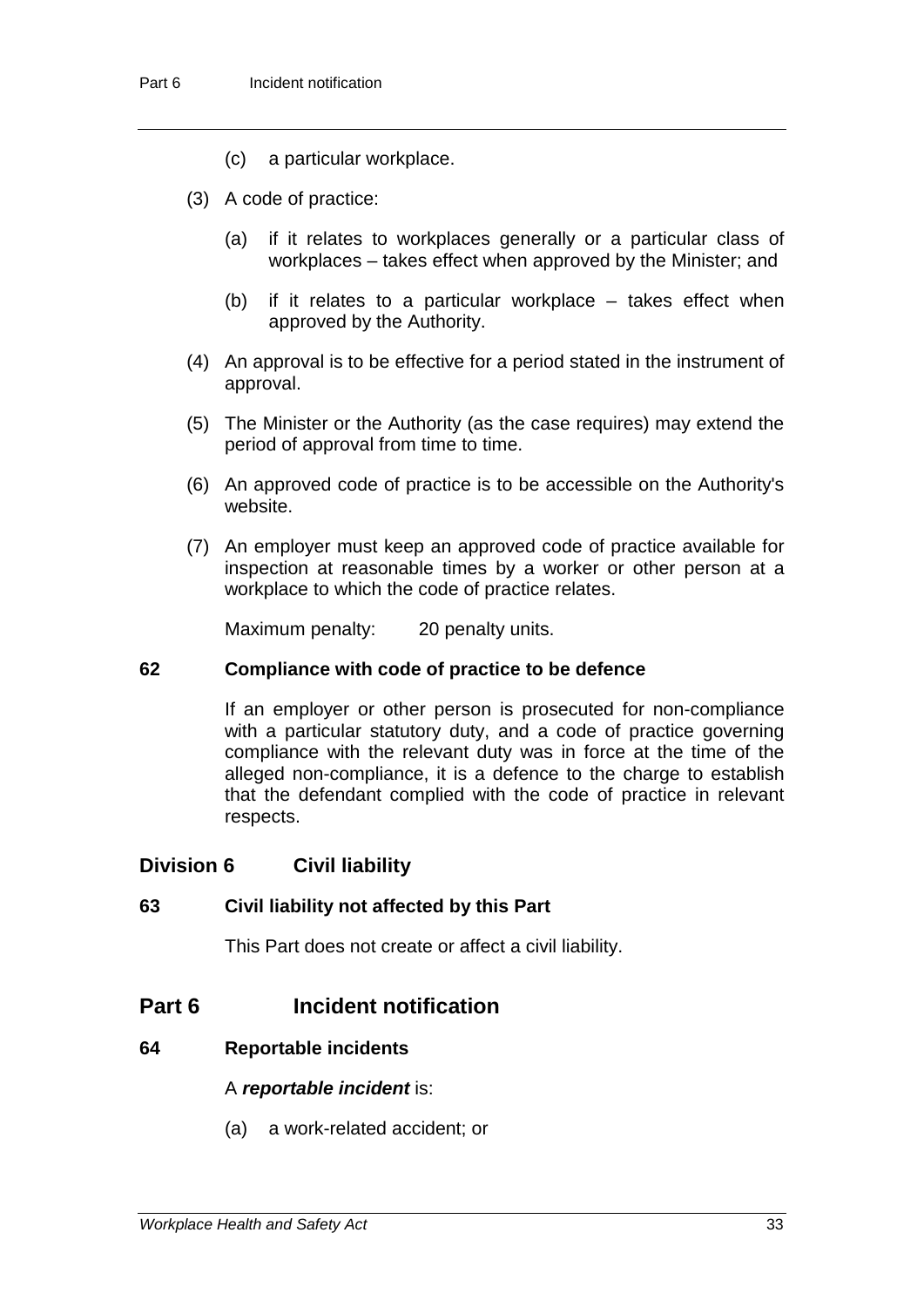- (b) an incident at a workplace creating a risk of a work-related accident and consisting of:
	- (i) a major structural failure or collapse; or
	- (ii) an explosion, implosion or fire; or
	- (iii) the escape, spillage or leakage of a harmful, or potentially harmful, substance; or
	- (iv) the fall of an object from a height; or
	- (v) the failure of a system on which the health or safety of workers is dependent (such as a ventilation system in a mine); or
- (c) an electric shock suffered at the workplace; or
- (d) an incident classified by the regulations as a reportable incident.

### **65 Authority to be notified of reportable incidents**

- (1) If a reportable incident occurs, the employer must:
	- (a) notify the Authority as soon as practicable of its occurrence; and
	- (b) give the Authority a written report on the incident, in an approved form, within 48 hours after its occurrence.
- (2) The employer must keep a copy of the report given to the Authority under subsection (1)(b) for at least 5 years after the date of the incident.
- (3) The employer must, on request, make a copy of the report available for inspection by:
	- (a) an authorised person; or
	- (b) a person, or a representative of a person, who was injured in the incident, or who was exposed to risk of significant injury by the incident; or
	- (c) a representative of a person killed in the incident; or
	- (d) a health and safety representative; or
	- (e) a health and safety committee established by the employer.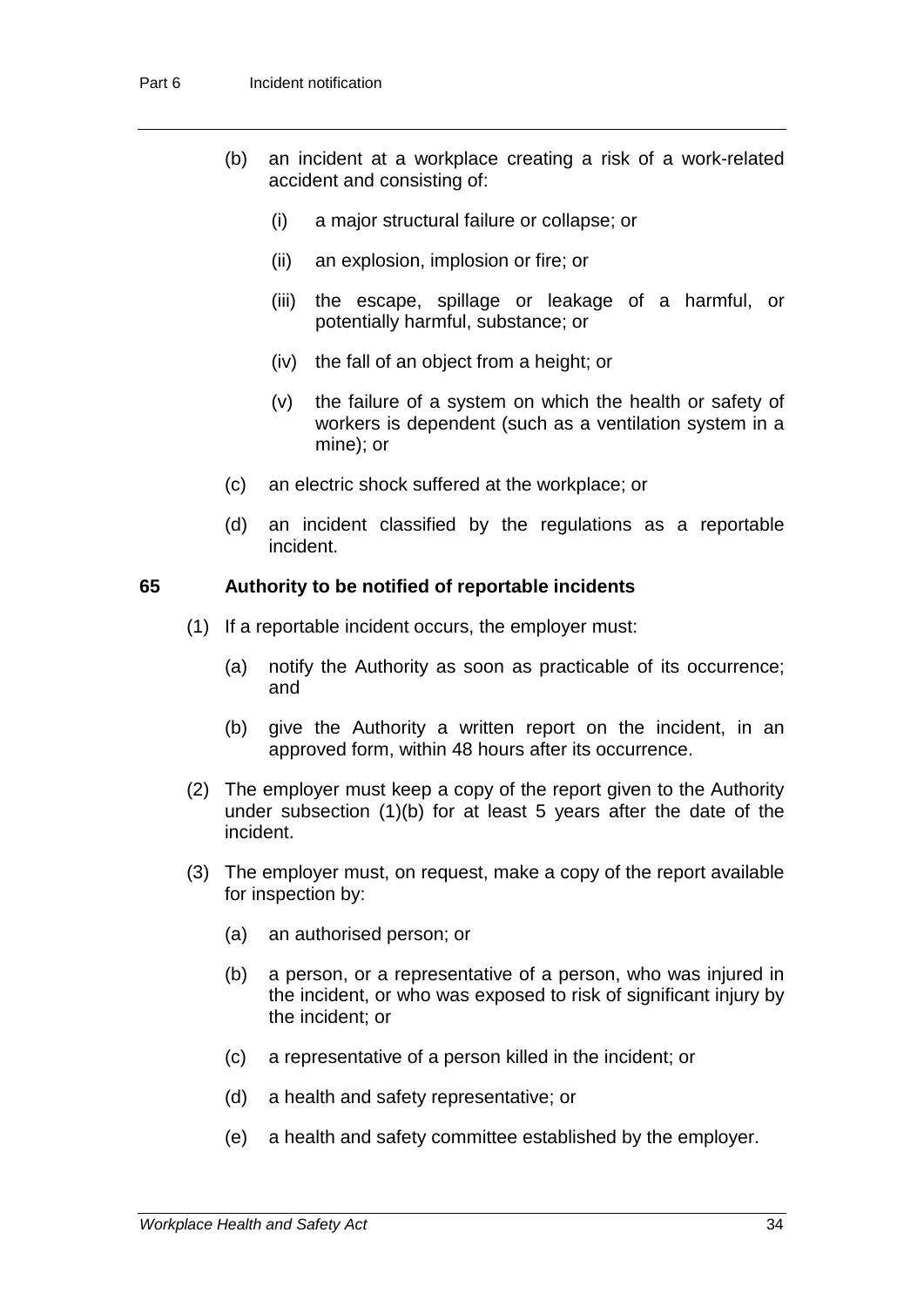(4) An employer who fails to comply with a provision of this section is guilty of an offence.

Maximum penalty: 200 penalty units.

## **66 Power of Authority to require site to be left undisturbed in certain cases**

- (1) If a reportable incident results in death or serious injury, the Authority may direct the employer to ensure that the site of the incident is not disturbed until a workplace safety officer has investigated the incident.
- (2) If the Authority gives a direction under this section, it must ensure that the incident is investigated as soon as possible by a workplace safety officer.
- (3) A direction under this section cannot prevent action necessary to:
	- (a) aid injured persons; or
	- (b) avert any further threat to health or safety.
- (4) An employer must comply with a direction under this section.

Maximum penalty: 500 penalty units.

## **Part 7 Investigations**

#### **67 Power to enter workplace**

- (1) A workplace safety officer may enter a workplace and remain there for as long as may be necessary, or desirable, to carry out an authorised investigation.
- (2) The power may be exercised:
	- (a) after giving the employer reasonable notice of the officer's intention to enter the workplace and the purpose of the authorised investigation; or
	- (b) on the authority of a warrant or an authorisation under subsection (4).
- (3) However, an officer may only enter a workplace that is currently used as a place of residence:
	- (a) with the consent of the occupier; or
	- (b) on the authority of a warrant.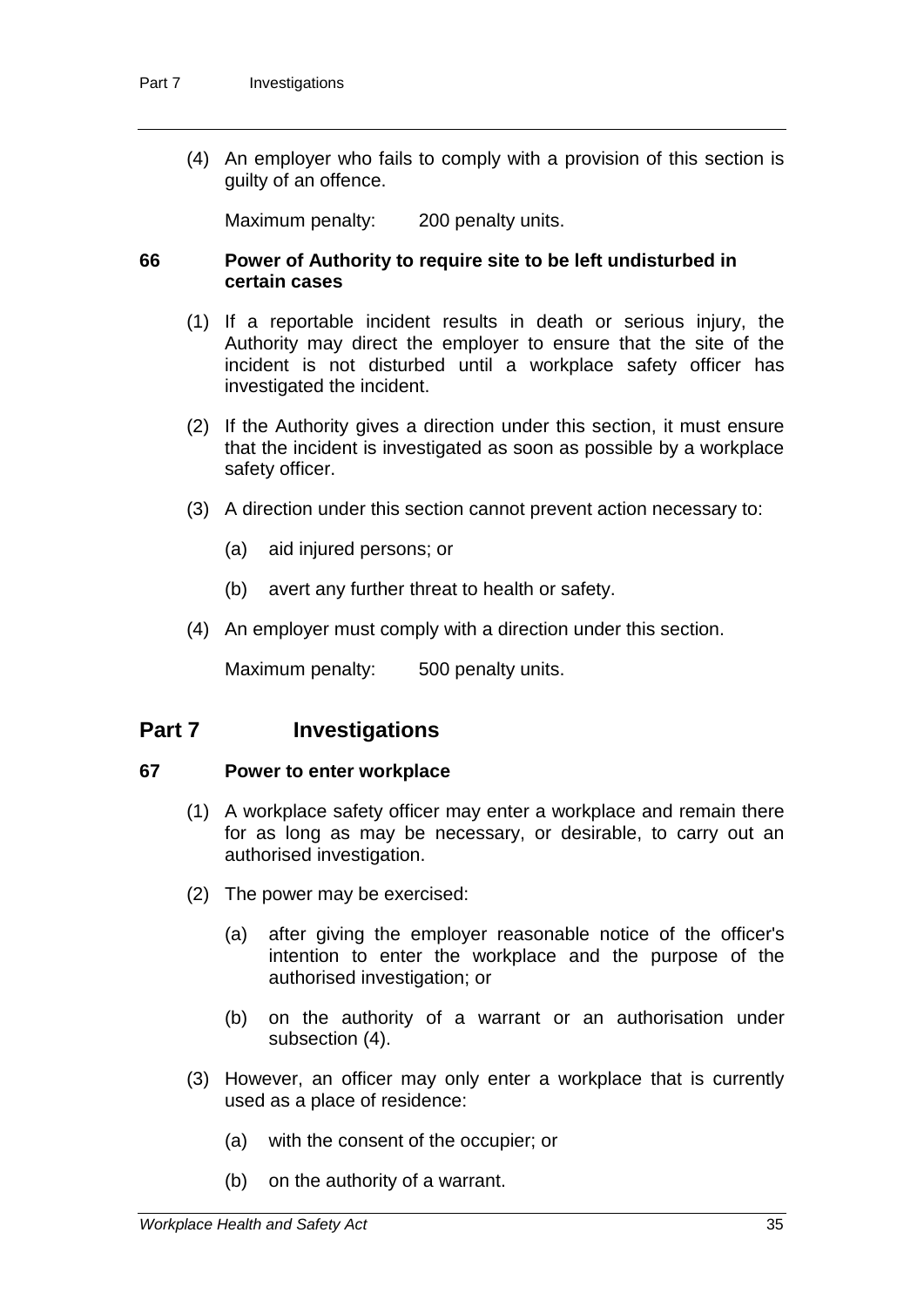- (4) The Authority may authorise an officer to enter a workplace if the Authority believes, on reasonable grounds, that it is urgently necessary for an officer to do so:
	- (a) to investigate a dangerous, or potentially dangerous, situation; or
	- (b) to preserve evidence of a contravention of this Act.

#### **68 Workplace safety officer may take assistants**

A workplace safety officer may be accompanied by assistants when entering a workplace or carrying out an authorised investigation under this Part.

*Examples*

- *1 An officer might take assistants to help overcome any physical barriers to the entry or investigation.*
- *2 An officer might take an interpreter to a workplace where the officer is likely to encounter workers who are not fluent in English.*

#### **69 Warrants**

- (1) A workplace safety officer may apply to a Justice for a warrant authorising the officer to enter a workplace to carry out an authorised investigation.
- (2) If the Justice is satisfied by evidence on oath that the warrant is reasonably necessary for the purposes of an authorised investigation, the Justice may issue the warrant.
- (3) The warrant authorises any workplace safety officer:
	- (a) to enter and remain on the premises specified in the warrant for the purposes of an authorised investigation; and
	- (b) to use such force as may be reasonably necessary for the purpose.
- (4) The warrant remains in force for a period (not exceeding 14 days) specified in the warrant.
- (5) An officer who enters premises under the powers conferred by a warrant must, at the request of a person apparently in charge of the premises, produce the warrant for examination.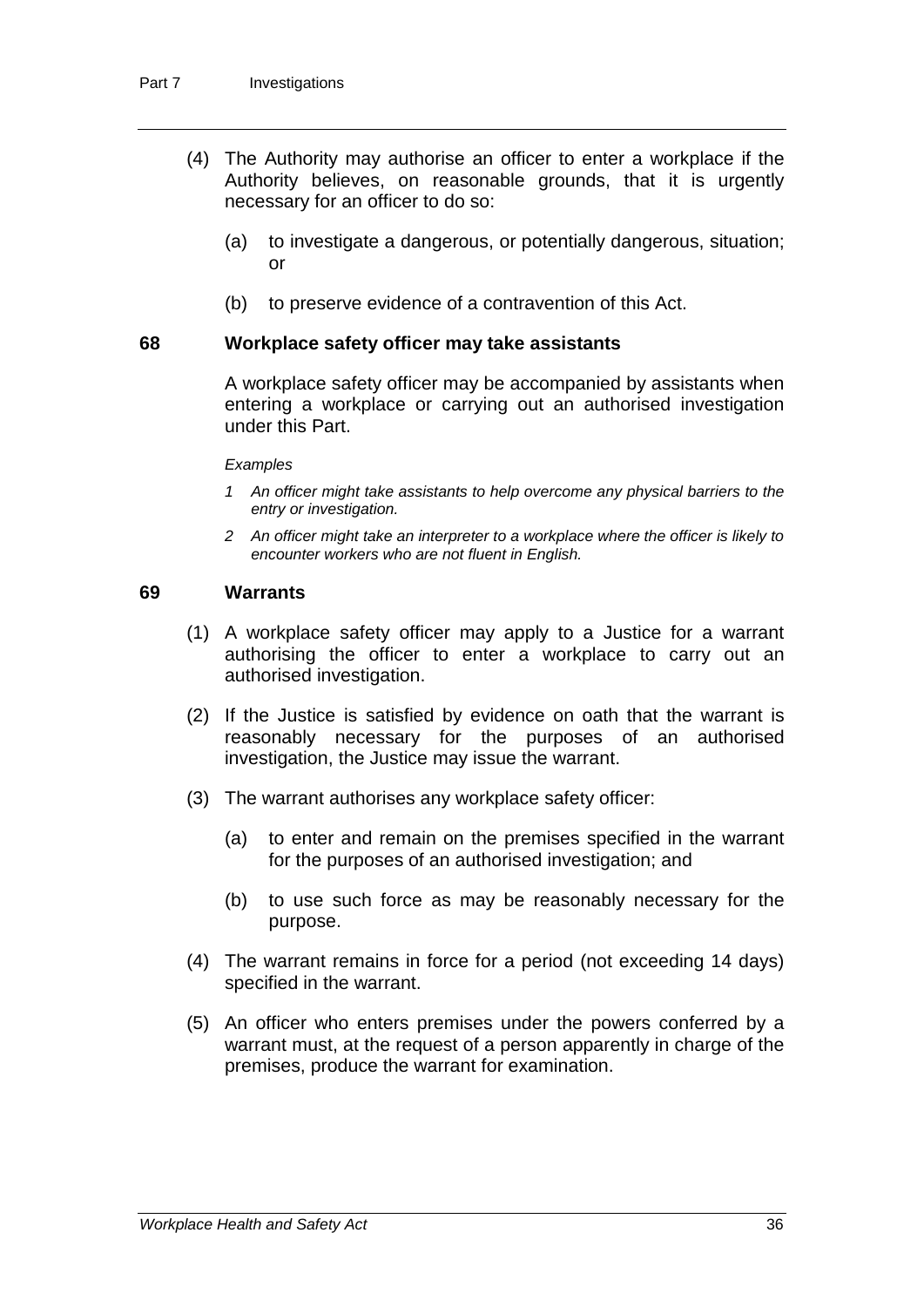### **70 Powers of officers while at a workplace**

- (1) A workplace safety officer who enters a workplace for the purposes of an authorised investigation may exercise 1 or more of the following powers:
	- (a) observe how work is carried out at the workplace;
	- (b) make a visual or audiovisual record of any process or thing at the workplace;
	- (c) operate equipment or facilities at the workplace;
	- (d) examine any records or other documentary materials relevant to the safety of the workplace or of work carried on at the workplace;
	- (e) take samples of workplace materials;
	- (f) measure temperatures, noise levels, levels of atmospheric pollution, contamination or radiation, or any other factors that could affect the health or safety of workers;
	- (g) take possession of any object or material (including records or documentary material) that may be evidence of a contravention of this Act;
	- (h) ask any person on the premises to do any of the following:
		- (i) to state the person's full name, date of birth and address;
		- (ii) to answer questions relevant to the investigation asked by the officer;
		- (iii) to produce specified records or documentary material relevant to the investigation;
		- (iv) to operate equipment or facilities on the premises;
		- (v) to give other assistance the officer reasonably requires.
- (2) A person to whom a request is addressed under subsection (1)(h) must comply with the request to the best of the person's ability and, if asked to answer a question, must do so to the best of the person's knowledge, information and belief.

Maximum penalty: 20 penalty units.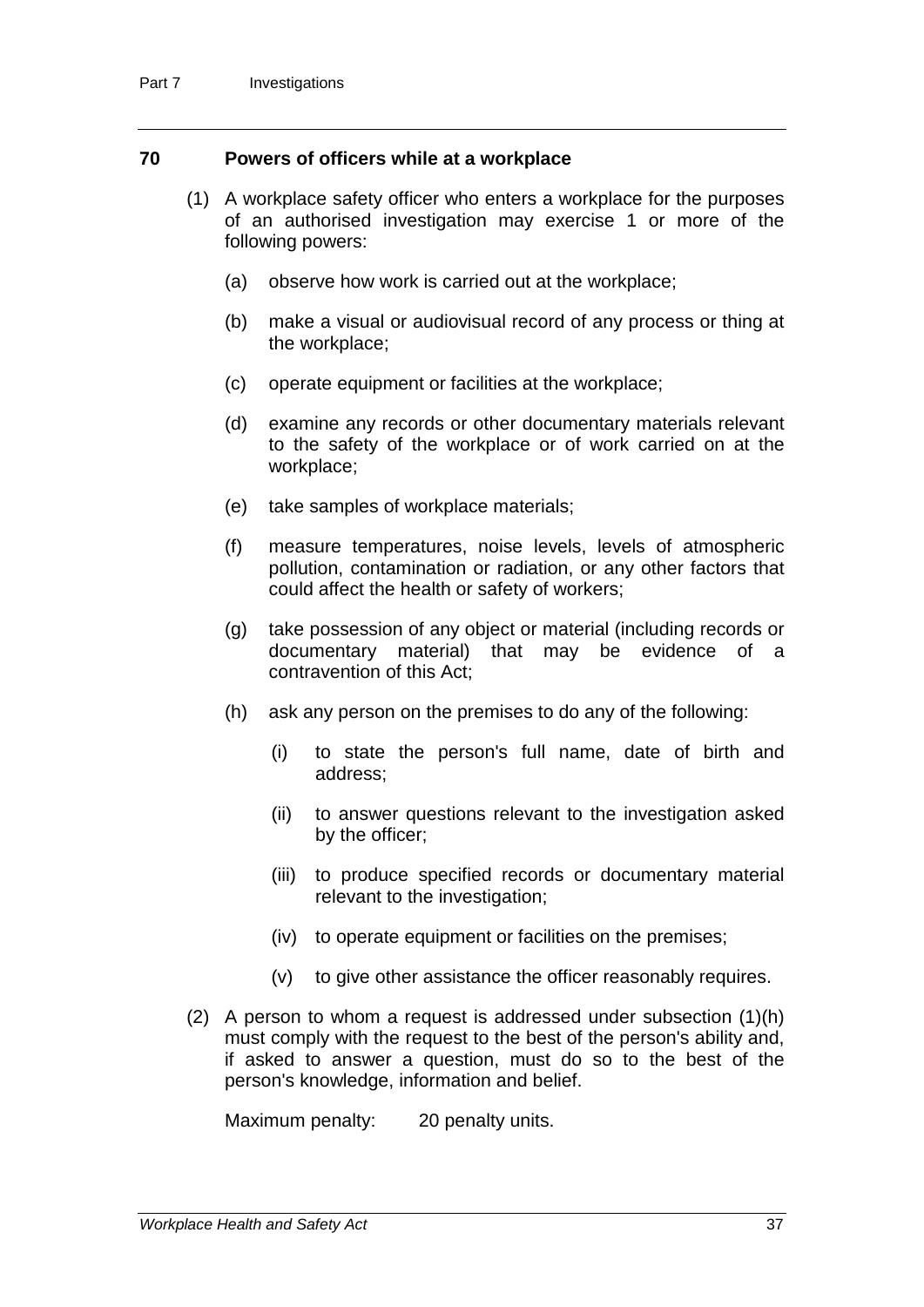- (3) If a workplace safety officer takes anything from the workplace, the officer must issue a receipt in the approved form and:
	- (a) if the occupier or a person apparently responsible to the occupier is present, give it to him or her; or
	- (b) otherwise, leave it on the premises in an envelope addressed to the occupier.
- (4) If a workplace safety officer takes a sample for analysis, the officer must, if practicable:
	- (a) divide the sample into three approximately equal portions; and
	- (b) give 1 to the employer, submit another for analysis and retain the third for future comparison.

### **71 Use of force**

A workplace safety officer may use reasonable force to enter a workplace or to carry out an authorised investigation.

## **72 Power of formal interrogation etc.**

- (1) For the purposes of an authorised investigation, a workplace safety officer may, by notice, require a person:
	- (a) to provide written answers to specified questions or to provide other specified written information; or
	- (b) to produce records or other documentary materials relevant to the work carried out by workers, or the safety of a workplace or workplace infrastructure or equipment, or workplace materials.
- (2) A person required, by notice under this section, to provide written answers to questions or other written information must, if the notice requires, verify the answers or information by statutory declaration.
- (3) A person must comply with a notice under this section, within the time allowed in the notice, to the best of the person's ability and, if asked to answer a question, must do so to the best of the person's knowledge, information and belief.

Maximum penalty: 100 penalty units.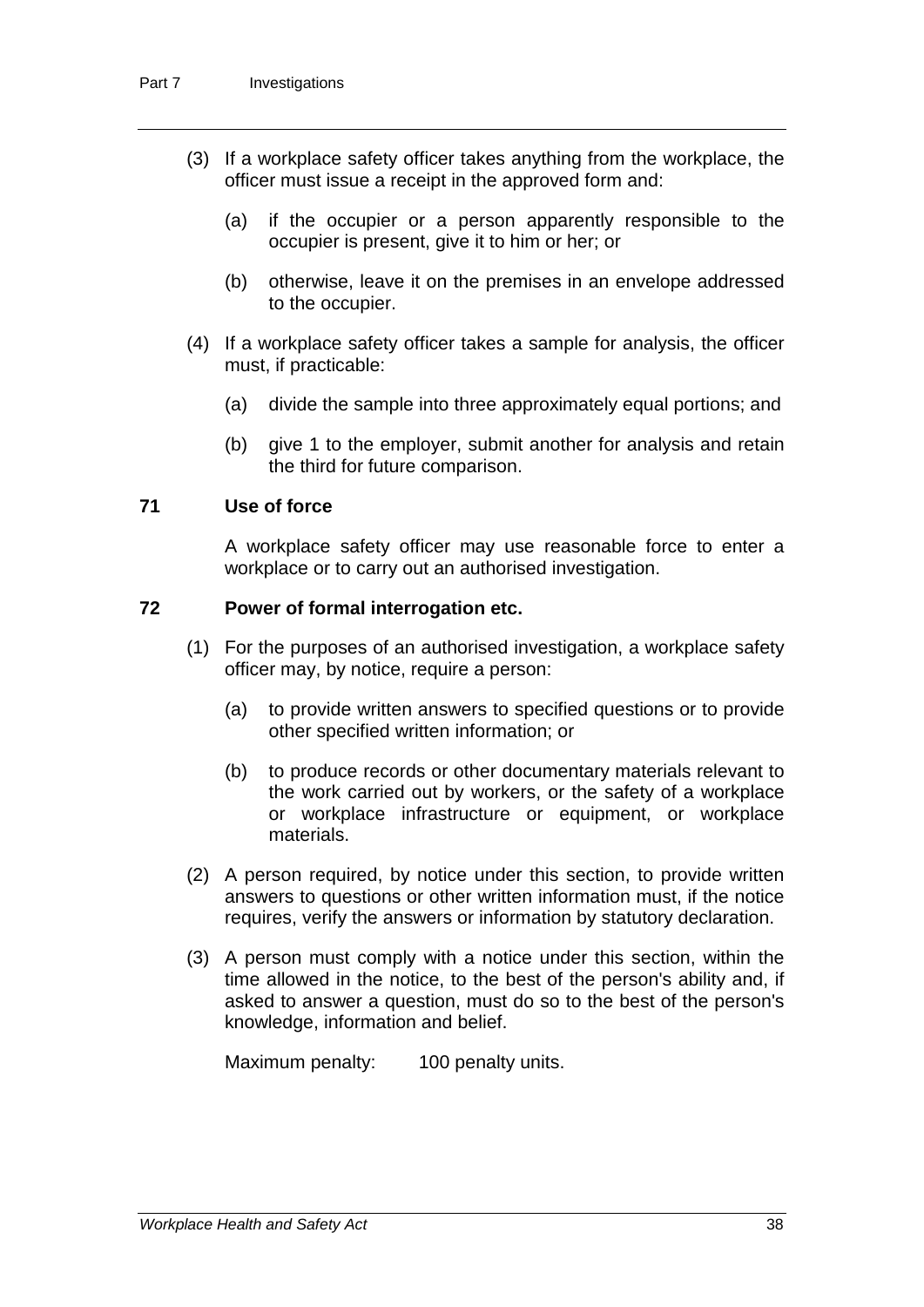## **73 Obstructing etc. officer**

A person must not obstruct or hinder:

- (a) a workplace safety officer who is exercising a function under this Part; or
- (b) a person who is assisting a workplace safety officer in the exercise of such a function.

Maximum penalty: 100 penalty units or imprisonment for 6 months.

## **74 General defence**

It is a defence to a charge of an offence against this Part involving a failure to comply with a requirement or request made by a workplace safety officer (including a requirement or request to answer a question or provide information) for the defendant to prove:

- (a) that the officer did not, before making the requirement or request, identify him/herself to the defendant as a workplace safety officer by producing the officer's identity card or in some other way; or
- (b) that the officer did not warn the defendant that failure to comply with the requirement or request would constitute an offence.

## **Part 8 Enforcement**

## **Division 1 Improvement notices**

## **75 Improvement notices**

- (1) An *improvement notice* is a notice requiring specified action:
	- (a) to remedy a contravention of this Act; or
	- (b) to prevent the occurrence of an apprehended contravention of this Act.
- (2) A workplace safety officer may issue an improvement notice against a person if there are reasonable grounds to believe that:
	- (a) the person has contravened, is contravening, or is about to contravene, this Act; and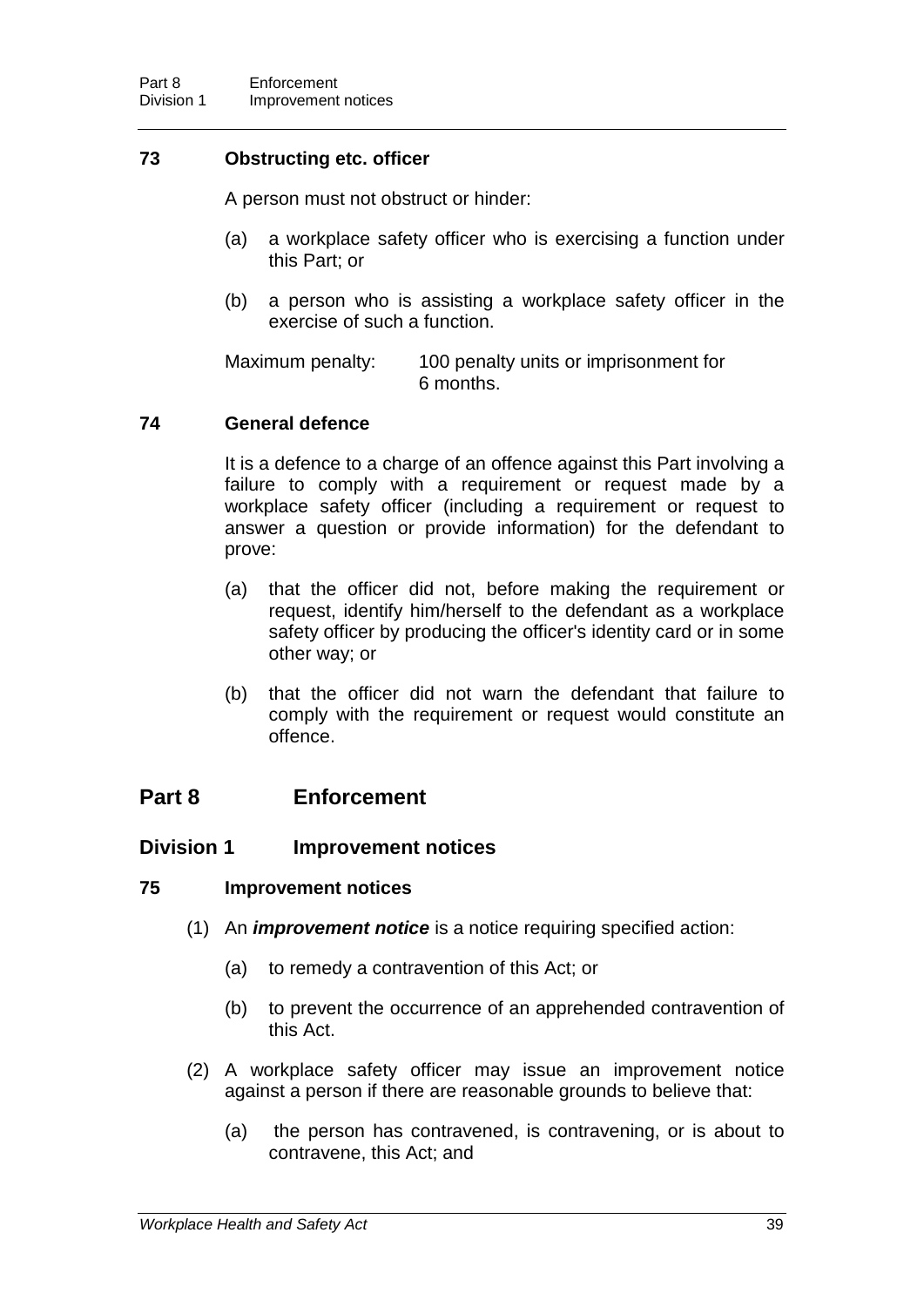- (b) the person should take the action specified in the notice to remedy or prevent the contravention.
- (3) An improvement notice must:
	- (a) state the grounds for believing that the contravention has occurred, is occurring, or is about to occur (identifying the provision contravened or about to be contravened); and
	- (b) state the action required to remedy or prevent the contravention; and
	- (c) state a reasonable time within which the respondent is required to take the action; and
	- (d) contain a statement, in an approved form, of the respondent's rights of review and appeal.
- (4) An improvement notice may allow specified alternative ways of complying with the notice.
- (5) A person against whom an improvement notice is issued who fails to comply with the notice within the time allowed in the notice is guilty of an offence.

Maximum penalty: 100 penalty units.

## **Division 2 Prohibition notice**

#### **76 Issue of prohibition notice**

- (1) If a workplace safety officer believes on reasonable grounds that workers are exposed to serious and immediate risk to their health or safety, the officer may issue a notice (a *prohibition notice*) to the employer requiring the employer to stop a particular activity exposing workers to the risk, or to stop workers from working in a particular situation or activity in which they are exposed to the risk.
- (2) A prohibition notice operates until a workplace safety officer is satisfied that the risk has been eliminated or reduced to an acceptable level and withdraws the notice.
- (3) A prohibition notice must:
	- (a) state the grounds for believing that workers are exposed to a serious and immediate risk to their health or safety; and
	- (b) identify the situation or activity to which the notice relates; and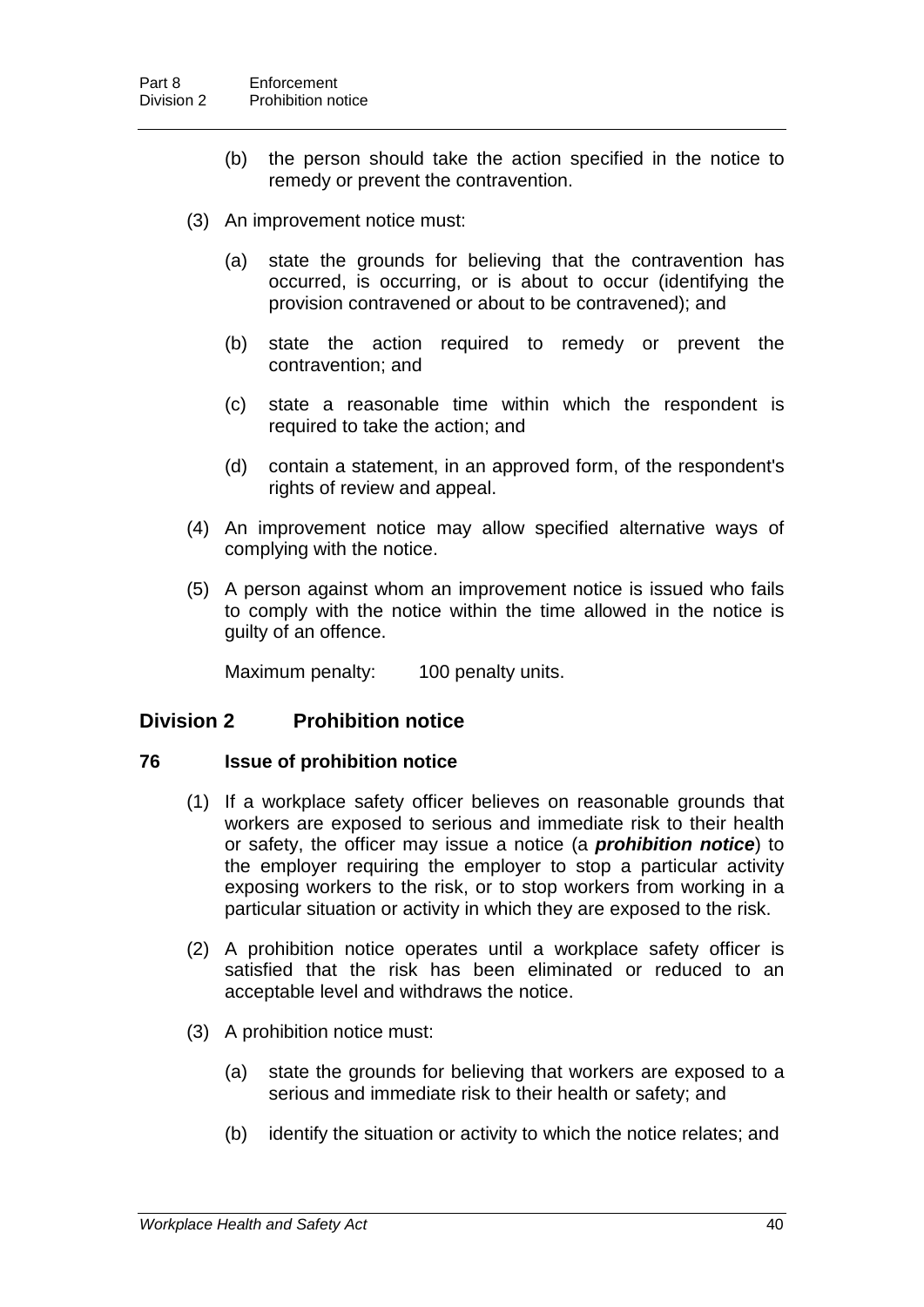- (c) contain a statement, in an approved form, of the respondent's rights of review and appeal.
- (4) An employer who fails to comply with a prohibition notice is guilty of an offence.

Maximum penalty: 100 penalty units.

## **Division 3 Power to stop work for serious risks**

#### **77 Power to stop work for serious risk**

- (1) If work involves a serious and immediate risk to a worker's health or safety:
	- (a) the worker may discontinue work until the risk has been eliminated or mitigated; or
	- (b) a workplace safety officer may issue a stop work notice to the worker.
- (2) A *stop work notice* is a notice to a worker requiring the worker to stop work in a situation in which the worker is exposed to a serious and immediate risk to the worker's health or safety.
- (3) If a worker stops work, or is required to stop work, under this section, the employer may assign the worker to some other work not involving a serious risk.
- (4) A worker who fails to comply with a stop work notice is guilty of an offence.

Maximum penalty: 100 penalty units.

(5) The Authority may, on application by an employer or a worker, determine a dispute between the employer and the worker about whether a serious and immediate risk exists to the worker's health or safety.

## **Division 4 Enforcement notices generally**

## **78 Enforcement notices**

- (1) An enforcement notice (except a stop work notice) must be in an approved written form.
- (2) A stop work notice may be given orally but, in that event, the notice must be reduced to an approved written form as soon as practicable.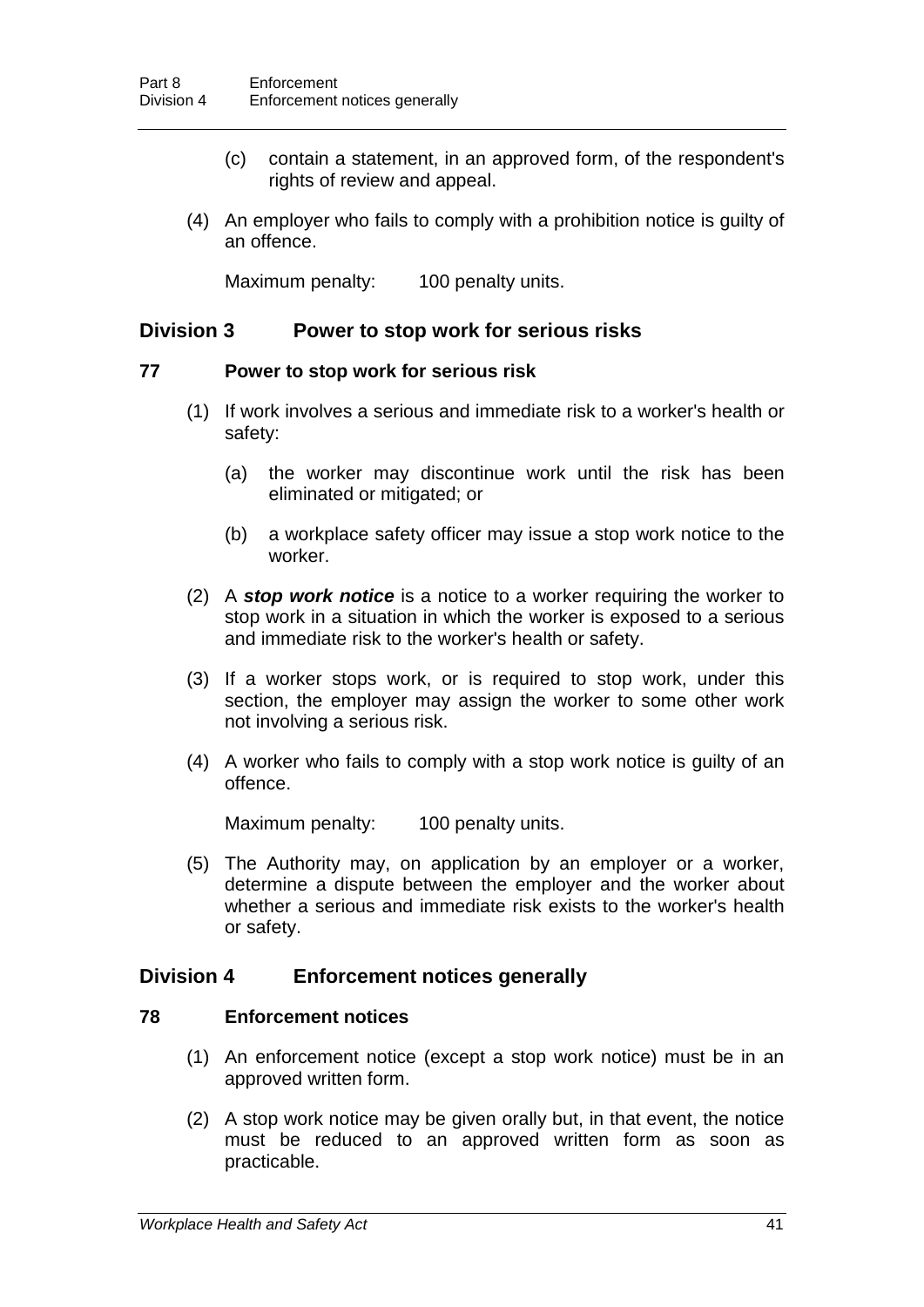- (3) An enforcement notice must, wherever practicable, be given personally to the person to whom the notice is addressed.
- (4) If it is not practicable to give the notice personally, it may be given by fax, email or in any other appropriate way.
- (5) If an enforcement notice is addressed to a person other than the employer, a copy of the notice must be given, as soon as practicable, to the employer, and for the purposes of review of, and appeal against the notice, both the person against whom the notice is issued and the employer will be regarded as respondents to the notice.
- (6) An enforcement notice (or a copy of an enforcement notice) may be given to an employer by giving it to the person apparently in charge of work at the workplace to which the notice relates.

## **Division 5 Injunctive remedies**

## **79 Injunctions**

- (1) If the Court is satisfied, on an application by the Authority, that a person should take, or refrain from, specified action in order to comply with a duty under this Act, the Court may order the person to take, or to refrain from, the relevant action.
- (2) If a person fails, without reasonable excuse, to comply with an order under this section, the person is (in addition to any penalty for contempt of court) guilty of an offence.

Maximum penalty: 1 000 penalty units.

## **Division 6 Criminal enforcement**

## **80 Authority's approval required for criminal prosecution**

- (1) A charge of an offence against this Act cannot be laid without the Authority's approval.
- (2) Proceedings for an offence against this Act must be commenced within 3 years after the date of the alleged commission of the offence.
- (3) The Authority may, instead of approving prosecution of an offence against this Act (the *principal offence*), enter into an agreement with the alleged offender under which the alleged offender agrees to take specified action to remedy the contravention or to guard against future contravention of this Act.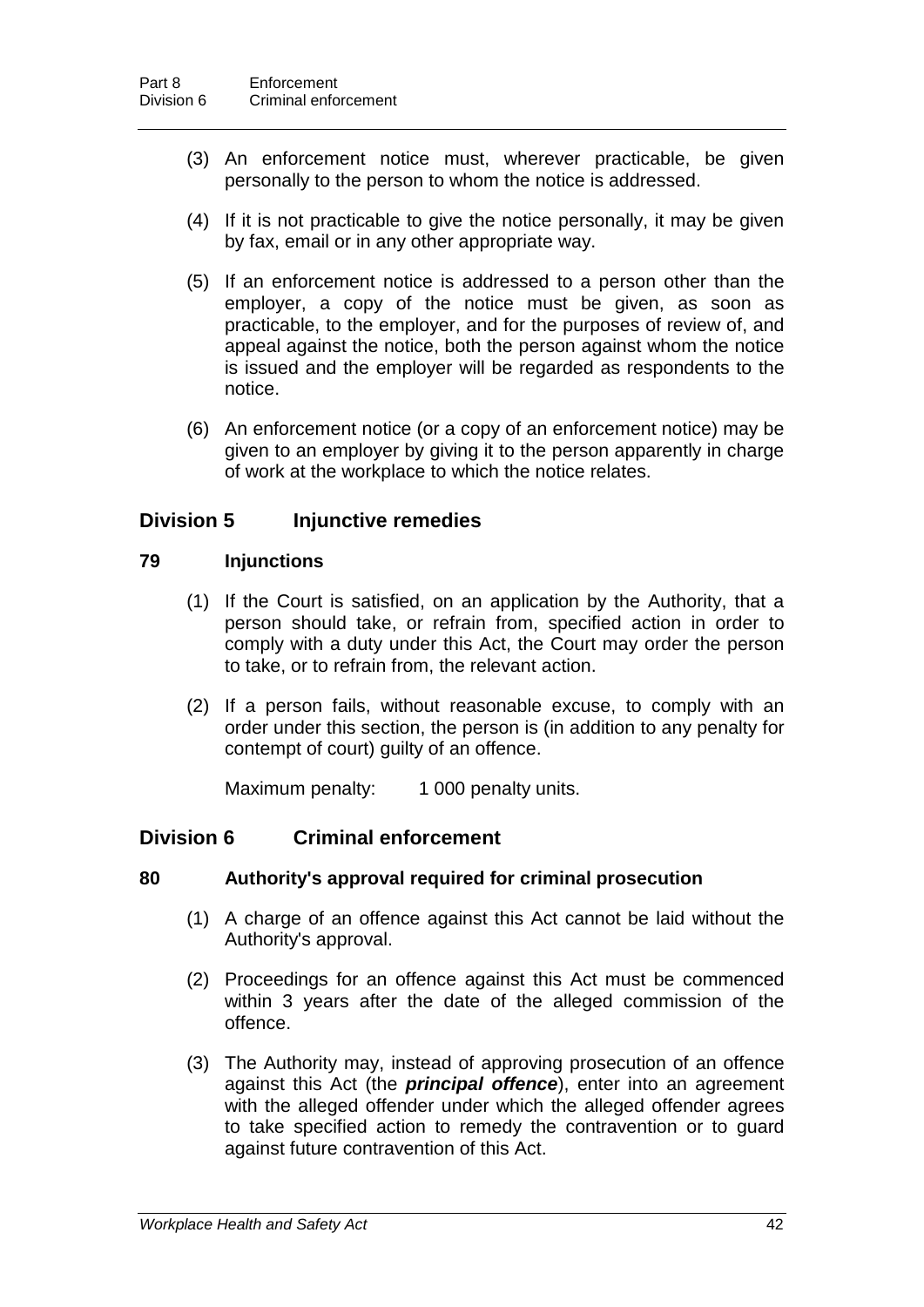(4) An alleged offender who fails to comply with an agreement under subsection (3) commits a further offence for which a penalty not exceeding the maximum penalty fixed for the principal offence may be imposed.

## **81 Regulatory offences**

- (1) An offence against this Act is, unless listed in subsection (2), a regulatory offence.
- (2) An offence against section 14, 18, 39(3), 58(4), 59(2), 70, 72, 73 or 93 is not a regulatory offence.

## **82 Aggravated offences**

- (1) An offence against this Act is aggravated if:
	- (a) the person who commits the offence does the act or makes the omission giving rise to the offence intentionally; and
	- (b) the person ought to know that the offence may result in death or serious injury; and
	- (c) the offence in fact results in the death of a person.
- (2) If a person is convicted of an offence that is aggravated under subsection (1) the penalty increases to a fine of not less than 250 penalty units and not more than 2 500 penalty units or imprisonment for a term not exceeding 5 years.

#### *Note*

*For a company this translates to a fine of not less than 1 250 and not more than 12 500 penalty units. (See section 38DB of the Interpretation Act.)*

- (3) An offence against this Act is also aggravated if:
	- (a) the offence is committed by a company; and
	- (b) the court is satisfied that:
		- (i) the circumstances of the offence show that the company was recklessly indifferent to the health or safety of another; or
		- (ii) the circumstances of the offence, when considered in the context of those of another offence or other offences committed by the company, show that the company has persistently disregarded obligations in regard to occupational health or safety.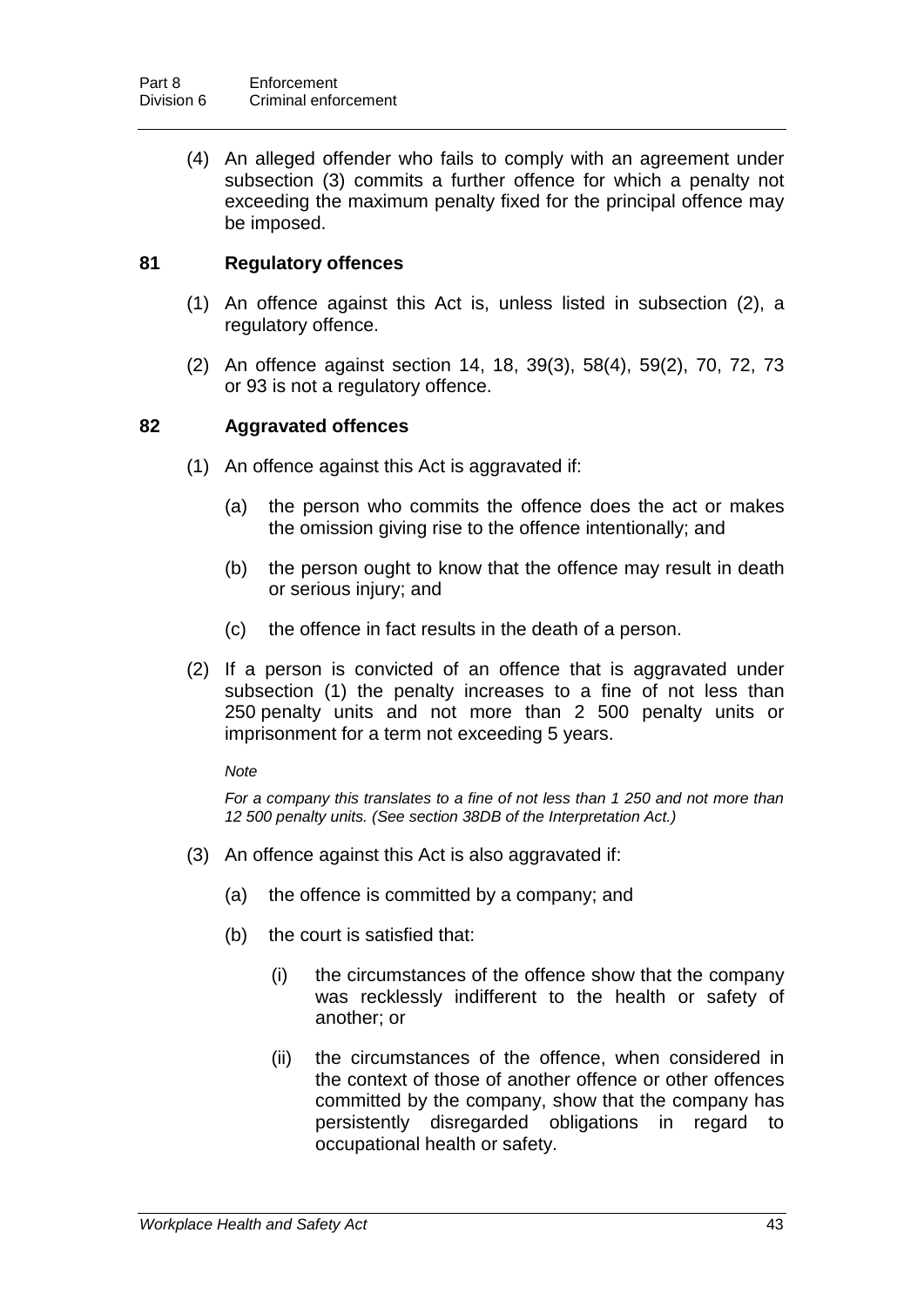(4) If a company is convicted of an offence that is aggravated under subsection (3), the court may, in addition to any other penalty to which the company is liable, impose an additional penalty of up to 2 000 penalty units.

### **83 Court's power to make orders of various kinds on conviction of offender for offence against this Act**

- (1) If a court convicts a person of an offence against this Act, the court may, in addition to any other penalty imposed by the court, make any 1 or more of the following orders:
	- (a) an adverse publicity order;
	- (b) a remedial measures order;
	- (c) a training order.
- (2) An *adverse publicity order* is an order requiring the defendant to publicise in a manner and to an extent specified by the court:
	- (a) the fact of the conviction and, if the court so requires, the amount of the penalty; and
	- (b) any of the circumstances surrounding the case that the court requires to be publicised.
- (3) A *remedial measures order* is an order requiring the defendant to take specified measures for improving standards of occupational health and safety at a particular workplace.

#### *Example*

*A remedial measures order might require the defendant to:*

- *(a) engage a consultant, approved by the Authority, to advise on and assist with occupational safety; and*
- *(b) develop and implement a systematic approach to managing risks to health or safety that may arise in the conduct of the defendant's business; and*
- *(c) arrange for the carrying out of an independent audit of the health and safety measures for the defendant's business by a person approved by the Authority.*
- (4) A *training order* is an order requiring the defendant to undertake a specified course of training.
- (5) An order under this section may include incidental provisions such as a requirement to provide the Authority with specified evidence of compliance.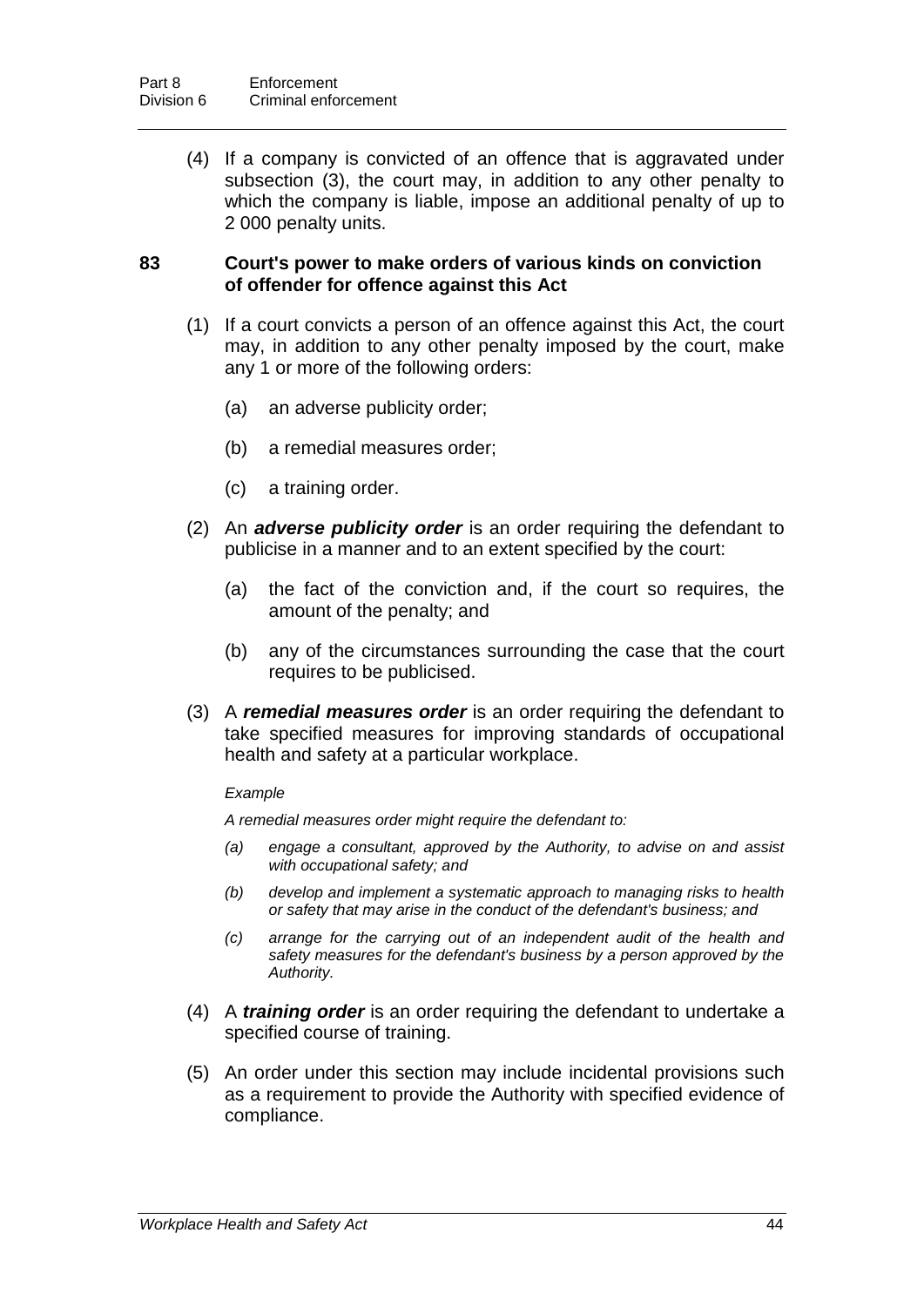(6) If a defendant fails to comply with an adverse publicity order, a remedial measures order or a training order, the defendant is guilty of a further offence.

Maximum penalty: 100 penalty units.

### **84 Court's power on releasing defendant on recognisance**

- (1) If a court finds a person guilty of an offence against this Act, but releases the defendant on a bond under section 11 of the *Sentencing Act*, the conditions of the bond may include 1 or both of the following:
	- (a) a remedial measures condition;
	- (b) a training condition.
- (2) A *remedial measures condition* is a condition requiring the defendant to take specified measures for improving standards of occupational health and safety at a particular workplace.

#### *Example*

*A remedial measures condition might require the defendant to:*

- *(a) engage a consultant, approved by the Authority, to advise on and assist with occupational safety; and*
- *(b) develop and implement a systematic approach to managing risks to health or safety that may arise in the conduct of the defendant's business; and*
- *(c) arrange for the carrying out of an independent audit of the health and safety measures for the defendant's business by a person approved by the Authority.*
- (3) A *training condition* is a condition requiring the defendant to undertake a specified course of training.
- (4) A condition under this section may include incidental provisions such as a requirement to provide the Authority with specified evidence of compliance.

## **85 Vicarious liability of companies**

- (1) In determining the criminal liability of a company for an offence against this Act, conduct of an officer, agent or employee acting within the actual or apparent scope of his or her authority or employment will be imputed to the company.
- (2) If the officer, agent or employee acted intentionally, recklessly or negligently, the intention, recklessness or negligence will also be imputed to the company.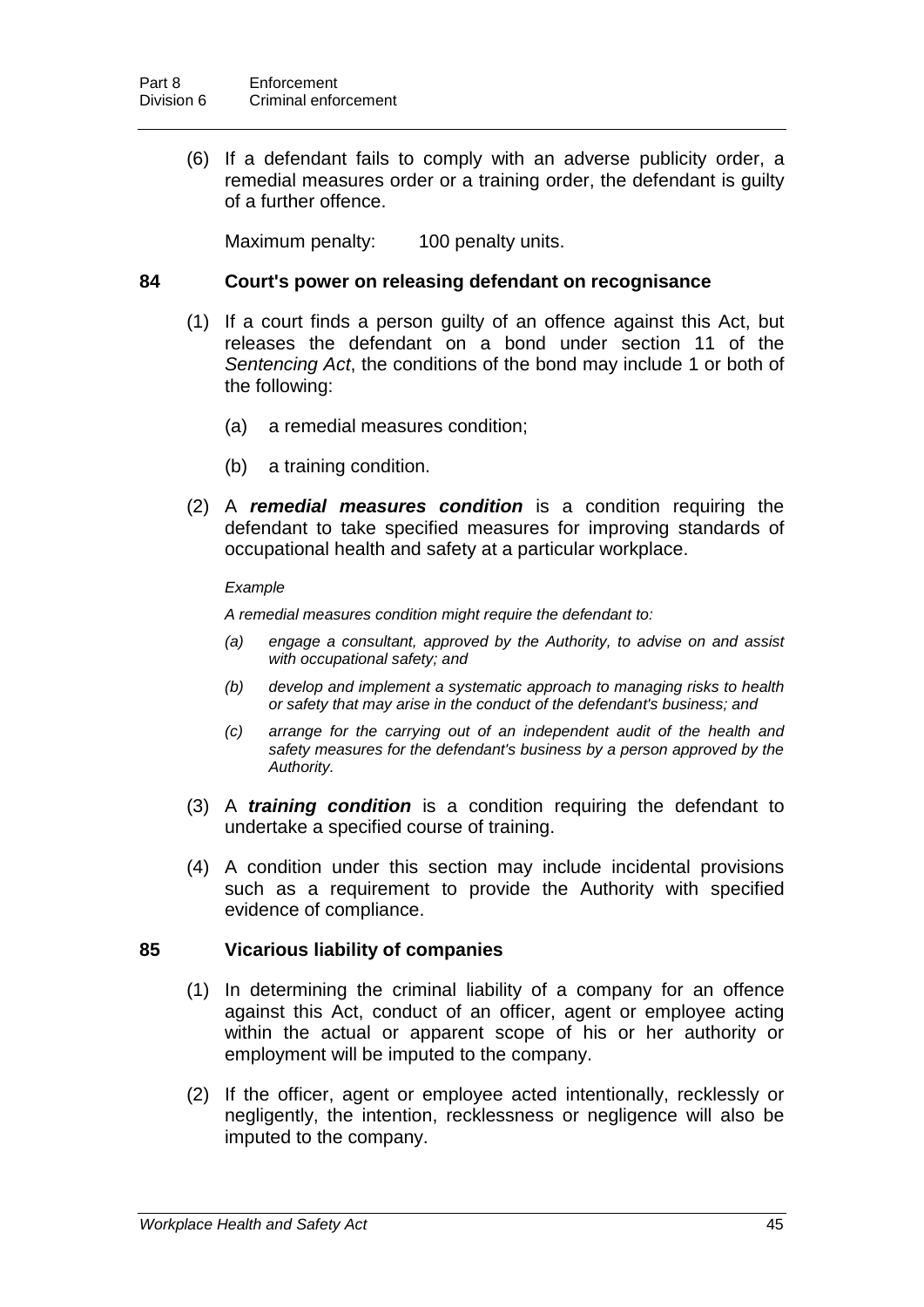## **86 Offences by officers of companies**

- (1) If a company commits an offence (the *principal offence*) against this Act, an officer of the company also commits an offence (the *secondary offence*) if:
	- (a) the principal offence is attributable to the act or omission of the officer; or
	- (b) the officer could have prevented the commission of the principal offence by exercising reasonable care.
- (2) A person who commits a secondary offence is liable to the penalty for commission of the principal offence by a natural person.
- (3) A person may be prosecuted for, and convicted of, a secondary offence even though the company has not been prosecuted for, or convicted of, the principal offence.

## **Part 9 Review and appeal**

## **Division 1 Internal review**

## **87 Reviewable decisions**

The following decisions are *reviewable decisions*:

- (a) a decision by the Authority to disclose confidential information (Section 19);
- (b) a decision by the Authority to establish a workgroup (Section 34);
- (c) a decision by the Authority to disqualify a person from holding office as a health and safety representative (Section 37);
- (d) a decision by the Authority to remove an authorised union OH&S representative from office for breach of a condition of appointment or to disqualify a person from holding office as an authorised union OH&S representative (Section 52);
- (e) a decision by the Authority determining a dispute about the powers of an authorised union OH&S representative (Section 53);
- (f) a decision by a workplace safety officer to take possession of an object or material under section 70(1)(g);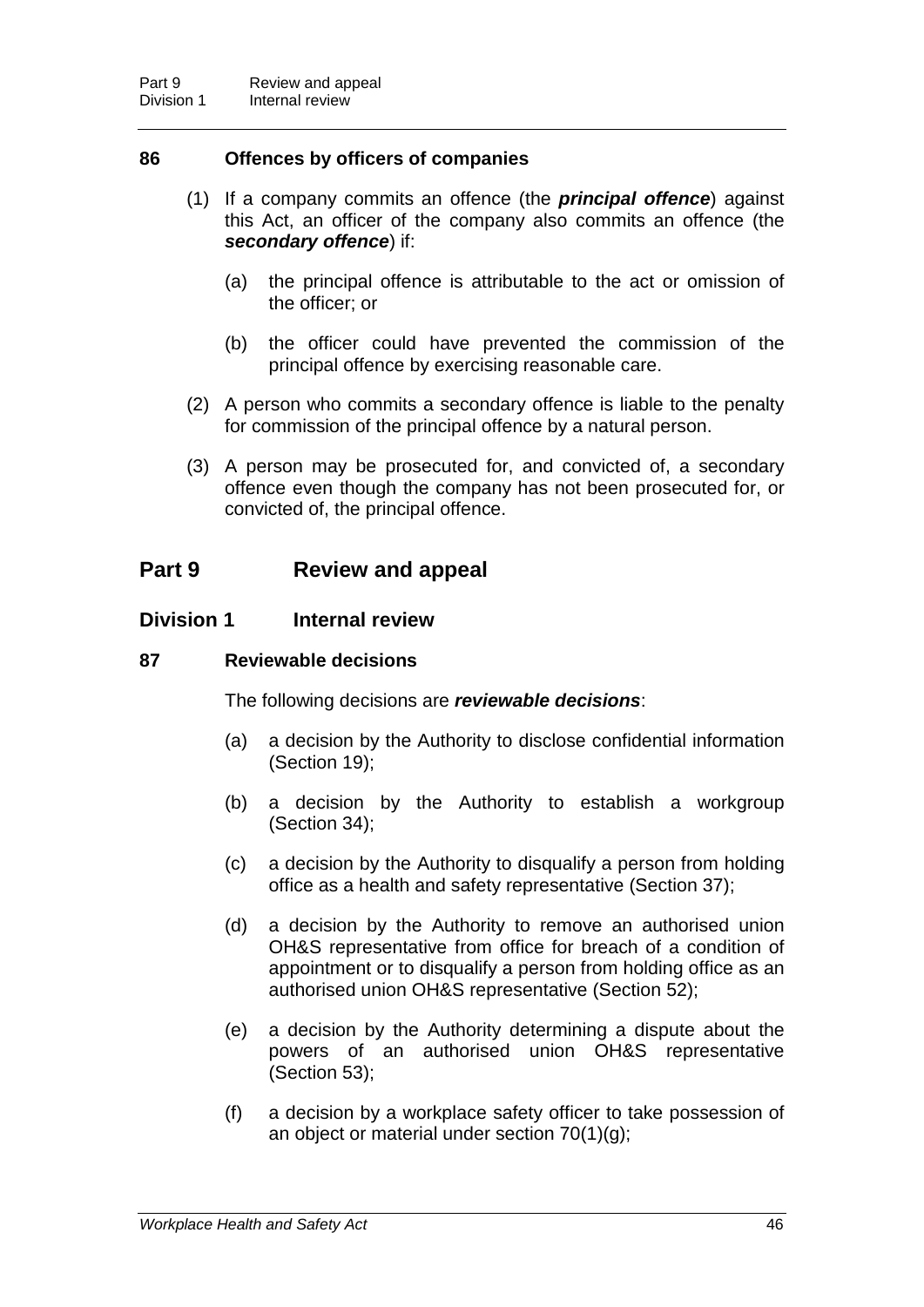- (g) a decision by a workplace safety officer to issue an enforcement notice;
- (h) a refusal by a workplace safety officer to withdraw a prohibition notice;
- (i) a decision by the Authority determining a dispute about whether a serious and immediate risk to the health or safety of a worker exists (Section 77).

## **88 Application for internal review**

- (1) A person affected by a reviewable decision may, within 14 days after the date of the decision, apply to the Authority for a review of the decision.
- (2) An application for a review must:
	- (a) be made in an approved manner and form; and
	- (b) set out in detail the grounds on which the applicant believes the decision should be reviewed; and
	- (c) state the nature of the decision the applicant seeks on the review.
- (3) The Authority may extend the time for applying for review in a particular case if satisfied that there is good reason to do so.
- (4) The Authority may summarily reject an application for review if it considers the application frivolous, vexatious or lacking in substance.

## **89 Reference of application to review committee**

- (1) On receiving an application for review, the Authority must (unless it summarily rejects the application) refer it for consideration by a review committee.
- (2) The Authority will appoint such review committees as it considers necessary for the purpose of conducting reviews under this Part.
- (3) A review committee may consist of 1 or more persons.

## **90 Review**

(1) On a review, the review committee will allow the applicant and other persons directly affected by the decision under review an opportunity to make representations orally or in writing to the committee.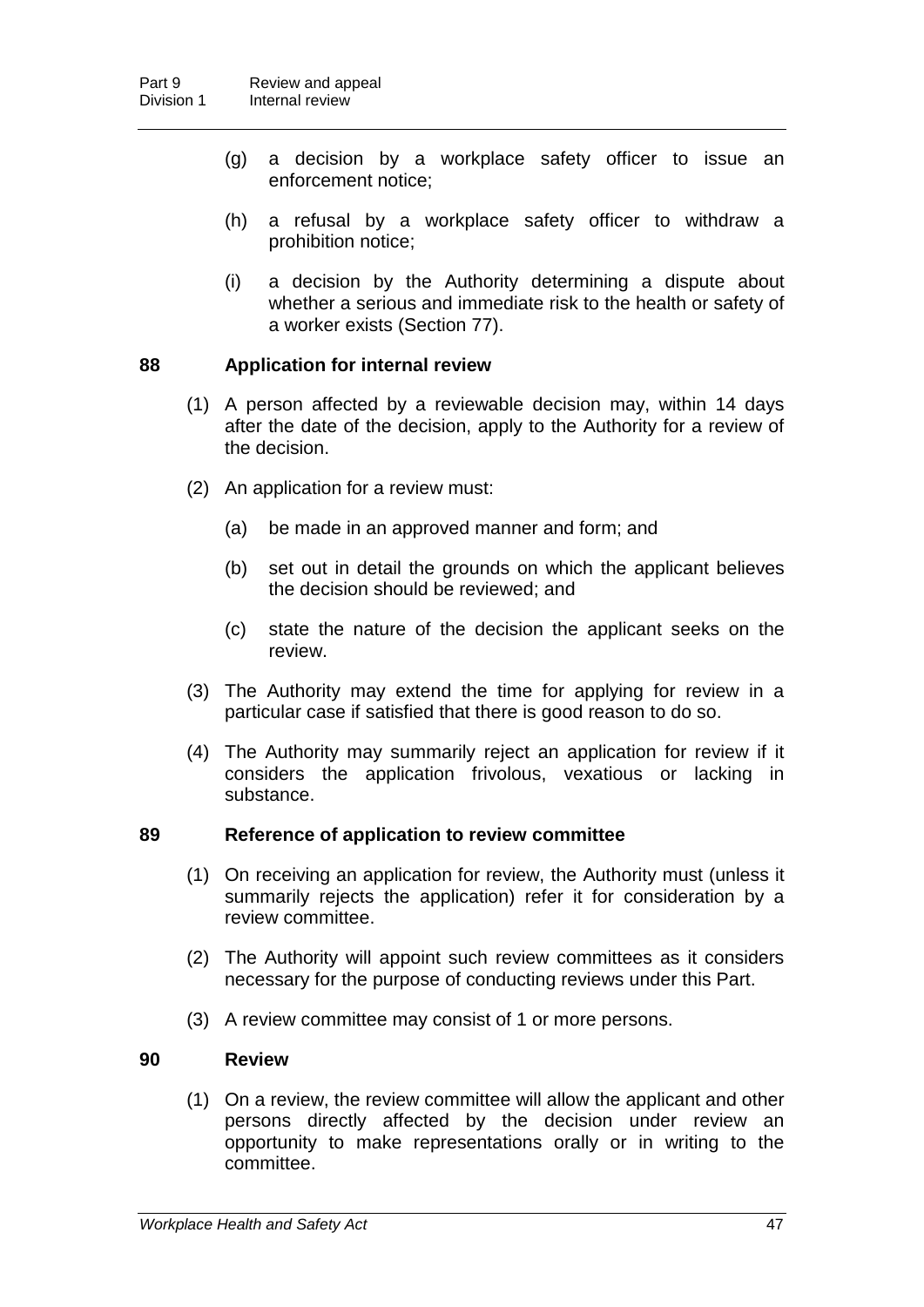- (2) At the conclusion of the review, the review committee may confirm or revoke the decision under review and give appropriate consequential directions.
- (3) A review committee must give written reasons for its decision on a review.

## **Division 2 Appeals**

### **91 Appeal**

- (1) A person who is dissatisfied with the decision on review may, within 21 days after the date of the decision, appeal to the Court against the decision by lodging a notice of appeal with the Court.
- (2) The notice of appeal must set out, in detail, the grounds of the appeal.
- (3) The Court may extend the time for an appeal in a particular case if satisfied that there is good reason to do so.
- (4) The Court may summarily reject an appeal if it considers the appeal frivolous, vexatious or lacking in substance.

#### **92 Powers of the Court on an appeal**

- (1) On an appeal, the Court may confirm or set aside the decision on appeal.
- (2) If the Court sets aside a decision on appeal, it may make any decision that should, in its opinion, have been made in the first instance and give directions it considers necessary or desirable to give effect to that decision.

## **Part 10 Miscellaneous**

#### **93 Discrimination against workers**

- (1) An employer must not discriminate against a worker or a prospective worker on the ground that the worker or prospective worker:
	- (a) is or has been a health and safety representative or a member of a health and safety committee; or
	- (b) exercises or has exercised power as a health and safety representative or a member of a health and safety committee; or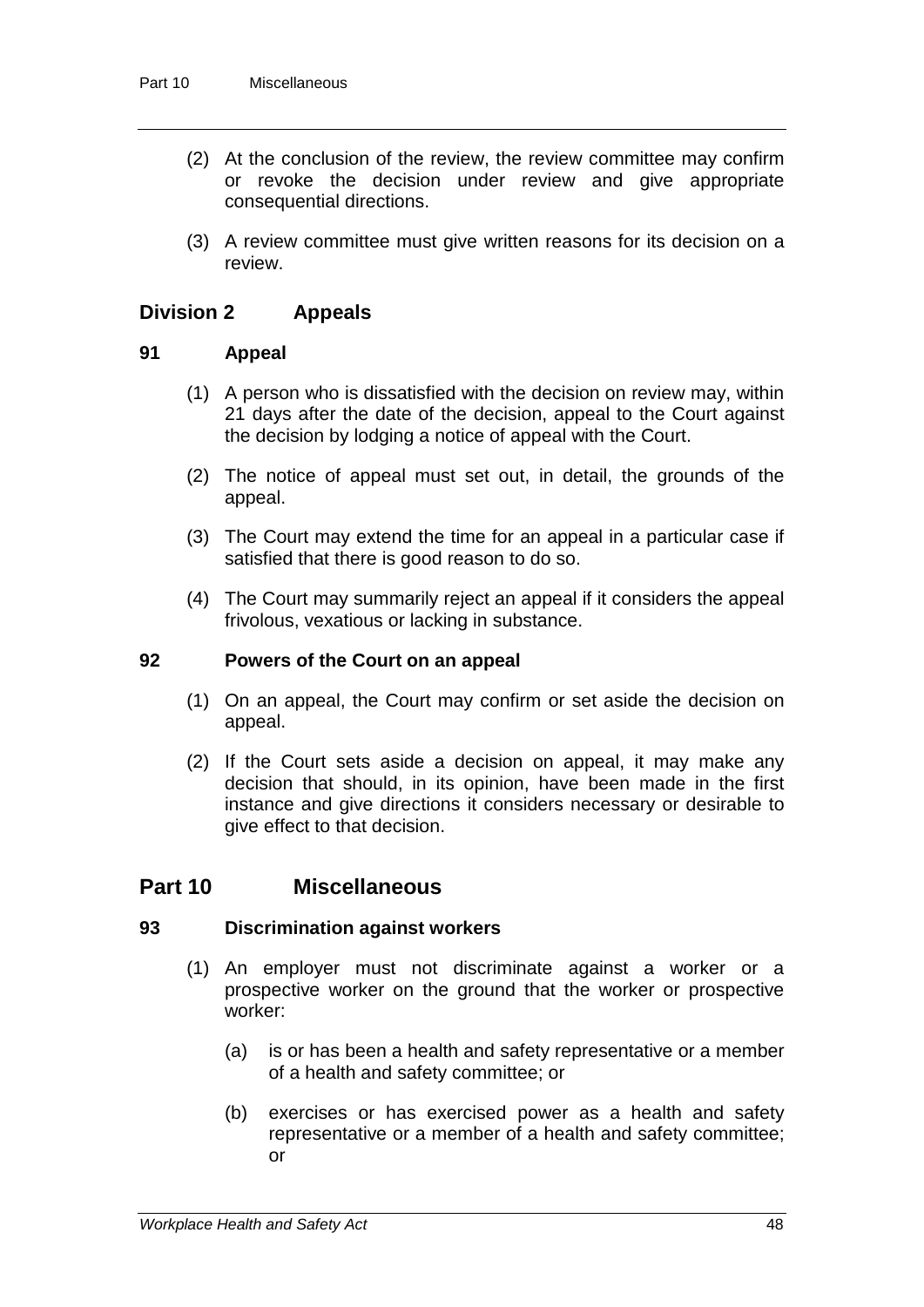- (c) assists of has assisted, or gives or has given any information to, a workplace safety officer, a health and safety representative or a member of a health and safety committee; or
- (d) raises, or has raised, an issue of concern about health or safety with the employer, a worker, a workplace safety officer, a health and safety representative or a member of a health and safety committee.
- (2) An employer discriminates against a worker or prospective worker on a particular ground if the ground was the predominant reason for the discrimination.
- (3) An employer who discriminates against a worker or prospective worker contrary to this section commits an offence.

| Maximum penalty: | 200 penalty units or imprisonment for |
|------------------|---------------------------------------|
|                  | 12 months.                            |

- (4) If, in proceedings for an offence against this section, the employer is found to have discriminated against a worker or prospective worker, it will be presumed that the employer did so on the ground alleged in the instrument of charge unless the employer establishes the contrary on the balance of probabilities.
- (5) If an employer is convicted of an offence against this section, the court may, as well as imposing a penalty, order the employer to compensate the worker or prospective worker or to take other action specified by the court to remedy the contravention.

## **94 Abrogation of privilege against self-incrimination**

- (1) It is not an excuse for refusing or failing to answer a question, or for refusing or failing to provide information, as required under this Act that the answer to the question, or the information, would tend to incriminate the person subject to the requirement of an offence.
- (2) However, the answer to the question or the information provided is not admissible in evidence against the person in civil or criminal proceedings except:
	- (a) proceedings for an offence against the provision under which the requirement was made; or
	- (b) proceedings in the nature of perjury.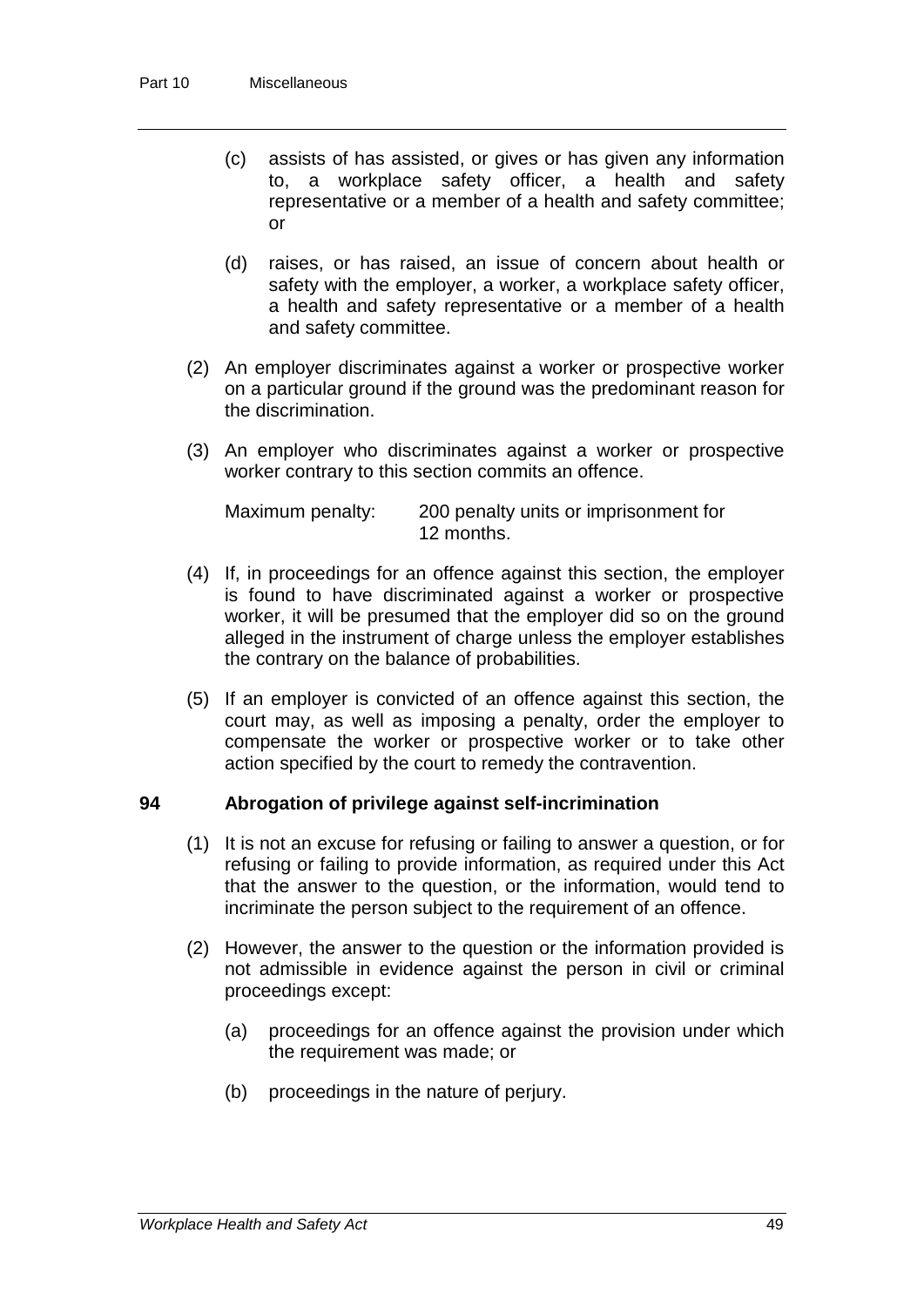#### **95 Review of Act**

- (1) There is to be a review of this Act at intervals of 5 years from its commencement.
- (2) The Minister will carry out, and report on, the review.
- (3) The review will cover the following subjects:
	- (a) the administration of this Act and other Acts relevant to occupational health and safety during the period covered by the review;
	- (b) the effectiveness of that administration and any changes that may be necessary or desirable to improve its effectiveness;
	- (c) the extent the objects of this Act have been achieved during the period covered by the review;
	- (d) any other subjects the Minister considers relevant to the review.
- (4) After preparing the report, the Minister must table it in the Legislative Assembly.

#### **96 Regulations**

- (1) The Administrator may make regulations under this Act.
- (2) The regulations may apply generally or be limited in their application to a particular industry sector.

#### *Example*

*Regulations might be made with specific application to the mining industry.*

(3) The regulations may adopt, or operate by reference to, provisions of a standard, code or rule, as in force at a particular time, or as in force from time to time.